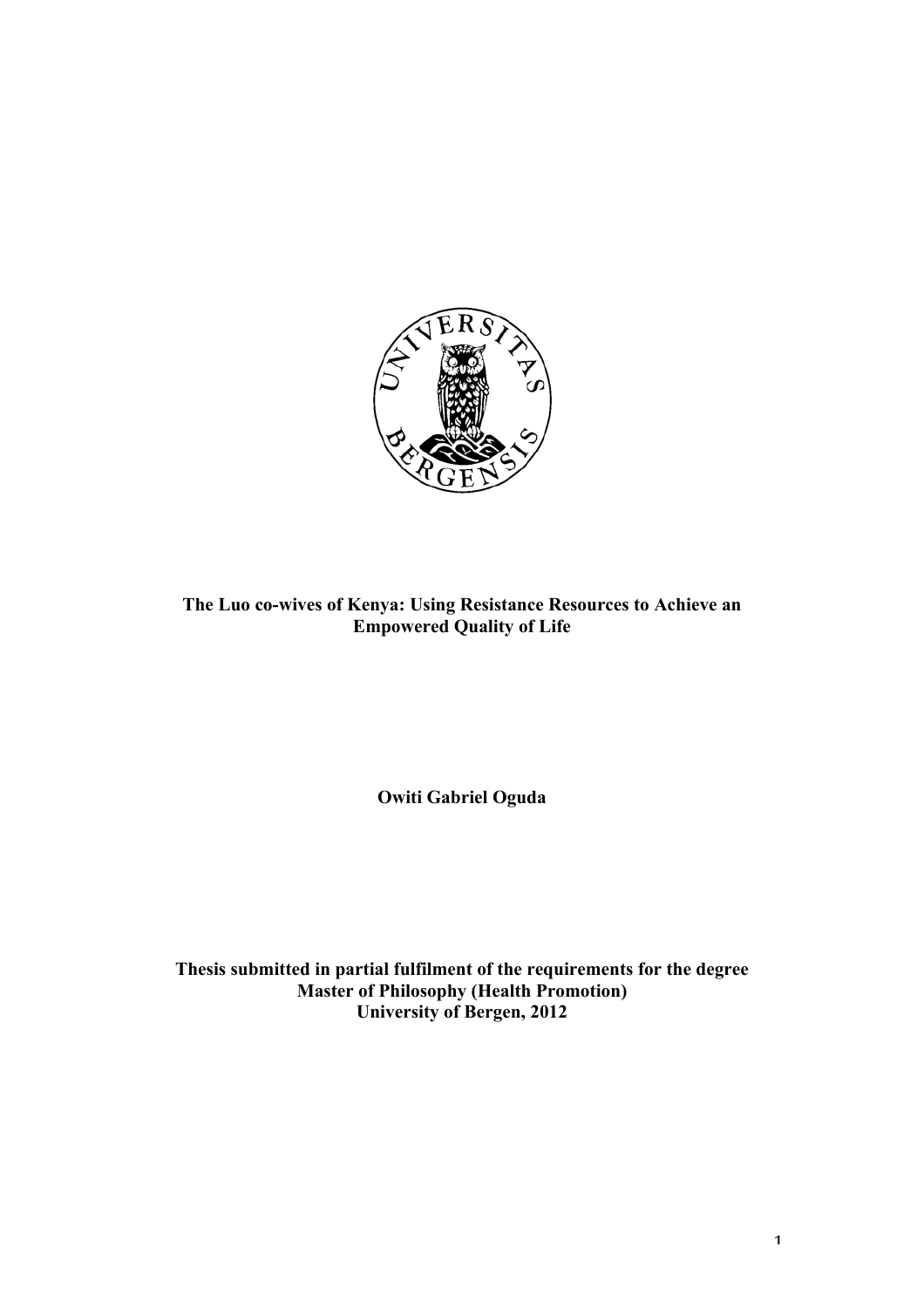| 2. |       |  |
|----|-------|--|
|    |       |  |
|    |       |  |
|    |       |  |
|    |       |  |
|    |       |  |
|    |       |  |
|    |       |  |
|    |       |  |
|    |       |  |
|    |       |  |
|    |       |  |
|    |       |  |
|    |       |  |
|    |       |  |
|    |       |  |
|    |       |  |
|    |       |  |
|    |       |  |
|    |       |  |
|    |       |  |
|    |       |  |
|    |       |  |
|    |       |  |
|    | 5.10. |  |
|    | 5.11. |  |
|    | 5.12. |  |
|    |       |  |
|    |       |  |
|    |       |  |
|    |       |  |
|    |       |  |
|    |       |  |
|    |       |  |
|    |       |  |
|    |       |  |
|    |       |  |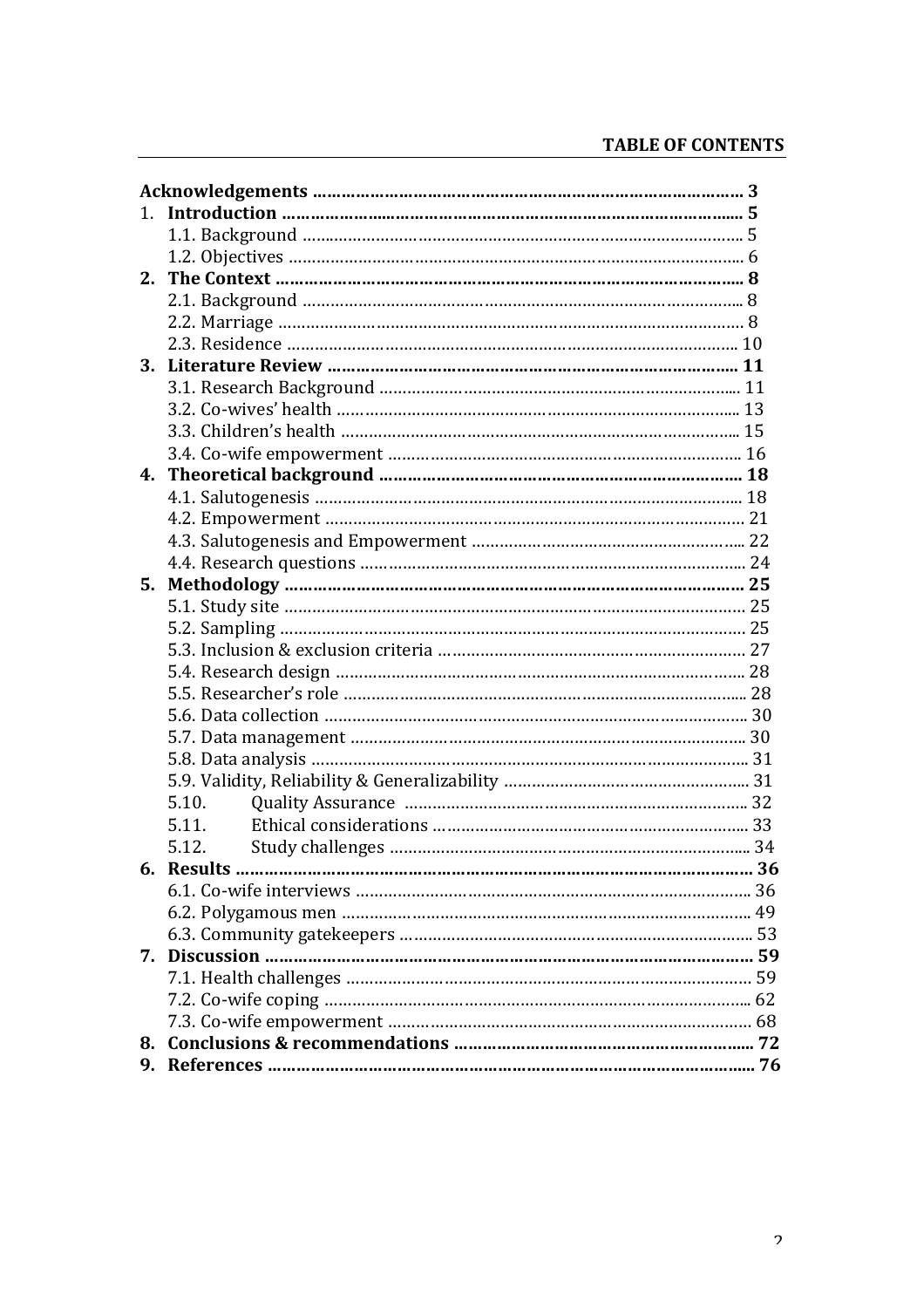## **ACKNOWLEDGEMENTS**

First and foremost, I thank God for blessing me with this opportunity and for the strength, motivation, endurance, commitment and drive to pursue and complete my MPhil degree. Many people have been involved in special ways in contributing to the completion of this work. I would like to express my heartfelt thanks to you all. It is not possible to give an exhaustive list of all those who have been involved. Those who may not be personally acknowledged please accept my sincere apologies.

I wish to thank the respondents who willingly provided information that was used in this study. I thank them for teaching me through their responses and for the many discussions engaged in during the fieldwork. Sincere thank you goes to Clara, the overall head of the village elders, who walked with me door-to-door making appointments with the respondents and also staying late to help with the fieldwork logistics. Without you, this study would not have been possible.

My deepest gratitude goes to my wonderful supervisors: Prof. Elisabeth Fosse (main supervisor) and Dr. Mary Nyamongo (co-supervisor) for their continuous support, contribution towards my scientific orientation, constructive comments, inspiration, insightful feedback and advice that has given me confidence to write and present the findings of this study. I wish to express my utmost appreciation to Prof Maurice Mittelmark who helped me identify this study topic, and for the encouragement and optimism that kept me inspired to work harder.

I take this opportunity to thank the Norwegian government through the Quota scholarship program for financial support. I extend my sincere gratitude to the University of Bergen and the Department of Health Promotion and Development for providing the opportunity to study. I am highly indebted to the Director, Prof. Maurice Mittelmark, for facilitating a working environment that enabled me to complete this work and for providing a platform for me to interact on an academic and social basis with students from many different nationalities and academic backgrounds. It is indeed an opportunity of a lifetime that has exposed my mind to different cultures and ways of reasoning whilst pursuing my studies.

I wish to thank the African Institute for Health and Development (AIHD) for making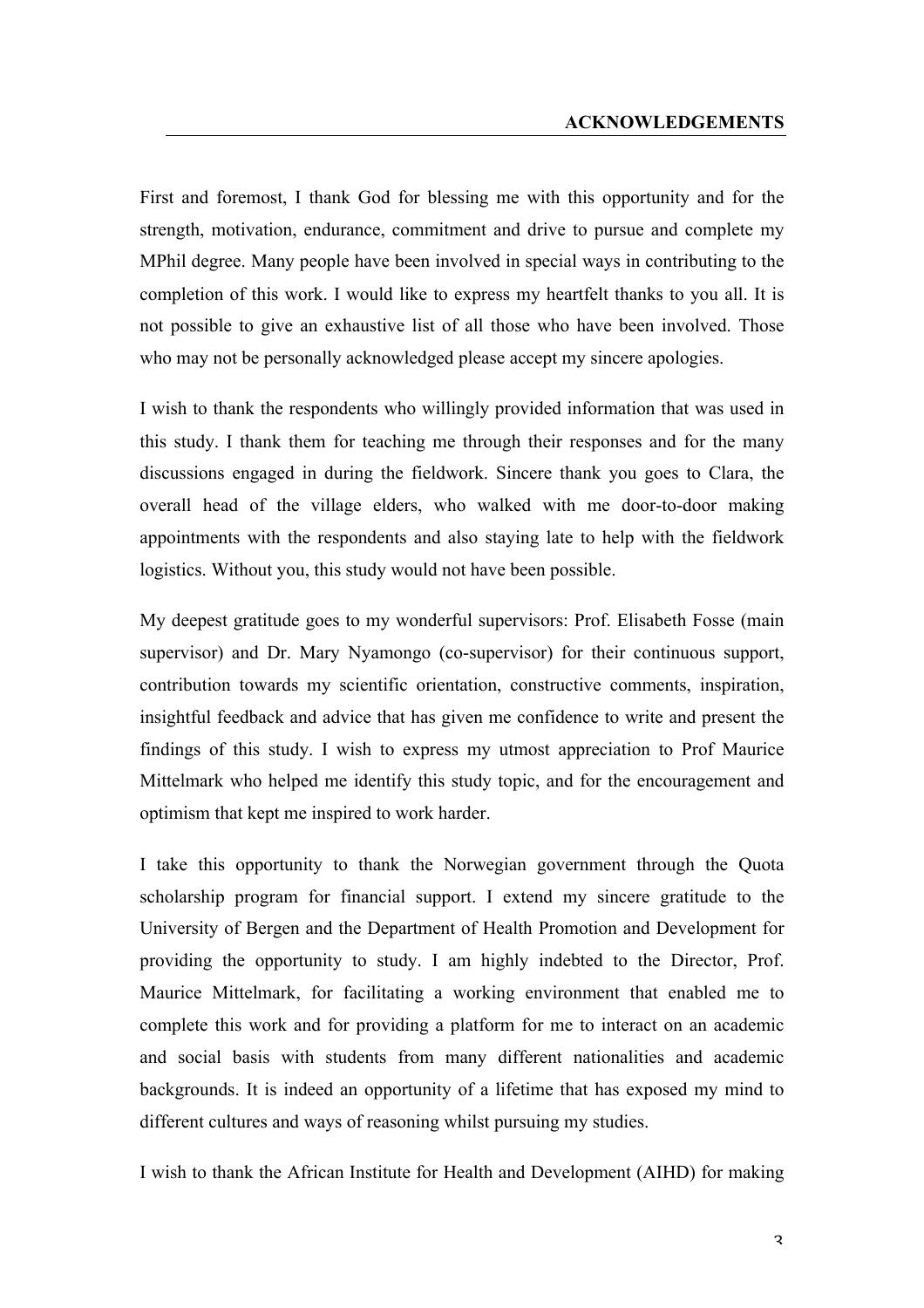it possible for me to engage in this study while still employed. In this regard, I wish to extend my sincere appreciation to the executive director of AIHD, Dr. Mary Amuyunzu-Nyamongo - my professional mentor and life coach, who has guided me since my undergraduate days. I owe you a lot! To my colleagues in AIHD (Rahel Oyugi, Alice Sereti, Jared Owuor, Monica Wabuke, Josiah Kioko, and Valerie Monari) I am grateful for your support and encouragement and for being part of my professional family.

I am deeply grateful to my parents, brothers, and sisters for their tireless support, advice, encouragement and prayers. My loving father (Zachary Oguda) and mother (Josephine Oguda), nothing can repay the great love, care and education you have given me. You have both struggled to provide our needs and education. I am truly indebted to you. To my sisters, Dorothy, Flo, Cecilia and brothers Jairus, Zack and Edwin, thank you for your prayers and encouragement during the entire study process. I am lucky to have you in my life. I also wish to thank my friend Washington Odundo, for volunteering to follow-up the processing of my research permit while I was away from Nairobi and for delivering it to the study site at no cost. You are one of a kind. To Maureen, the care, support, advice and friendship you have offered me all through this process is priceless; thank you.

My extended thanks go to my friends in Norway who made my life interesting and exciting. I am grateful for the great times we have spent together. You have been an inspiration to me. My special thanks go to Marie Grim, Shanay Rekdal, Angelina Wilson, Dickson Amugsi, Espen Rekdal, Priscillah Rukundo, Peter Sanbian, Angel Mlay and Brita Servan.

To my Kenyan friends in Norway, thank you for bringing home close to me. I shall always cherish the good times we shared together. My extended appreciation goes to Judith Ologi, Matanda Dennis, Vera Owiti, Odhiambo Onyango, Angel Nandwa and Carol Sadera.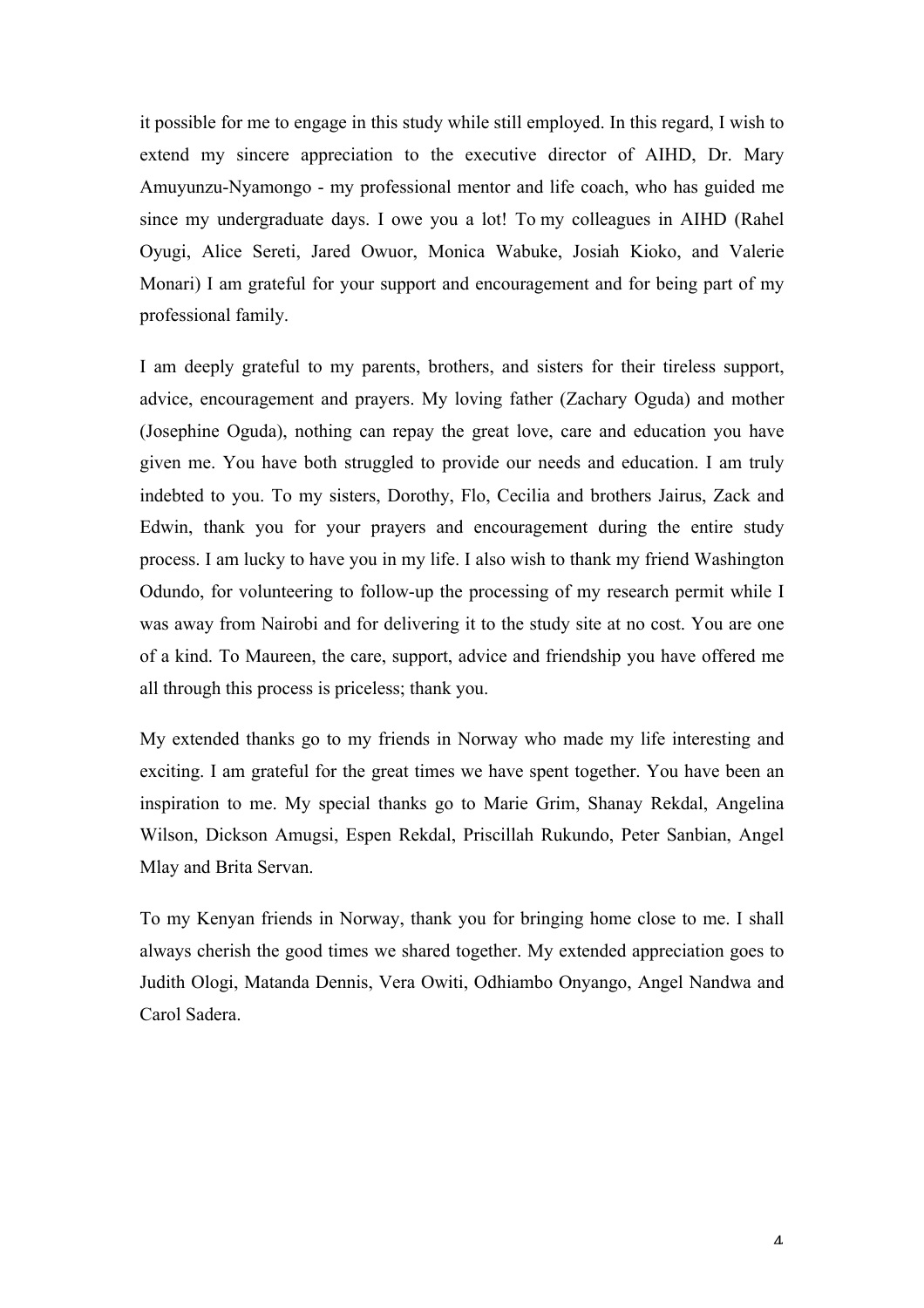## **1.1. Background**

Health is an abstract, hazy and contested concept that means different things to different people thereby making it difficult to provide precise definitions. One of the most persistent confusion between definitions of health has been whether to focus on wellness or on the absence of disease (1). This lack of clarity led the World Health Organization (WHO) to redefine health as not only the absence of disease but also as a state of complete physical, mental, social and spiritual well-being (2). While this definition has often been criticized for its utopian nature, it extends the boundaries of health beyond the absence of disease to include positive wellbeing and firmly acknowledges the multidimensional and holistic nature of health (1). It also opens up a wider avenue for discussion into what constitutes health, which was previously limited when the traditional biomedical orientation was used. Indeed, a subsequent analysis of the nature and underlying causes of morbidity by Lalonde (3), led to the conclusion that the traditional approach to health issues was woefully inadequate.

The subject of health is commonly conceptualized as consisting of two dimensions: (i) negative - illness or disease; and (ii) positive - wellbeing (4). However, the meaning of 'health' can be interpreted in multiple ways. The way in which individuals, for example, interpret the meaning of their own health is a personal experience because health is subjective and its interpretation is relative to the environment and culture in which people live (5). Health has also been seen as a means towards positive living and wellness (1) as it acts both as a resource for everyday life, and a positive concept emphasizing social and personal resources, as well as physical capacities (6). This has led scholars to deduce that being healthy, or not, relies heavily on the way we view the world – a factor that affects our ability to manage tension and stress (7), thus determining the achievement of a fulfilling state of wellbeing.

Researchers have found out that an individual's worldview is not the only determining factor to a fulfilling state of wellbeing. There is ample evidence to suggest that subjective wellbeing is influenced by the cultural context within which an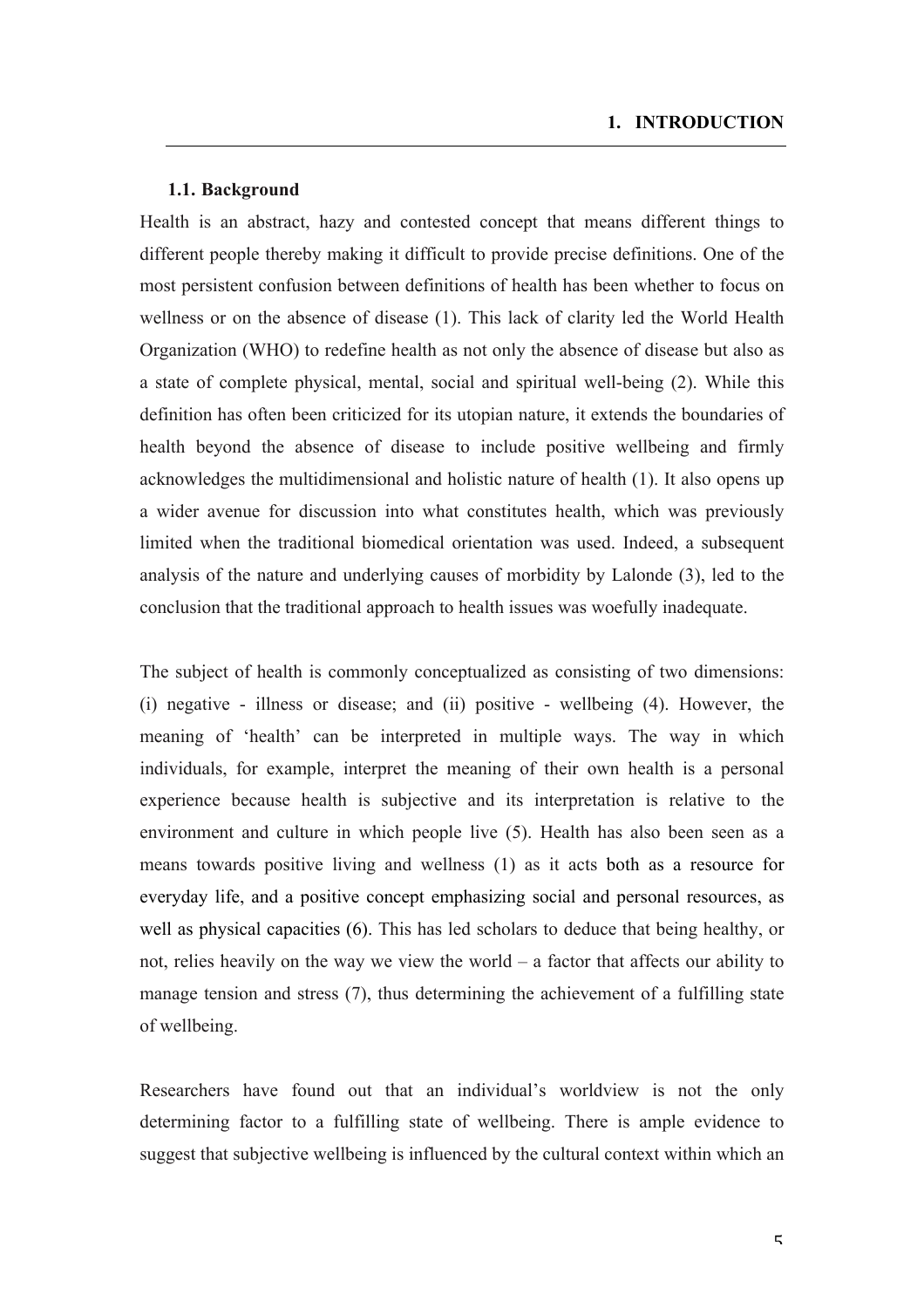individual operates (see 4). The dictionary of anthropology defines culture as "*that complex whole which includes knowledge, belief, art, morals, law, custom, and any other capabilities and habits acquired by man as a member of society*" (8, p. 98). One of the widely documented cultural practices is polygamy, still practiced in various cultures around the world. Anthropologists classify polygamy into two categories polyandry and polygyny. Polyandry is a form of plural marriage allowing a woman to have more than one man at the same time while polygyny is a form of plural marriage that permits a man to have more than one wife at one time (8). For the purposes of this thesis, I shall be using the term 'polygamy' to refer to 'polygyny', unless stated otherwise.

Polygamy in sub-Saharan Africa is not only a type of marriage but also a value system (9). It has its roots in the economic aspects of power balance, with wealthy men being documented to have had a higher propensity of mating with multiple wives (10). Several theories have been advanced on why polygamy was, and still is, desirable, including; high male mortality during wars, prestige, post-partum sex taboos, older men controlling access to women, for women to gain reproductive advantage in high-pathogen areas and because of the cheap labour offered by wives and children (9, 11). Polygamy, however, is not entirely beneficial. Studies conducted in different countries have shown that polygamy can lead to unhappiness, loneliness, and lack of intimacy with the spouse (12). It has also been documented to result into co-wife jealousy, competition, and unequal distribution of household and emotional resources (13, 14). This negativity has been shown to heighten acrimony between cowives and between the children of the different wives (15). Furthermore, polygamy has been associated with mental illness among women and children (16, 17), with women in polygamous families having more mental health problems than their counterparts in monogamous families (18). Polygamy has also been associated with rise in sexually transmitted infections due to multiple sexual partners and reduced contraceptive use (19).

## **1.2. Objectives**

The purpose of this qualitative study is to investigate the generalized resistance resources applied by the Luo co-wives of Nyanza Province, Kenya in their bid to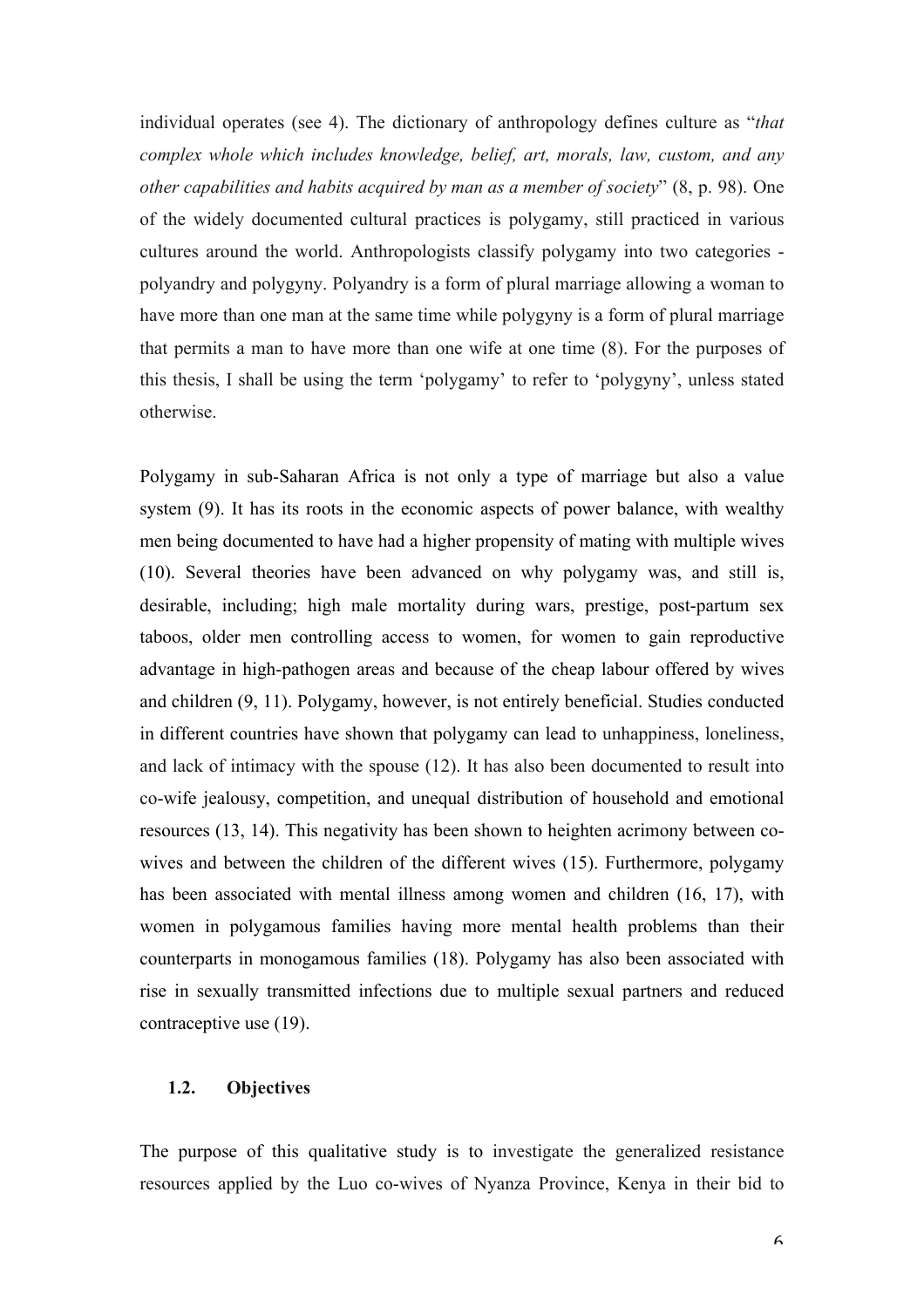improve their quality of life. The focus will be on the co-wives' lived experiences, health challenges faced and the coping skills employed in their day-to-day activities. The general objective of this study is to explore the health challenges that Luo cowives are predisposed to, with a view of understanding how they cope with those challenges.

# **1.2.1. Specific objectives**

- a) Explore the health challenges faced by the Luo co-wives;
- b) Investigate the resistance resources employed by the Luo co-wives towards coping; and
- c) Explore the relationship between state of wellbeing and empowerment among the Luo co-wives.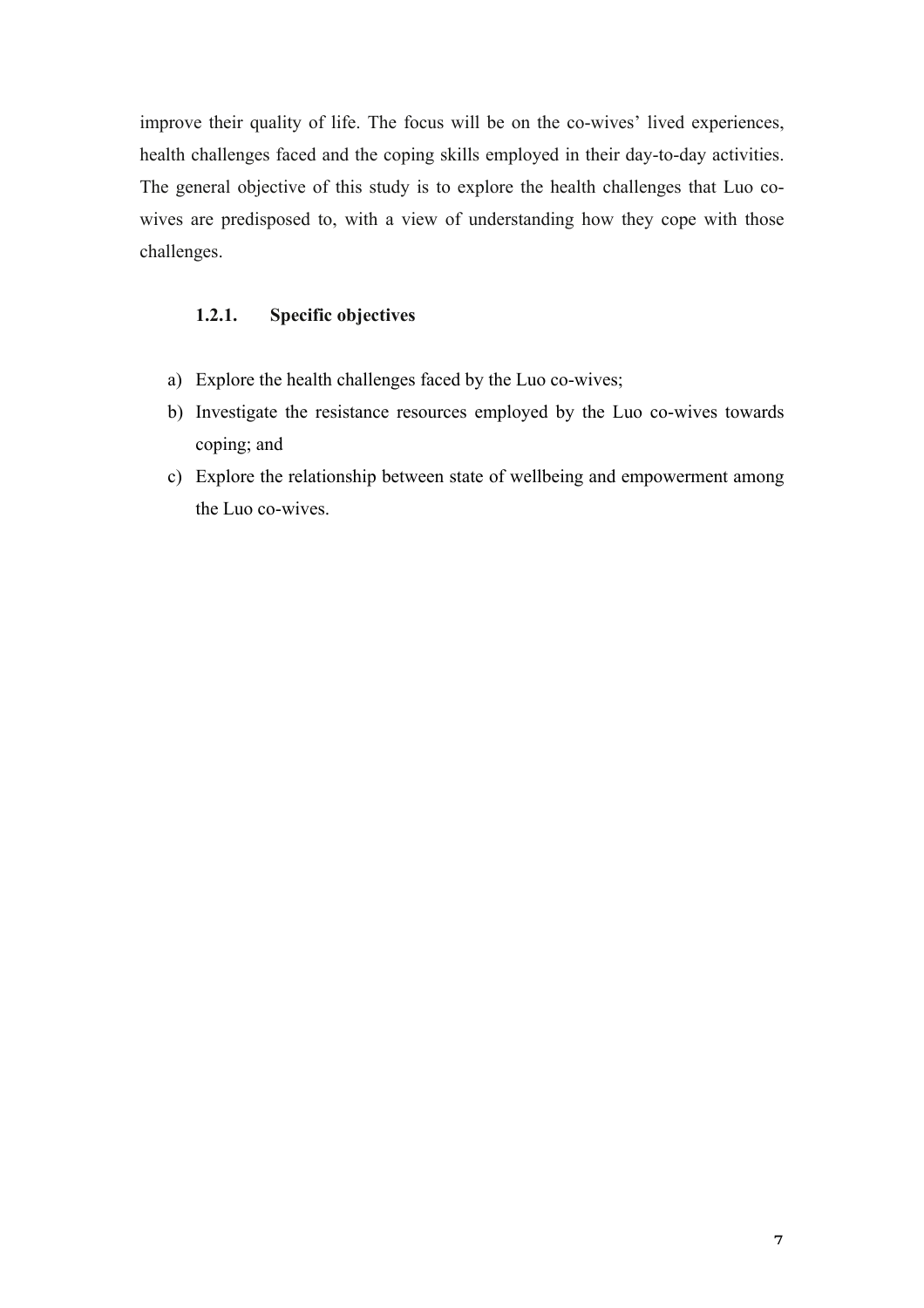# **THE LUO**

#### **2.1. Background**

The Luo, a Nilotic speaking people, are the fourth largest ethnic group in Kenya (20). They occupy the areas of South and Central Nyanza around the Kavirondo Gulf of Lake Victoria in the Western part of the country. The Kenyan Luo are part of an extensive migration of *Lwoo* speaking people who moved from their original Sudan homeland into Uganda and Kenya (21). From linguistic evidence, writes Ocholla-Ayayo, the term "*Joluo*" comes from the word "*Jolupo*" which means fishermen, or "*Luw dhok*", "come after cattle" (22). The Luo, therefore, are both fishermen and cattle keepers as they previously lived along the Nile valley.

## **2.2. Marriage**

Polygamy is still a prevalent practice among the Luo. Although statistics indicate that polygamy is on the decline in Kenya, with a national prevalence rate of 13%, among the Luo, almost one out of every four marriages are polygamous (23). Why then is the Luo polygamy rate higher than the national average? To answer this question, it is important to understand the Luo customary marriage pattern.

Traditionally, courtship and marriage among the Luo are intimately connected with the custom of making love to girls in the bachelors' dormitory, or *simba*. According to Evans-Pritchard, a male youth arranges with a girl to visit him at night where he will play with her and entertain her throughout the night. The boy can have intercourse with her but must not penetrate her – that is regarded as shameful (21). Virginity was highly regarded among the Luo. Upon marriage, any girl who was found without hymen was publicly ridiculed and shamed. According to Ocholla-Ayayo (22), *"this (broken virginity) remains a stigma with the girl all her life and will be thrown at her by her co-wives anytime they quarrel."* (p. 143)

There is (now a common) form of marriage called *por*, which is marriage by elopement. This happens where a man brings a girl to the *simba* where he sexually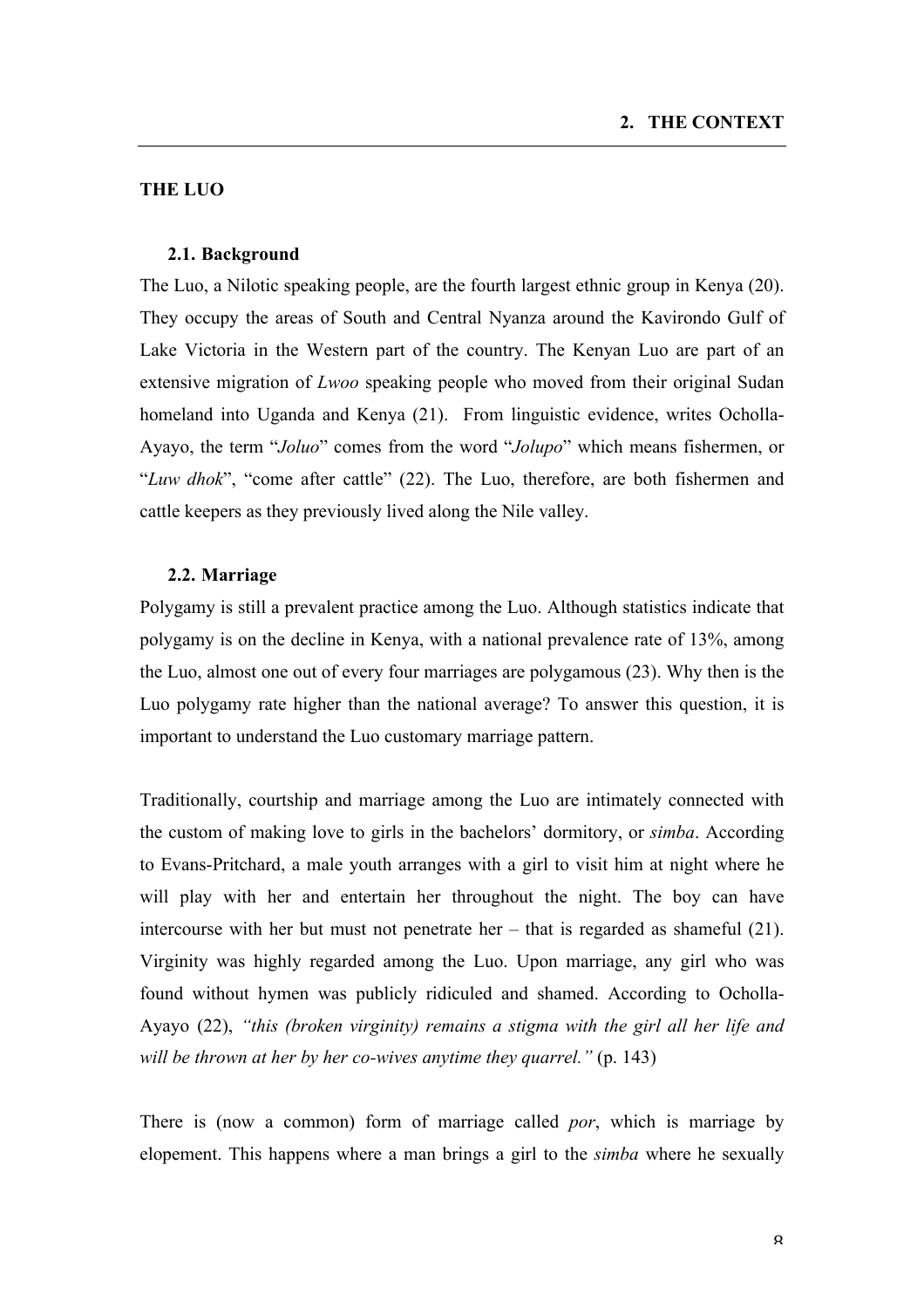penetrates her. She remains in his home, a sure sign that the woman regards herself as a wife. Or a man and his sweetheart run to a far away place and cohabit there. In such cases, the girl's family may try to make her return to them, but if she refuses to do so they regularize the union by accepting some cattle from her lover, though he does not pay as many cattle as he would have done had the marriage been negotiated in the usual manner (21). If a man married in this manner before sending cattle to the girl's home, it meant that either the boy's parents had not enough cattle for bride wealth or there was something they wanted to cover up by making the girl a woman before it was discovered (22). In the same breath, *"a girl married today by Christian rites is sometimes referred to disparagingly as a dhako ma por (wife who eloped) because she cooks in her husband's home immediately after her wedding"* (21, p. 133). *Por* was, and still is, the most despised and ridiculed form of marriage among the Luo (21, 22). It was believed that a girl who had eloped is always guilty of something and her co-wives would always point it out to her whenever there was a quarrel (22).

The normal, and most preferred, form of Luo marriage is called *meko -* where a girl would be offered a 'forced escort' to the groom's home after marriage negotiations are complete (21, 22). Even though the Luo have greater freedom in choosing a spouse today than in the past, a large number of their marriages still are arranged (24). Culturally, a young man wishing to marry will ask a *Jagam* to find a wife for him. The *Jagam* has been referred to, by anthropologists, as the 'go-between' (22), the 'negotiator' (21), the 'intermediary' (24) or the 'matchmaker' (25). The *Jagam* is usually a 'father's sister,' a 'father's sister's son,' or a 'mother's brother,' all of whom reside in communities other than that of the bridegroom; or the *Jagam* may be a 'brother's wife' who has links to her natal community. This *Jagam* will approach the girl and her parents. If they are agreeable, the *Jagam* will then arrange a meeting between the prospective bride and groom to begin the marriage negotiation process (24).

The importance of the *Jagam* cannot be overstated. In all customary Luo marriages, both parties cannot carry it through without the *Jagam* who is responsible for clearing up any doubts and allegations of antisocial behaviour, forbidden relationships or illness that may prevent the success of that marriage. The *Jagam* also acts as a witness who must record in his/her memory all the ceremonies, all the number of cattle and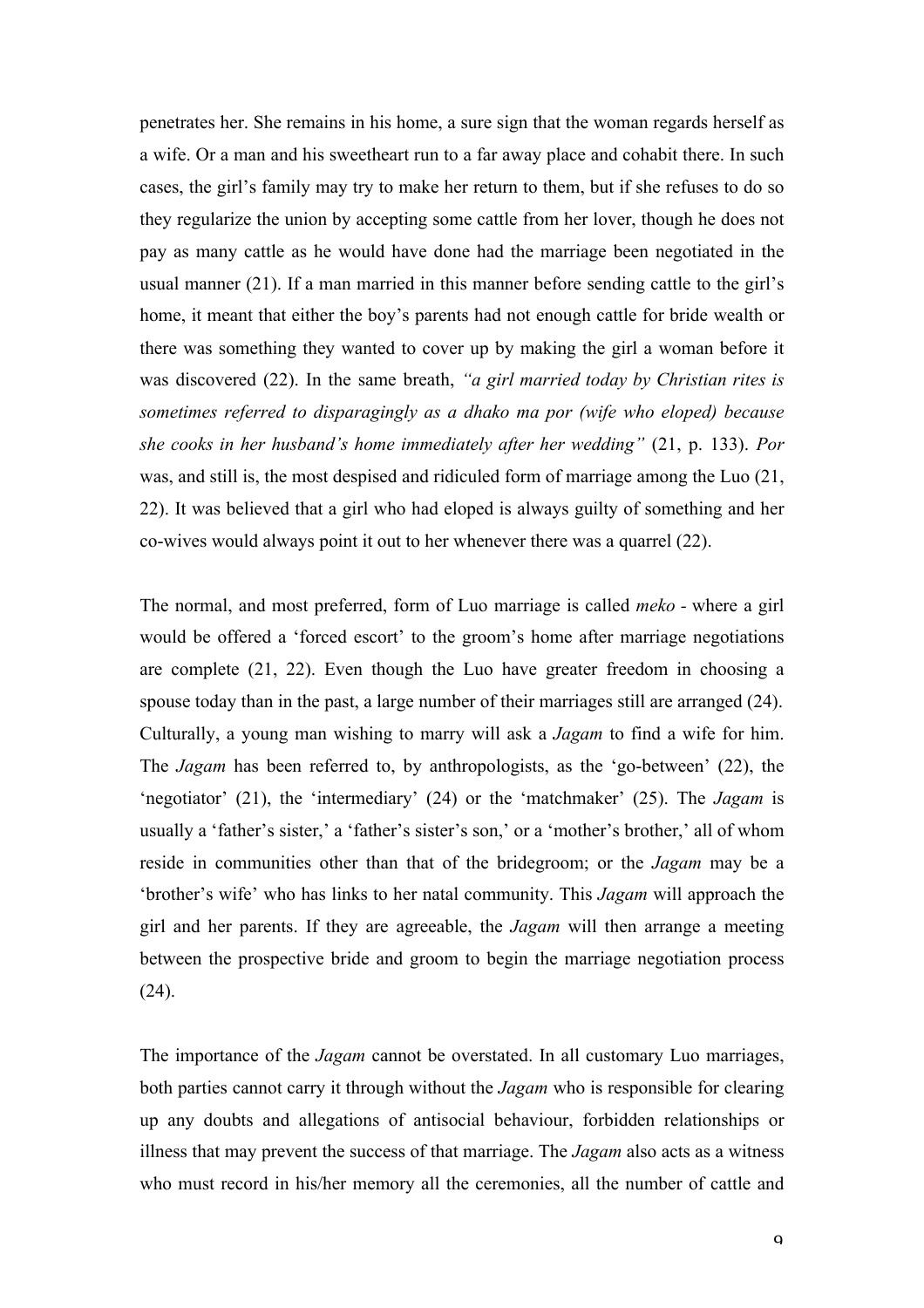sheep and goats slaughtered during those numerous ceremonies, and also the number of cattle and their colour, sizes, shape of their horns, which are given as bride wealth. The *Jagam* is therefore considered as chief witness in the future negotiations should a separation or divorce be necessary, and a return of the bride wealth demanded (22).

#### **2.3. Residence**

The Luo have a segmentary system of patrilineages (21). Individual homesteads in the community are distributed in lineage neighbourhoods so that the settlement pattern shows a rough correspondence to the genealogy. A woman, on marriage, moves into her husband's father's home. After a period of some years the husband will establish his own independent homestead near that of his father. Domestic life takes place in patrilocal extended family homesteads with each wife and her children occupying a separate house (24).

The basic Luo polygamous homestead comprises of the first wife, *Mikayi*, whose house is at the centre back and is called *Od-Mikayi*, the second wife whose house is at the right hand side of *Mikayi* is called *Nyachira* and her house is *Od-Nyachira*, and a third wife whose house is on the left hand side of *Mikayi* is *Reru* and her house is called *Od-Reru*. Women married after the first three wives are called *Nyi-udi*, which means the daughters of the house to which they are attached (22). Such household units are the basis for inheritance and for future segmentation.

It is important to note that Luo co-wives have an order of seniority. When a person who was a polygamist and had many children died, the elder son of the first wife, if mature, was left in charge of the homestead. The first wife was given the largest share of the inheritance and the last married wife got the least. This order of seniority is strictly followed in the division and inheritance of land, in the marriage of their children, in determining who shall take over the lineage leadership and so on (22).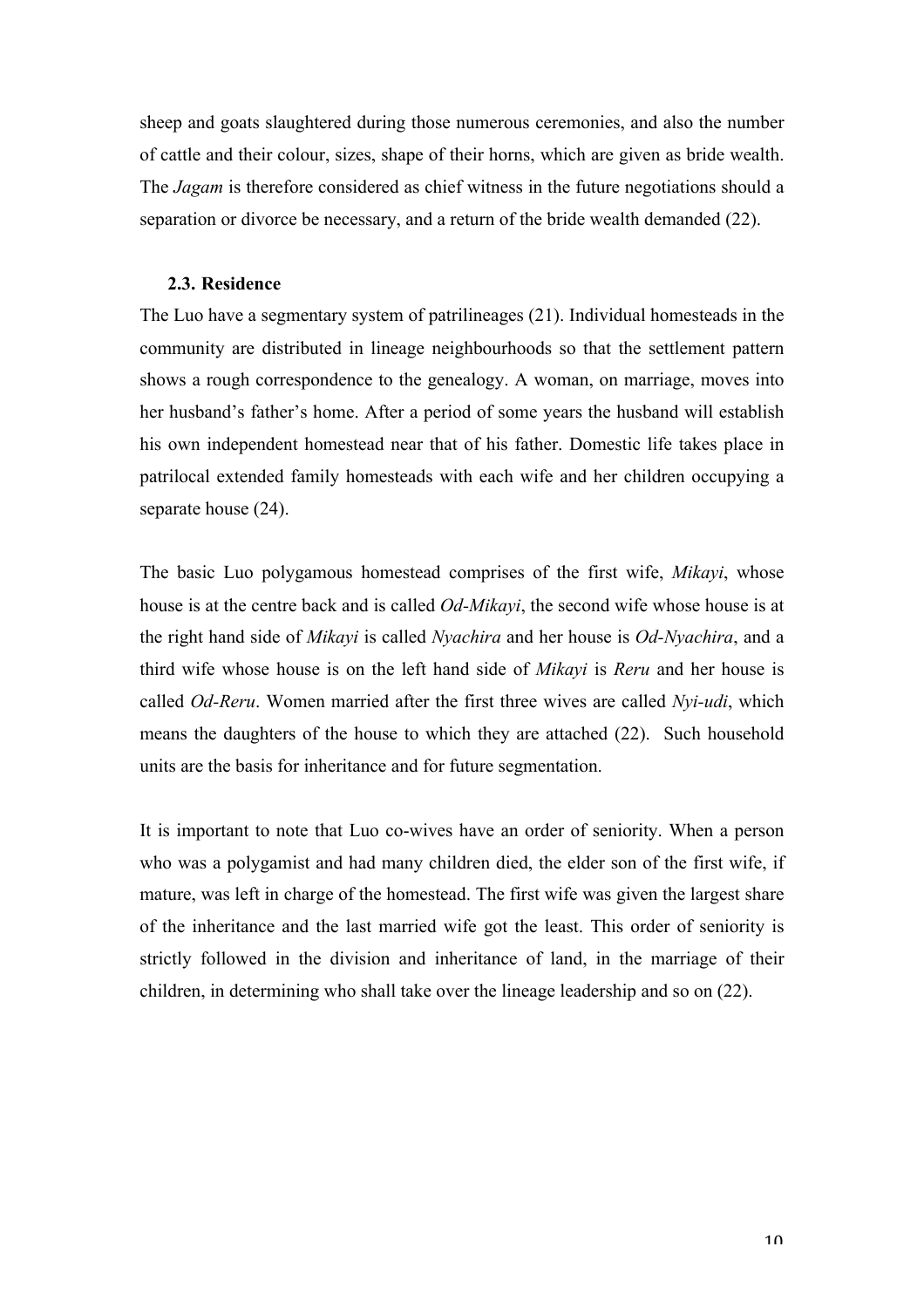## **3.1. Research background**

The subject of polygamy has drawn increasing attention from scholars and laypersons alike. Across cultures, attitudes towards polygamy vary from complete acceptance to total condemnation (26). Polygamous marriages are common in Africa, Asia, the Middle East and Oceania, and are also known to occur in Europe and North America (Altman & Ginat, 1996 in 27). Polygamy is very prevalent in sub-Saharan Africa (SSA). As of 2005, the United Nations (UN) found that 28 countries in this region had polygamy rates of more than 10 percent (28) and there is evidence to suggest that SSA countries with a high degree of polygamy are the poorest in the world (29). Still, polygamy legally co-exists with monogamy - and even in countries where it is illegal, it is practiced in specific ethnic and religious communities (26, 30).

There is evidence to show that polygamy rates are positively associated with rural residence, older age and low educational attainment (CPS/MS, 2007 in 31). This can be attributed, in part, to the little exposure to western culture hence retaining the bulk of the hitherto traditional mode of cultural operation. Across cultures, many explanations have been advanced for the practice of polygamy – mainly involving sexual necessity, demographic and economic factors (see 32). Although global polygamy rates have been dropping, that drop does not necessarily reflect the outright rejection of polygamy as a socially acceptable and desirable marriage form. In those contemporary societies where the polygamy rate has dropped, there is a disjunction between social norm and behaviour which is indicative of a society in transition (32). That significant drop in polygamy numbers has also been attributed to the negative psychosocial effects touching on the health and wellbeing of the husband/father, children and the co-wives (18, 33, 34).

Much of the large body of research on polygamy in SSA focuses on the socio-cultural correlates and on the demographic and economic implications of polygamy (see 28). Most conclusions on the functions of polygamy have been conducted from an ethnographic viewpoint, often with a horizontal analysis of the various tenets. Little attention has been given to the situation of the co-wives in polygamous marriages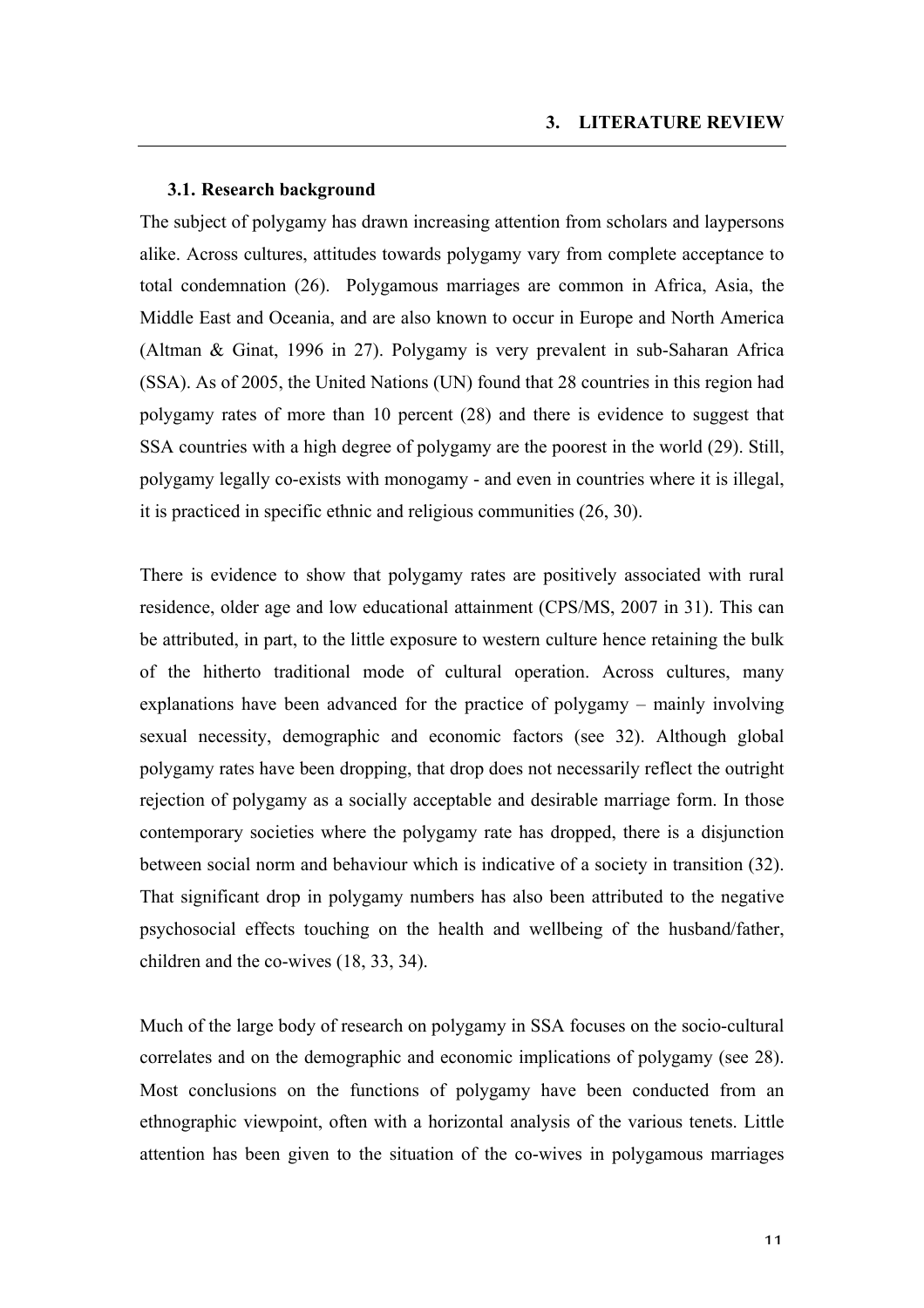especially in regards to their state of wellness, or lack of it thereof. Also, little research or theory exists on the life experiences of and coping mechanisms adopted by co-wives in polygamous marriages.

Previous studies have looked into the experiences of co-wives in polygamous marriages. One of such studies is by Tabi *et al.*, (12) conducted in Ghana, which investigated co-wives' experiences in polygamy and their ways of coping. It draws its findings from three key thematic areas in polygamy: infertility, co-wives' relationships, and coping mechanisms. However, the study analyses co-wife coping from a reproductive health perspective with little reference to entrenched cultural beliefs, norms, attitudes and practices. The study is also subjective since it does not include men's and/or community's views in the polygamy debate. Furthermore, its sample is broad for it includes secret lovers and mistresses as co-wives, women who are not recognized by the legal wives of the men in the study.

Perhaps a study that aptly, and comprehensively, captures the experiences of Luo cowives is the one conducted by Potash (24) among a rural Luo community in South Nyanza, Kenya between 1973 and 1975. This was an eight-month ethnographic study that collected life histories from 45 women and 14 men in addition to a household census, which was undertaken in two of the four lineage neighbourhoods. Being an anthropological study, it captured the interpersonal relationships among Luo co-wives with a broad emphasis on the underlying reasons for the few divorce incidences among Luo households. The main strength of the study is that it draws its findings from women both in monogamous and polygamous families. However, the study is more cultural than contemporary as the data was gathered from a rural community whose way of life still involved adherence to the traditional cultural patterns upon which much of the findings were derived. Moreover, this study is relatively old with regards to the changing cultural trends and is only reliable while making reference to the said time period.

These previous studies have contributed, to a large extent, to the understanding of the goings-on in polygamous households particularly regarding the impact on co-wives' relationships and ill health. However, no study has been able to capture the resistance resources co-wives draw upon to keep them in a positive frame of mind, which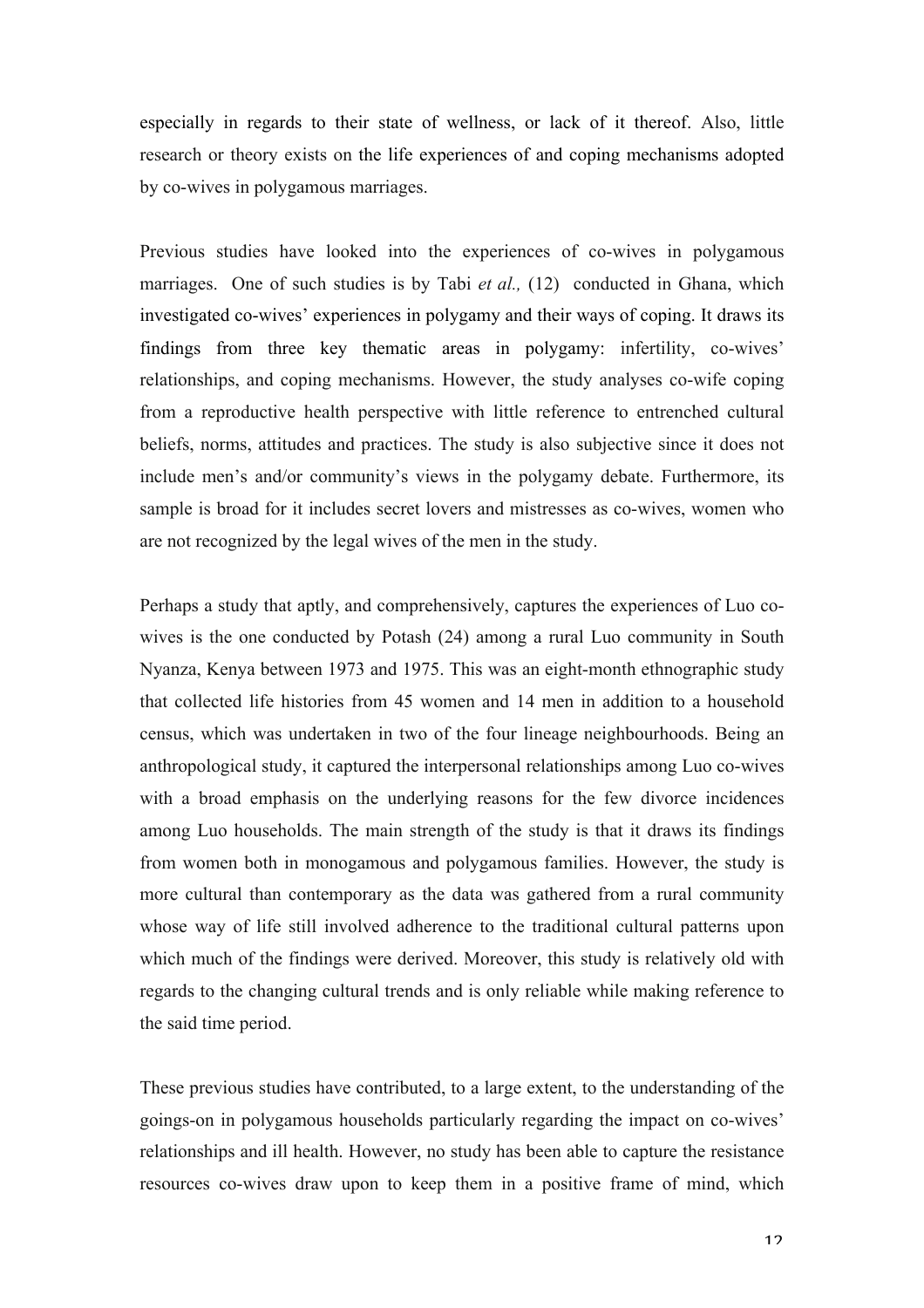translates into a healthy wellbeing and higher quality of life. The relationship between polygamy and the health of co-wives is the key focus of this thesis.

## **3.2. Co-wives' health**

Polygamy has long been associated with family stress and mental illness among women. A greater prevalence of mental health disorders have been found among women in polygamous than monogamous marriages (35), a strong indication that an additional wife translates to an unhealthy household. It has also been found that the life satisfaction of co-wives is often influenced by the wife order. Depending on the community, the older or younger wives may attest to greater happiness (18). Studies have noted a number of psychosocial problems in polygamous family structures, among them their somatic complaints among senior wives (36, 37). Research reveals that senior wives who have poor life satisfaction often see themselves as having failed to meet the standards of a successful wife set by their husband and community, and those who are perceived as old by their husbands often have low self-esteem (35). Additionally, many societies assign a higher status to senior wives: they may have power over the other wives, enjoy special privileges within the family, and, in some societies, arrange and consent to the husband's next marriage (Altman & Ginat, 1996 in 27). However, this status is mostly seen as a prestigious and a ceremonial one. There is evidence to suggest that in several societies where polygamy occurs, second and subsequent wives often experience favoured status with respect to economic resources, social support and attention (27). In such instances, women whose husbands remarry bear the heaviest psychological burden, which heavily affects their relationship with the newly married co-wife and the husband. For instance, Al-Krenawi (33) noted that senior wives whose husbands remarried have a lower self esteem than that of the junior wives. This view is shared by Ozkan *et al*. (27) who found that when a man takes a second wife, the senior wife may be perceived as unable to fulfil her normal spousal obligations.

For the senior wife, the transition from a monogamous to a polygamous family structure can be a traumatic change which triggers reactions similar to those that follow divorce, such as mourning and low self-esteem (33). This is, largely, because the first marriage is usually arranged but the second is usually associated with love and there is a greater propensity towards choice (37). There have been inferences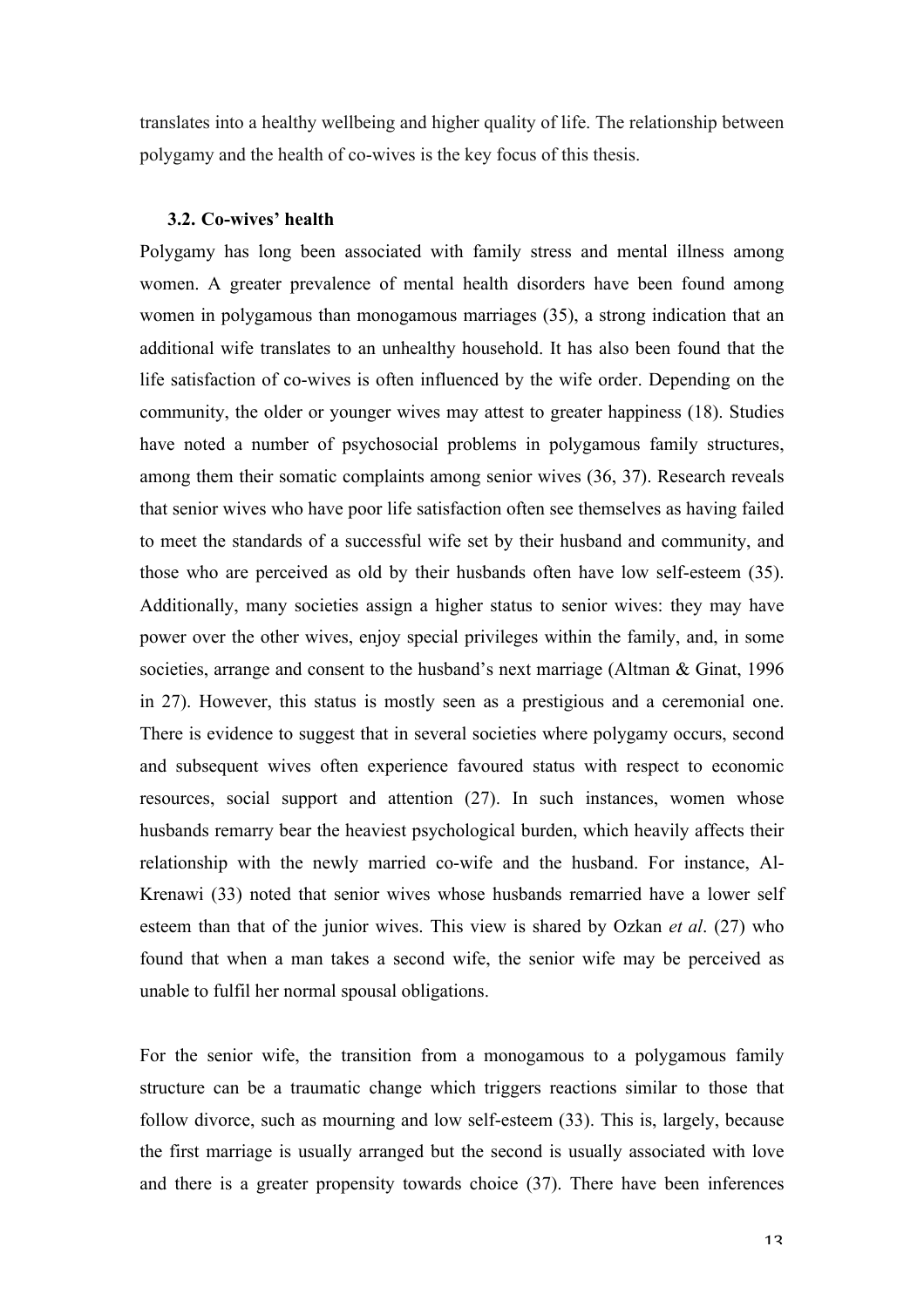made to the effect that choosing a second wife with whom the husband has fallen in love with, is a much more threatening prospect to the senior wife than one based on cultural obligation. The higher rate of mental health problems for the senior wives, therefore, could be explained as a result of this particularly striking finding (27). The senior wife's predicaments are made worse if she is found to be infertile or when her children cannot survive. In some societies, childless women are viewed as useless, disgraced and believed to be punished by God (38). This view extends to women with deceased children as well as women who are infertile (12). Therefore, co-wives who witness their husbands marry additional wives without understanding the real reasons behind the husband's decision can be said to suffer mental health problems, often in silence. In their study of Bedouin-Arab polygamous marriages, for example, Al-Krenawi *et al*., (26) found that senior wives reported somatic complaints such as anxiety, breathlessness, insomnia and fatigue.

Senior wives whose husbands re-marry have been shown to harbour negative feelings towards their new co-wives. Most of them liken the addition of new wives to 'legalized adultery' (30). First wives, and their children, who had previously enjoyed all of their husbands' and fathers' time and money, are forced to share these resources with the usually unwelcome new wife and any children she might bring to the household. This situation has been shown to result into co-wife jealousy, competition and unequal distribution of household and emotional resources, creating acrimony between co-wives and between the children of different wives (24, 27, 30, 35). This jealousy and competition among co-wives can be justified. For instance, Potash's (24) study found that the pressure to adjust to a marriage falls primarily on the woman. In her study, the women revealed that in order to cope well within the household, they *"must please their husbands, avoid complaining too much, and not be too stubborn''* (24, p. 384). Here, submitting to the husband can be seen as one way of attracting his attention and favours amidst the competition from fellow co-wives. However, Potash warns that this must not be construed to mean that women conform automatically to their husbands' wishes. Often, jealousy among co-wives stems from the concern that the husband does not share his love and resources equally among them (13). This pits the co-wives against each other (39) as they jostle for attention from the man. Among the Luo, jealousy has been found to be a rooted concept among co-wives who refer to one another as '*nyieka*' or 'my partner in jealousy' (24). Further, Potash found that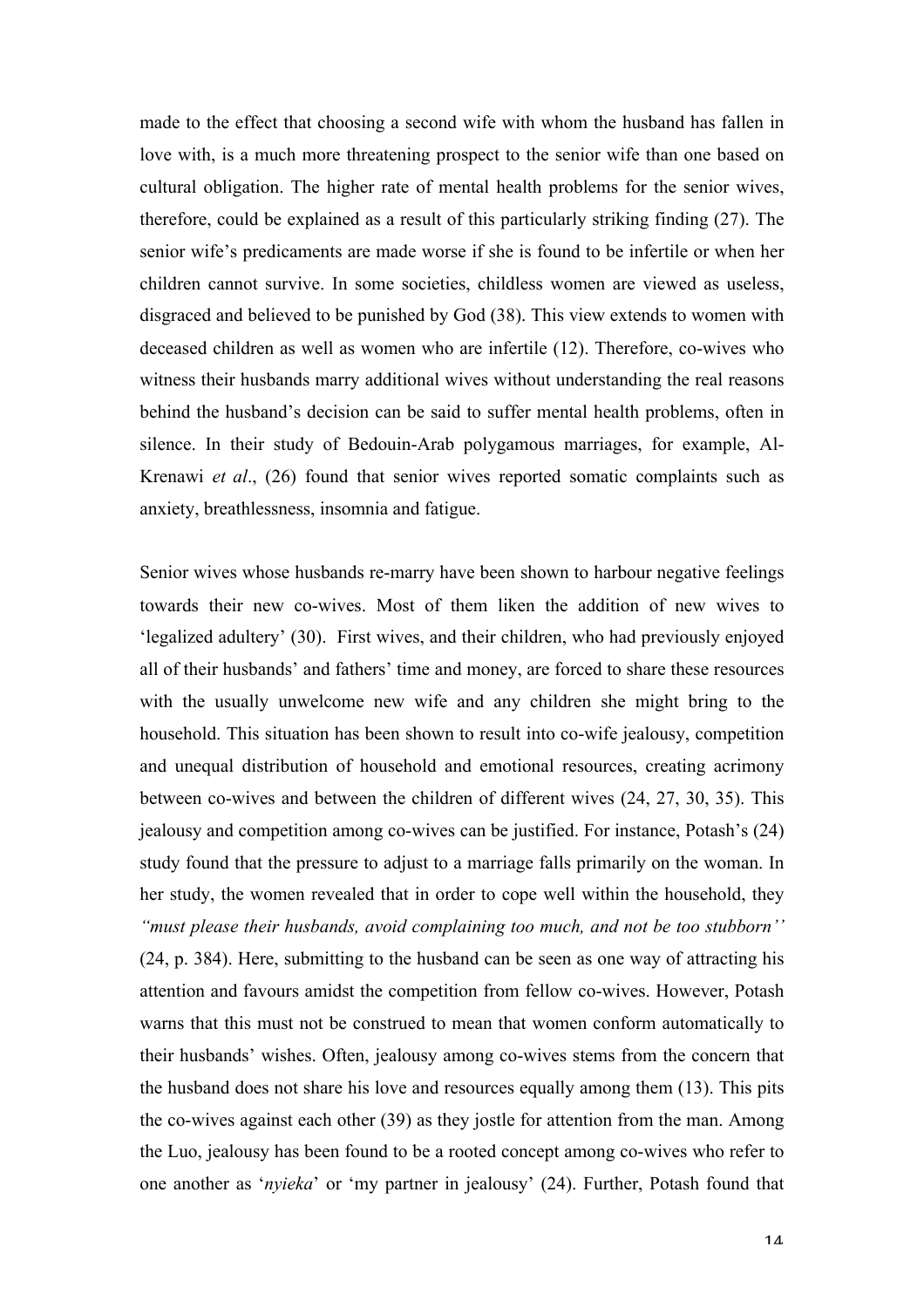*"most Luo believe that jealousy among co-wives is endemic and largely unavoidable"* (24, p. 384). From the findings, it can be concluded that Luo co-wives operate in a permanent state of jealousy, which results in conflict if their competitive intentions are not positively ventilated.

## **3.3. Children's health**

In addition to studies documenting the detrimental effects of polygamy on the health of co-wives, scholars have also identified polygamy as a risk factor for negative child health outcomes. Al-Krenawi *et al*., (26) found that offspring of the first wife had *"inadequate and/or dysfunctional exposure to their father"* (p. 453) which possibly contributed to the poorer scholastic achievement and increased behavioural problems detected in this group of children (30). A case can be advanced, therefore, that cowives are solely responsible for the upbringing of their children and will do anything to see them through. Among the Luo, this emotional pull of co-wives towards their children not only acts to keep a woman from leaving her husband, but also, in the case of separation, draws her back to her husband's home (40). Children's health and overall state of wellbeing, therefore, can be said to be one of the reasons why Luo cowives find it necessary to continue living in polygamous marriages, however difficult and tumultuous it may be.

Another explanation why co-wives would consider staying in their marriages can be found in the Luo customary law. Traditionally, children and married women belong to the father's side of the family. Divorce and separation were not encouraged (41), and was unknown except at the early stages of marriage ceremonies and negotiations (22). Moreover, seeking divorce among the Luo is always a costly affair since it is not always easy to return bride wealth, partly because half of the gifts are distributed among agnatic lineages (22). Luo women, married under such customary arrangements, therefore, have less chances of pulling out considering the fact that they will lose their children, return the (sometimes untraceable) bride wealth, and destroy the kinship ties that had existed between the two families prior to the divorce. It has been hypothesized that these economic disadvantages against and cultural biases towards women could generate a sense of powerlessness and perceived dependency of women (and children) on men (41).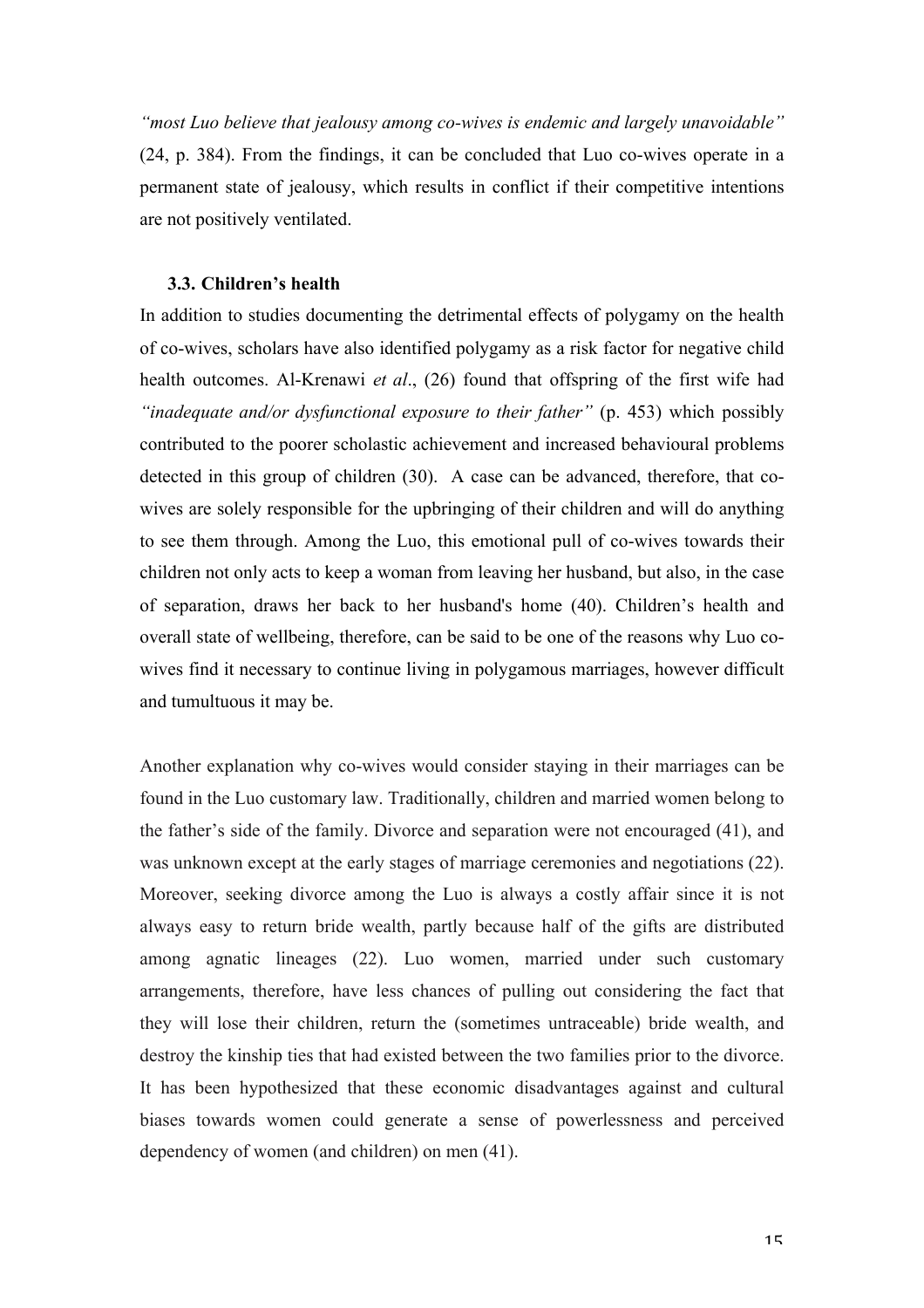## **3.4. Co-wife empowerment**

Scholars have often addressed the topic of women empowerment in general, and not in parts. Specific studies on co-wife empowerment, therefore, are few and far between. Polygamy is not only detrimental to the health of co-wives; it locks them in a 'disempowerment cycle', too. Historically, polygamy has been associated with patrilineal, patrilocal, gerontocratic, pronatalist agrarian societies that limit women's access to land, inheritance, support from natal kin and sources of formalized power (Goody, 1973; White & Button, 1988; in 31). According to Caldwell (42), polygamous men and their lineages have always looked at women as more of child bearers than material wealth creators, what Bove & Valeggia (31) aptly puts as *"wealth in people"* not *"wealth in things"* (p. 22). In this regard, and from a power balance perspective, polygamy places women largely under the authority of their husbands for access to key resources and support during childbearing and other life events (Adams & Castle, 1994 in 31). Most women in polygamous societies are unemployed and thus are economically dependent on their husbands for support and upkeep. Scholars have advanced that most women agree to be co-wives because they cannot support themselves through work, hence they feel pressurized to marry into a polygamous family as a solution to their economic needs (43). On the contrary, polygamy has also been shown to lead to family dissolution. For example, men may leave their senior wives and their children in order to live with their later wives and their children. In these cases, the father may not participate in the upbringing of all his children, the abandoned household often suffers economic distress, and parental conflict is most likely to ensue (43).

The abandonment or neglect of co-wives by their husbands has its roots in traditional African society. According to Longwe (44), women's discrimination in Africa can largely be attributed to

*"The inculcation and acceptance of gender discrimination at an early age, where girls are socialised to believe that public decision-making positions should properly be occupied by men, and boys are socialised into believing that girls may legitimately be excluded"* (p. 26).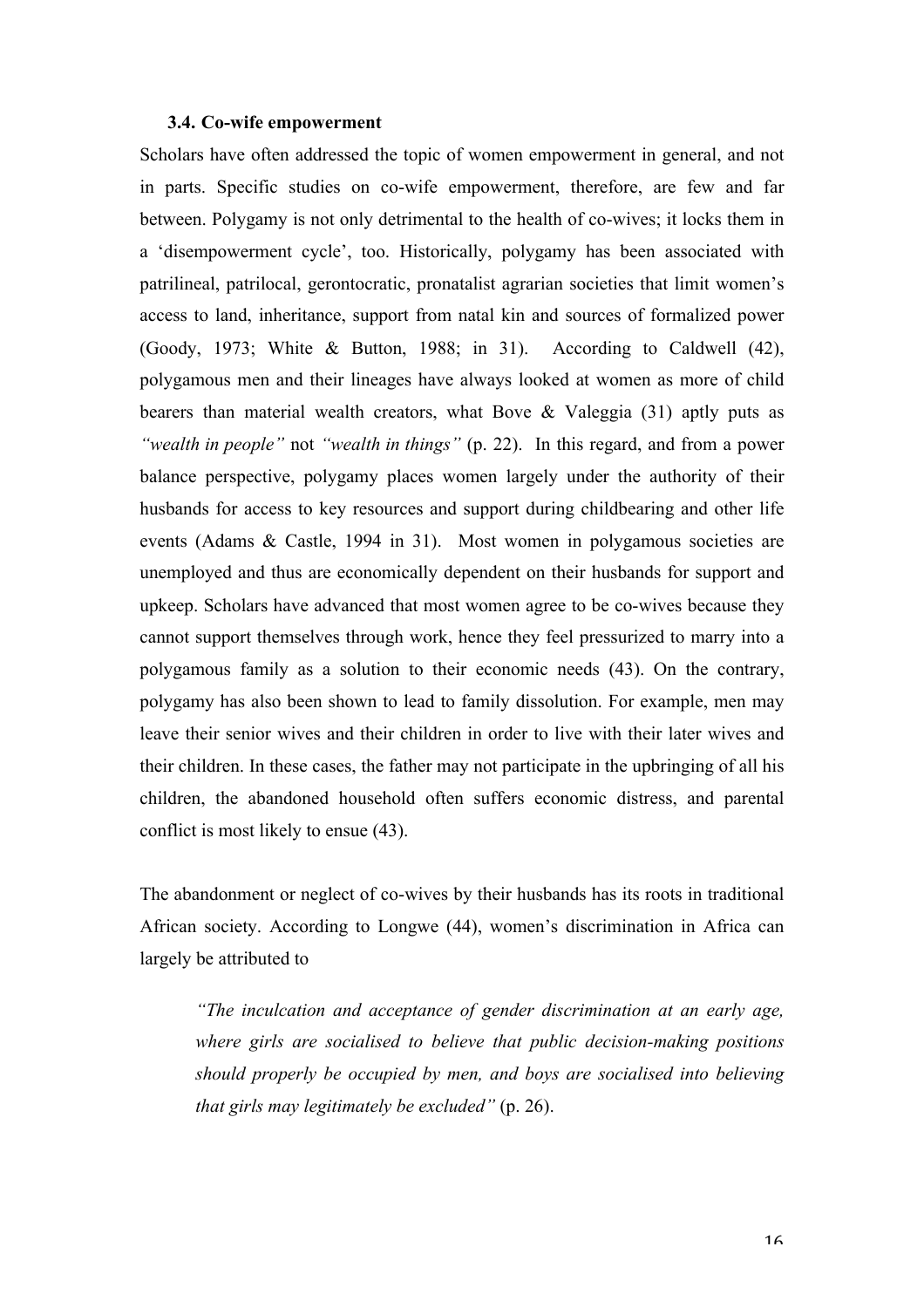This patriarchal culture is increasingly rooted as boys and girls grow up whereby the society expects the woman to be more of a homemaker who takes care of the family while this frees the man to scale up the ladder of socioeconomic and political success.

To reverse this trend, there have been consistent advocacy campaigns to empower women, especially from developing countries, in order to reduce gender inequalities, and improve their socioeconomic conditions (45). While the reasons for any particular woman's powerlessness (or power) are many and varied (46), the common factor is that, as women, they are all constrained by the *"norms, beliefs, customs and values through which societies differentiate between women and men that are acquired very early in life"* (47, p. 22). Whenever these normative barriers are broken, it has been proven that, there is always an increase in the quality of life. For real empowerment to occur, however, there is need for the co-wife to identify (through exploration and consciousness-raising) the available resources in and around her immediate environment that have the potential of contributing to her raised level of empowerment. According to Mosedale (46), there are four aspects which seem to be generally accepted in the literature on women's empowerment: (i) to be empowered, one must first be disempowered; (ii) empowerment cannot be bestowed by a third party; (iii) empowerment decisions must be made by individuals themselves; and (iv) empowerment is an on-going process, rather than a product (46, p. 244). These four aspects are very crucial in our next stage where we shall be discussing the salutogenesis theoretical framework, and its relationship to the cowives' overall state of wellbeing.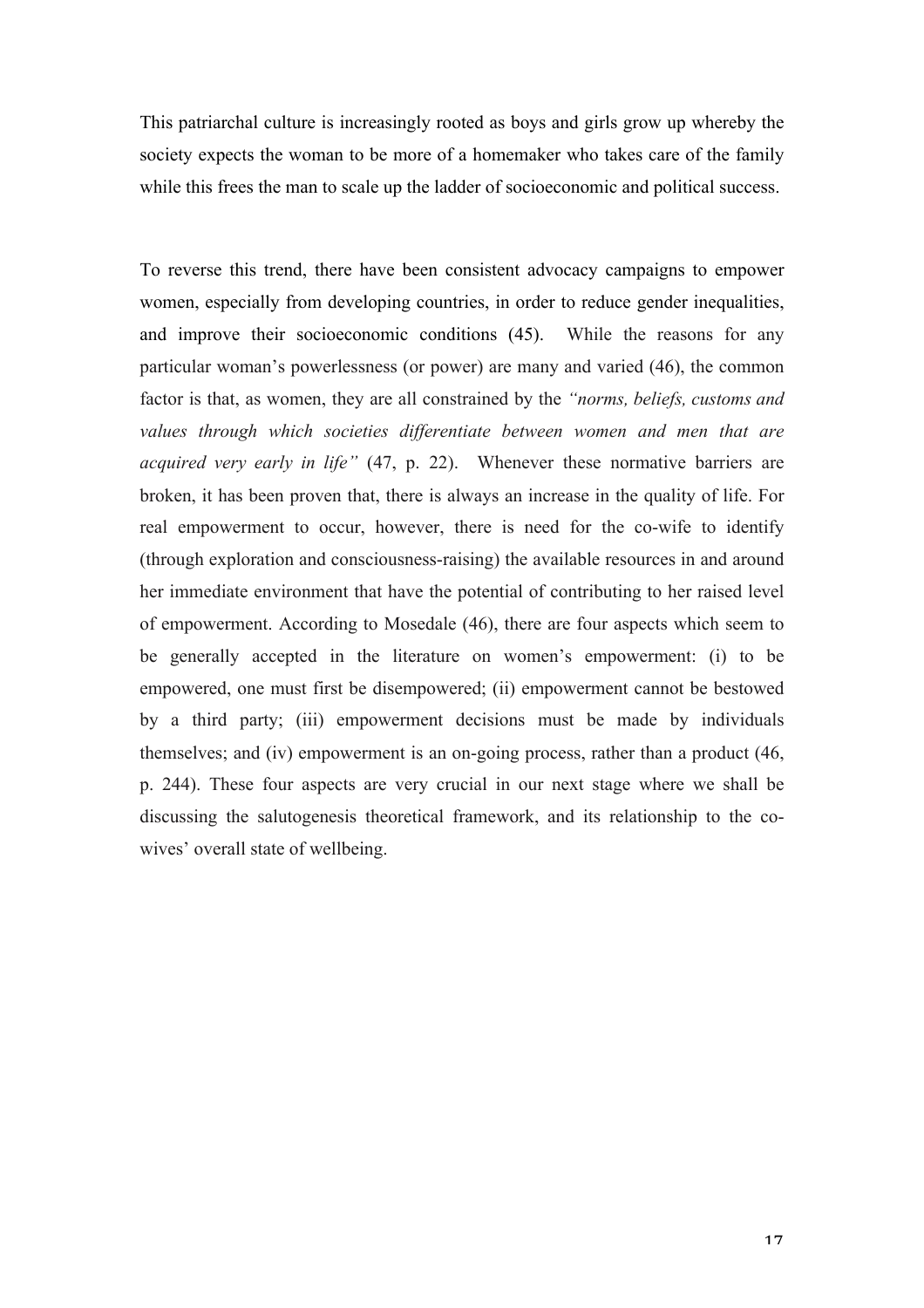The theoretical framework used in this study combines elements from the salutogenesis theoretical framework and the empowerment conceptual framework. These theories postulate that the more individuals take control of their environment, the more they are likely to move towards a positive state of wellness.

## **4.1. The Salutogenesis Theory**

The salutogenesis theory was advanced by Antonovsky - an American-Israeli medical sociologist - a term he derived from the interviews of Israeli women with experiences from the concentration camps of the Second World War who in spite of this stayed healthy (48). He engaged in extensive primary research as well as diligent interdisciplinary dialogue with practitioners of clinical psychology, social/community psychology and clinical medicine to demonstrate that the dominant pathogenic view of health/absence of disease was woefully inadequate (49).

Salutogenesis (derived from the Latin *salut,* 'good', often with reference to health, and the Greek word *genesis,* origins (50)) considers the quest for wellness as a continuum - with negative health and positive health at both ends. Antonovsky referred to this as the *"health ease/dis-ease continuum"* (51, p. xii). While pathogenesis seeks to understand why people get sick and enter into a disease category, a salutogenic orientation seeks to understand the origins of health by posing the question: *"why are people located towards the positive end of the continuum, or why do they move towards this end, whatever their location at any given time?"* (51, p. xii). In this regard, it can be said that the theory of salutogenesis hinges on the proposition that *"it is more important to focus on people's resources and capacity to create health than the classic focus on risks, ill health, and disease"* (52, p. 440). Salutogenesis, therefore, is a stress resource orientated concept, which focuses on resources, maintains and improves the movement towards health. It gives the answer as to why people, despite stressful situations and hardships, thrive. The theory can be applied at the individual, group, and the societal level (52).

At the individual level, the salutogenic model is based on the premise that the cowife's life situation is replete with certain predisposing factors that are individually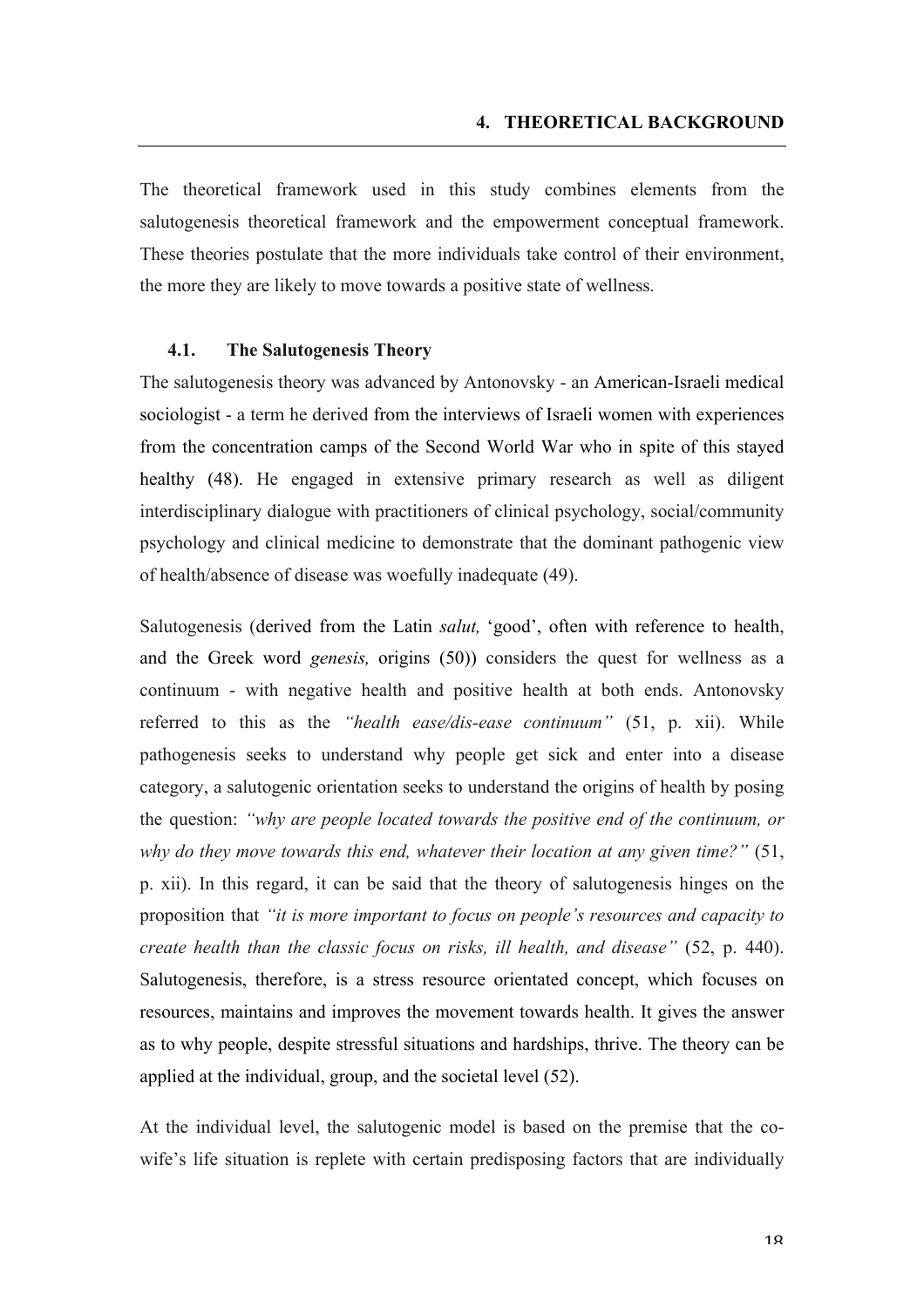peculiar. As discussed in chapter 2, there are internal and external forces which exposes the co-wife to stress and difficulties that are integral elements of her existence (53). This situation is unavoidable because human beings are flawed and therefore susceptible to acute or chronic disease, injury, problems, and degradation unless they actively pursue a course of action geared towards causing health (54). How do they, therefore, manage their inability to control their life? The answer lies in two terms formulated by Antonovsky; namely the sense of coherence (SoC) and the generalized resistance resources (GRRs).

According to the Ottawa Charter, health promotion is the process of enabling the individual to increase control over and to improve their health (6). Co-wives living an active and productive life can be said to have mastered the art of coping in their immediate environment. The ability to manage stress is crucial as this provides not only adjustment to stress but also a flexibility and ability to identify and use the GRRs at their disposal (55). Generalized resistance resources refer to *"any phenomena that is effective in combating a wide variety of stressors"* (51, p. xii). They can be in the form of money, ego strength, cultural stability, and social support, among others (see Fig. 1). These resources assist the co-wives in making sense out of the countless stressors that they are constantly bombarded with. The GRRs, therefore, provide the co-wives with sets of meaningful and coherent life experiences. When confronted with such repeated experiences, they generate, over time, a strong SoC (51).

The SoC, on the other hand, is a *"generalized orientation towards the world which perceives it, on a continuum, as comprehensible, manageable and meaningful"* (56, p. 15). The strength of one's SoC, proposed Antonovsky, is significant in facilitating the movement towards health. This is because an individual with a strong SoC will be motivated to cope (meaningfulness), understand the challenges faced (comprehensibility), and believe that resources to cope are available (manageability) (56). The theory of salutogenesis is summarized in Figure 1.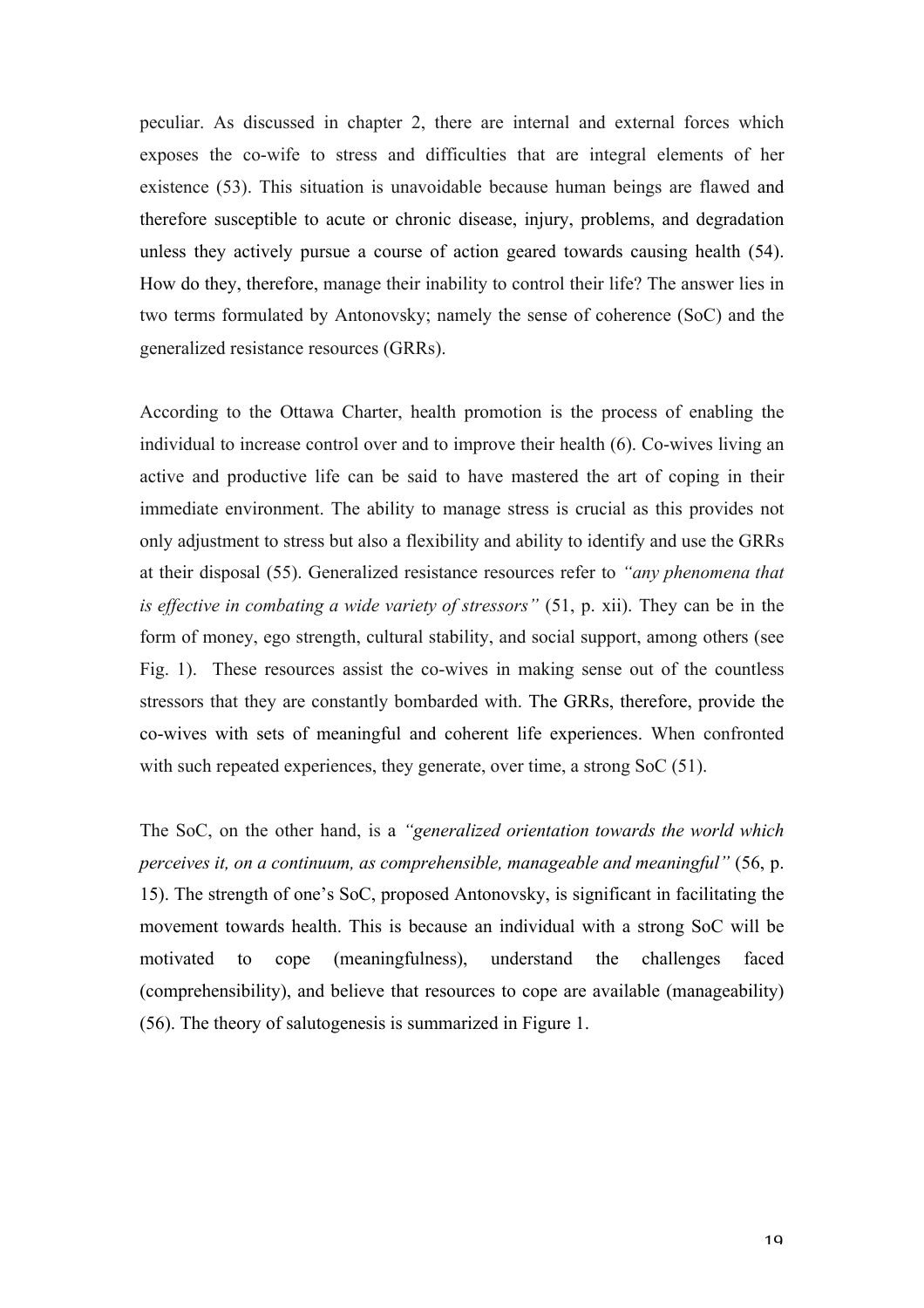

*Fig 1. The Salutogenesis theoretical framework, as developed by Mittelmark (57), based on Antonovsky (56)*

From the table above, it can be seen that Antonovsky does not view health as a dichotomous variable but as a continuum, striving to explain what makes a person move towards the health-end of the continuum and thus increase his/her SoC, hence promote coping (58). The focus is on the story of the person rather than the diagnosis, and the person's interaction within the environment; which is the source of both stressors and resistance resources. The theory emphasizes the use of potential and existing resistance resources and does not only focus on minimizing risk factors, but also emphasizes active adaptation as the ideal in treatment (51).

The theory further advances the idea that a person who copes well has a high SoC. Antonovsky defines SoC with three sub-dimensions that express: (i) *comprehensibility*, or the extent to which one has a pervasive, enduring, but dynamic feeling of confidence that the stimuli deriving from one's internal and external environments in the course of living are structured, predictable and explicable; (ii) *manageability*, or the extent to which resources are available to one to meet the demands posed by these stimuli; and (iii) *meaning*, the extent to which these demands are challenges, worthy of investment and engagement (51). It has been fronted that the 'meaning' component is the most important of the SoC concept because when individuals perceive at least some of life's problems and demands as worthy of commitment and engagement, they have a greater sense of meaningfulness, and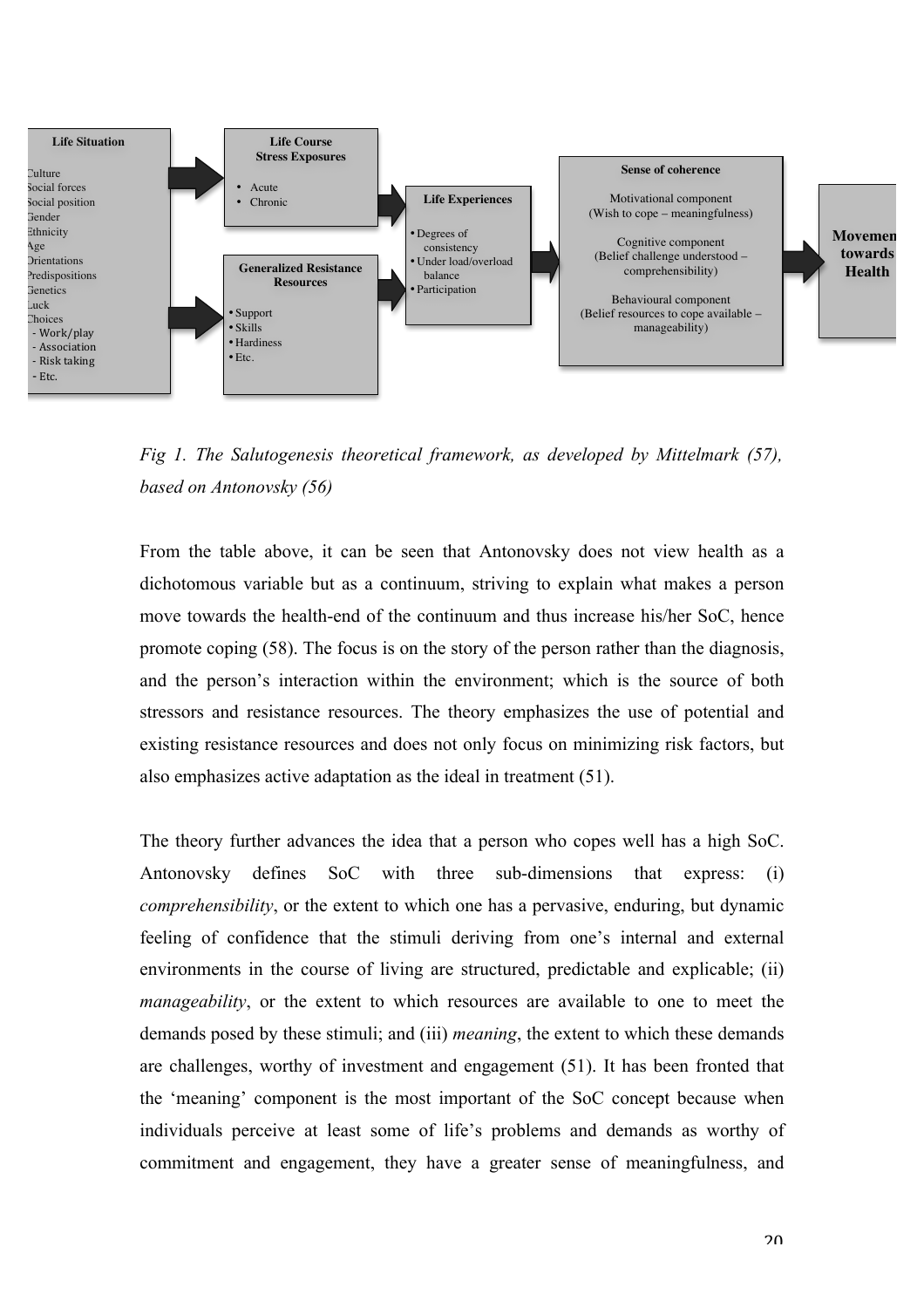typically a greater sense of the other two components (comprehensibility and manageability) as well (58). On the other hand, the GRRs are biological, material and psychosocial factors that make it easier for people to perceive their lives as consistent, structured and understandable (48). The salutogenic framework, therefore, could serve as a stress-resisting resource, providing prerequisites for a good life (55).

Critics have faulted the salutogenesis theory for its generalized view of the world as either 'coherent' (copes) or 'incoherent' (fails to cope). Instead they point out that response to adversity should be viewed in the way an individual responds to a given specific stressor  $(50)$ .

This study intends to examine the above theory of salutogenesis and its applicability in the life of a Luo co-wife. It specifically seeks to explore the general resistance resources employed by the Luo co-wives in their bid to cope with the adverse effects of the acrimonious polygamous environment, hence an enhanced state of wellbeing.

#### **4.2. The Empowerment Concept**

The term 'empowerment' has extensively been used to track the changes that people undergo to lead better lives. Different professions refer to empowerment in different perspectives and what constitutes empowerment still remains a debate in scholarly circles including health promotion. The absence of theory and definition in a health promotion context has contributed to empowerment being often discussed but not well quantified or measured (59). However, this has not deterred scholars from engaging in the disempowerment/empowerment debate. There have been references to the term 'empowerment' as a mechanism in which people gain mastery over their affairs (Rappaport, in 60). This notion of empowerment is intended to include both a psychological sense of personal control and concern with actual social influence, political power, and legal rights (60) which encompasses a common process of personal development, participation, consciousness raising and social action.

For empowerment to take place, there is a need for self-inspiration and consequent action from within. This power from within has also been referred to as individual, personal or psychological means of gaining (a sense of) control over one's life (59). The ultimate goal is to increase feelings of personal value and a sense of individual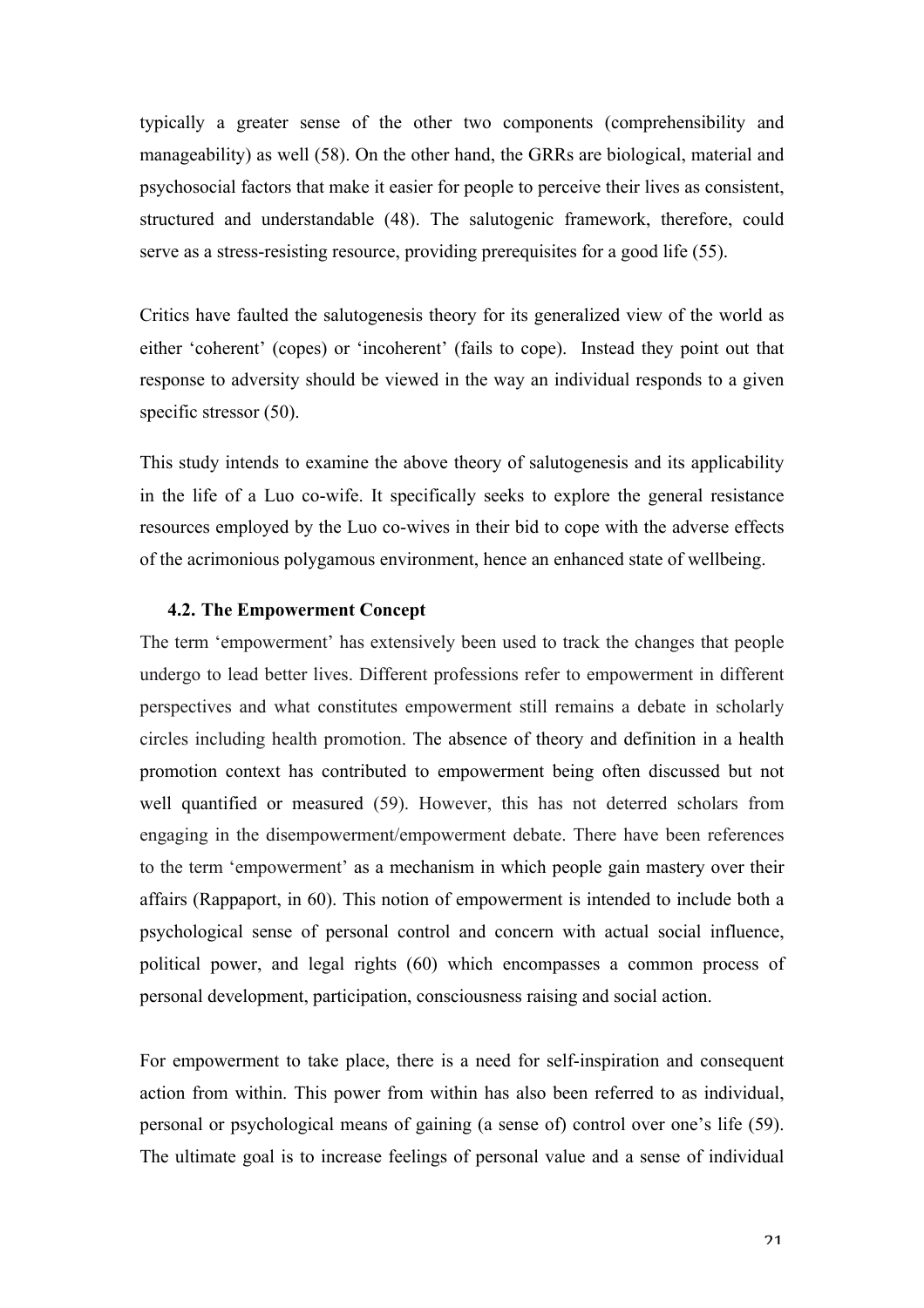control. Individual control is, partly, a consequence of the position of people in structural and social hierarchies and has been shown to have an influence on their health. As Laverack (5) succinctly explains, their inner sense of strength comes from the knowledge of their own ability to cope with and address the determinants of their health. The absence of this inner sense of strength often leads to individual powerlessness and ultimate disempowerment.

Powerlessness, whether imagined or real, is an individual concept that combines an attitude of self-blame, a feeling of alienation from resources for social influence, and an experience of disenfranchisement and economic vulnerability (Kieffer, in 5). Powerless individuals begin to accept aspects of their world that are self-destructive to their own health and well-being, thinking that these are unalterable features of what they take to be 'reality' (5). Many speak of empowerment in terms of involving people or allowing them to participate in decisions affecting their wellbeing. However, true empowerment requires that the disempowered not only participate in decision-making but actually make the decisions (61).

Scholars have periodically attempted to provide a set of indicators that could be used to gauge levels of women empowerment. Criteria such as class or caste, ethnicity, relative wealth, age, and family position have been used in the past to analyze women's power or lack of it (46). However, these empowerment indicators are only a handful in an infinite list and can only be applicable in context-specific cases.

In reference to co-wife empowerment, this study seeks to determine whether the Luo co-wife is empowered or not. The study will also go further and ascertain the extent to which the co-wives are (dis)empowered by making reference to specific sociocultural indicators1 used by the co-wives to measure their level of (dis)empowerment.

## **4.3. Salutogenesis and Empowerment**

The meaning of health can be interpreted in multiple ways based on an individual's personal experiences. Health is subjective and its interpretation is relative to the environment, and culture, in which people live (5). The World Health Organization (WHO) definition of health has become one of the most commonly used official interpretations in health promotion: 'Health is a state of complete physical, mental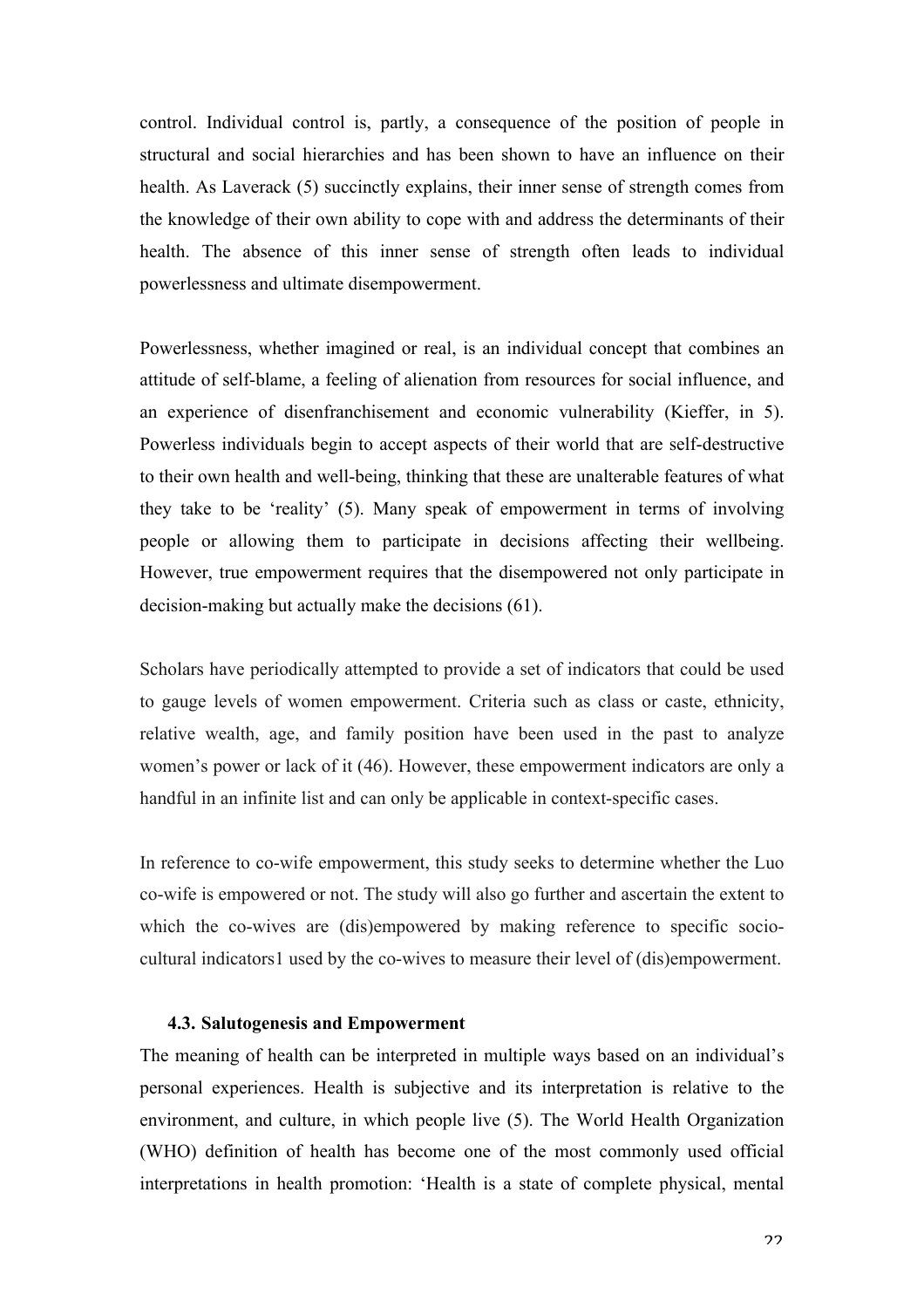and social wellbeing and not merely the absence of disease or infirmity' (62). Physical wellbeing is concerned with the healthy functioning of the body, biological normality, physical fitness and capacity to perform tasks. Social wellbeing includes interpersonal relationships as well as wider social issues such as marital satisfaction, employability, and community involvement. Mental wellbeing is the ability of a person to adapt to their environment and the society in which they function (63).

Community is often presented as the engine of health promotion, the vehicle of empowerment. Only in interacting with others do people gain those healthful characteristics essential to empowerment (64). The centrality of community to health promotion has both empowering and disempowering impacts. Yet health promotion and empowerment have been constantly criticized for *"proclaiming the community as the solution to all socio-political and economic health problems"* (64, p. 255 ). Indeed, it has been proven that individual or group and environmental factors affect a community partnership's ability to influence locally valued changes in the environment and related outcomes (65). This reinforces the assertion that real empowerment begins from within the individual with the community only playing a supporting role.

Empowerment, therefore, is about giving people control and mastery over their lives, the development of abilities and coping skills, and endowing them with the ability to work for active critical consciousness-raising (48). Empowerment has been documented to enhance individual competence and self-esteem. This in turn increases perceptions of personal control and has a direct effect on improving health outcomes (Wallerstein, in 5). Yet this empowerment process must begin with, and from, the individual (66) because it can not be bestowed on people, and that people can only empower themselves (67) to tackle the range of personal, economic and environmental determinants which determine their health status (5). Those determinants of health, according to Marmot & Wilkinson (68), comprise of, among others, social gradient, stress, work, unemployment, social support, food and transport.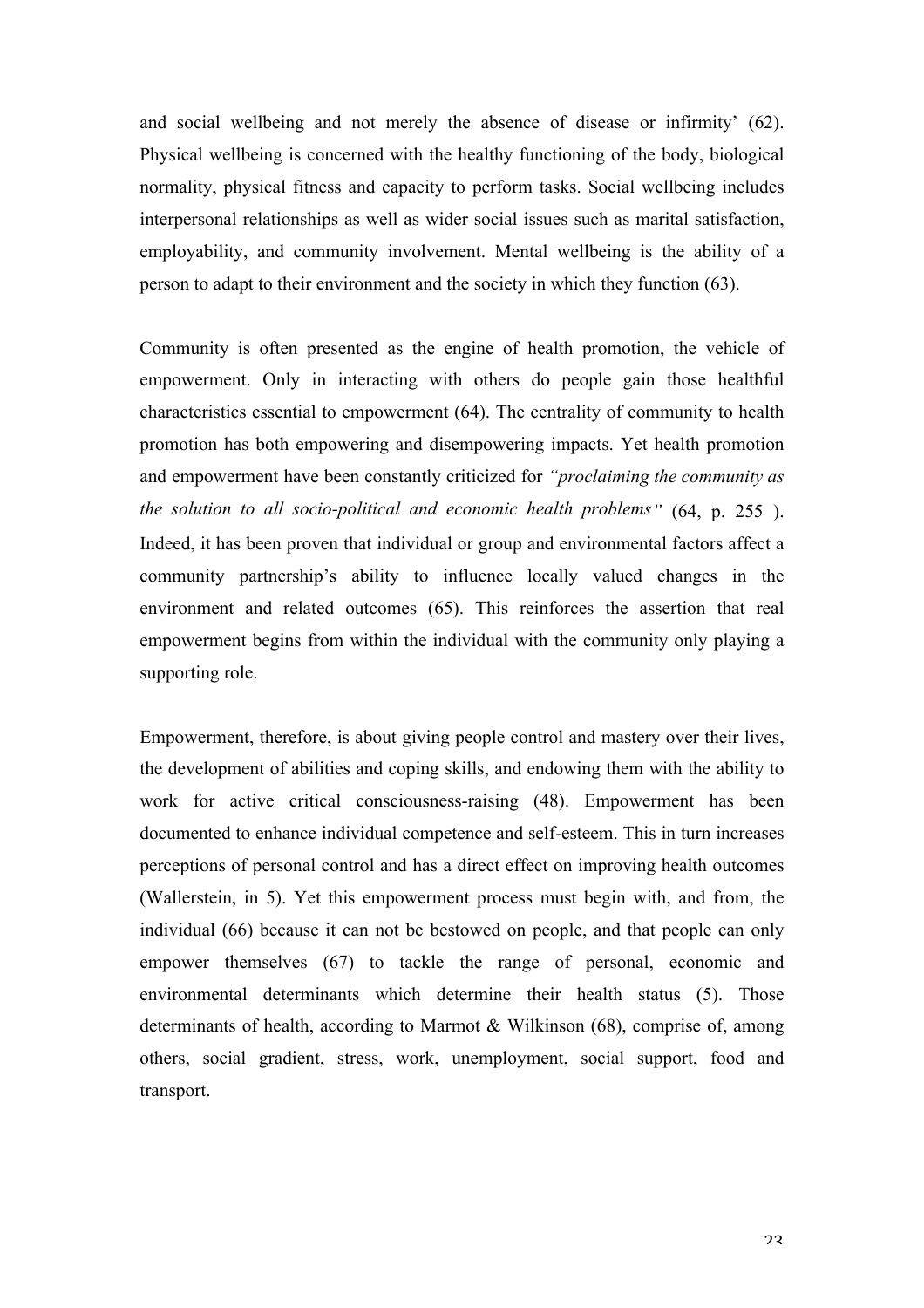The first step in the empowerment process is to understand the origin of, and the extent to which these determinants of health affect the empowerment of individuals. Antonovsky stated that disease and stress occur everywhere and all the time, and that chaos and stress are part of life and natural conditions (48). To gravitate towards a state of wellness, individuals need to take advantage of the GRRs at their disposal, and use them, in order to have a better chance of dealing with the challenges they face in life. Indeed, Salutogenesis is one among the many related theoretical frameworks that have been discussed under the 'Health Empowerment Model' designed by Jones & Meleis (69). The model evolved from several theoretical and interdisciplinary views of health for the purpose of promoting health in individuals who are exposed to ongoing stressful stimuli, and emerge stronger and healthier than before (70).

One of the specific objectives of this study is to explore the relationship between the state of wellbeing and empowerment among the Luo co-wives. As we have discussed in Chapter 2, the way people react to occurrences around them has a central impact on their overall state of wellbeing, since it greatly determines their ability to recognize the power that lies within them. Indeed, studies have found that however 'power' is measured, those with more power are healthier (Smith; Labonte; in 59). Therefore, co-wives looking to move towards the health end of the salutogenesis continuum must exploit the available general resistance resources in their environment and use them to empower themselves.

## **4.4. Research questions**

In light of the above, this study sought to answer the following questions;

- a) Why do Luo co-wives continue living in polygamous households despite the adverse health effects?
- b) How do Luo co-wives cope with the challenging health environment in polygamous households?
- c) What is relationship between empowerment status and quality of life among the Luo co-wives?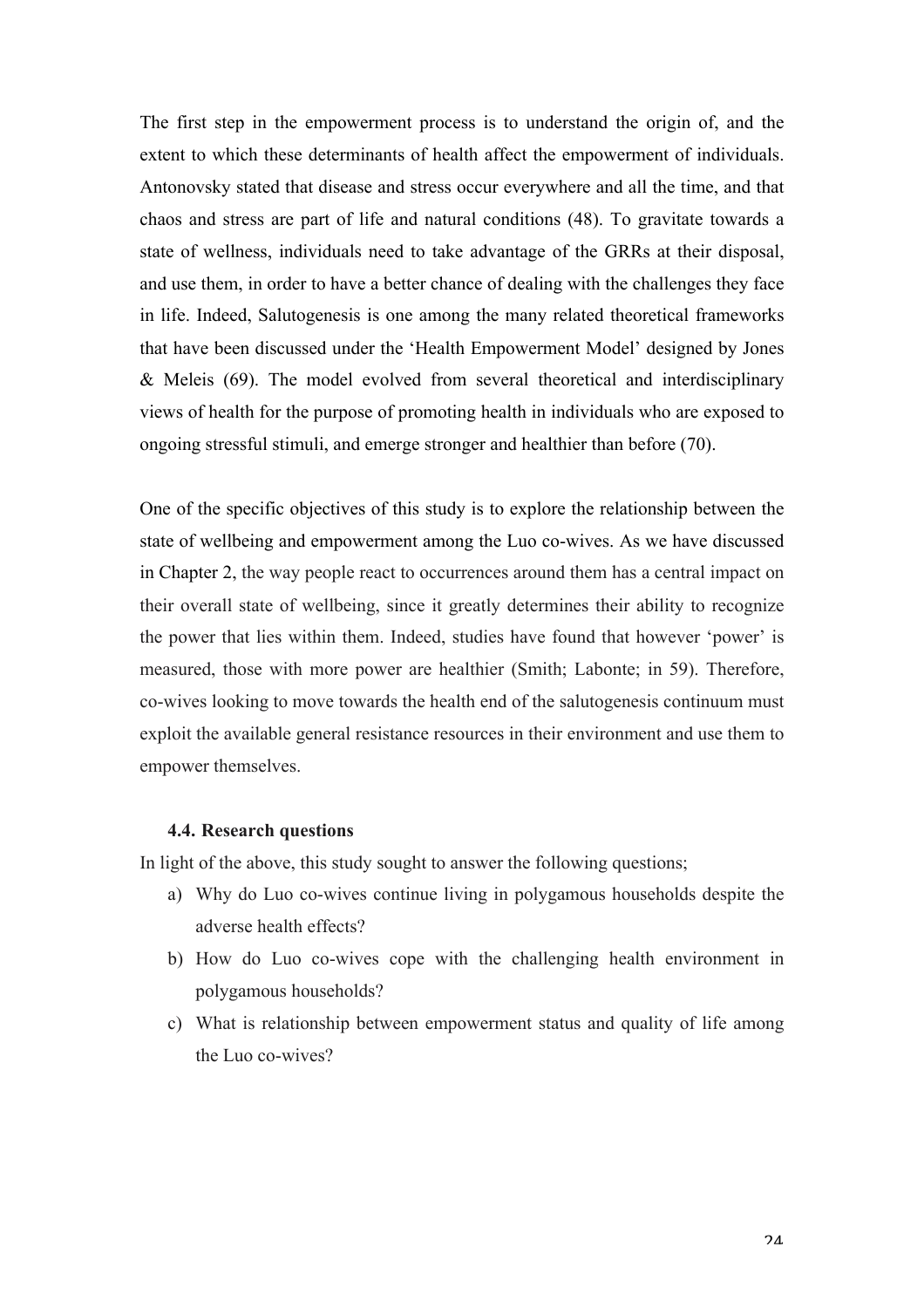## **5.1. Study site**

This study was conducted between June and September 2011 in Kibos, Miwani West sub-location, Kisumu County, Kenya. The site lies about 13kms from Kisumu city – Kenya's third largest town, by population, administration and governance. Kibos is a peri-urban area due to its close proximity to the city of Kisumu. Economic activities for the residents mostly involve casual employment in the nearby sugarcane plantations, industries, and domestic work in the homes of well-to-do employees. Other income generating activities include; selling second-hand clothes, charcoal burning, selling surplus farm produce, retail shops, while a majority of residents also relying on financial support from their children or spouses working in Kisumu or in major towns across the country.

## **5.2. Sampling strategy**

One of the main ideas behind qualitative studies is to purposefully select participants, together with site, for the study. This means that the participants selected are the ones best suited to *"help the researcher understand the problem and the research question"* (71, p. 185). This study used the purposeful sampling procedure to identify the study site and recruit respondents. Semi-structured interviews were conducted with co-wives and community gatekeepers, and one focus group discussion with polygamous men.

#### **5.2.1. Co-wife interviews**

Semi-structured interviews were conducted with a total of sixteen (16) co-wives from eight (8) households. A purposive sampling was done based on diverse indicators; cowife hierarchy and number, husband availability, residence (co-wives living together or apart), education level, and age.

**a) Co-wife hierarchy/number –** As discussed in Chapter 2, Luo co-wives have an order of seniority, as seen in the arrangement of their houses and inheritance of property. The study sought to explore whether these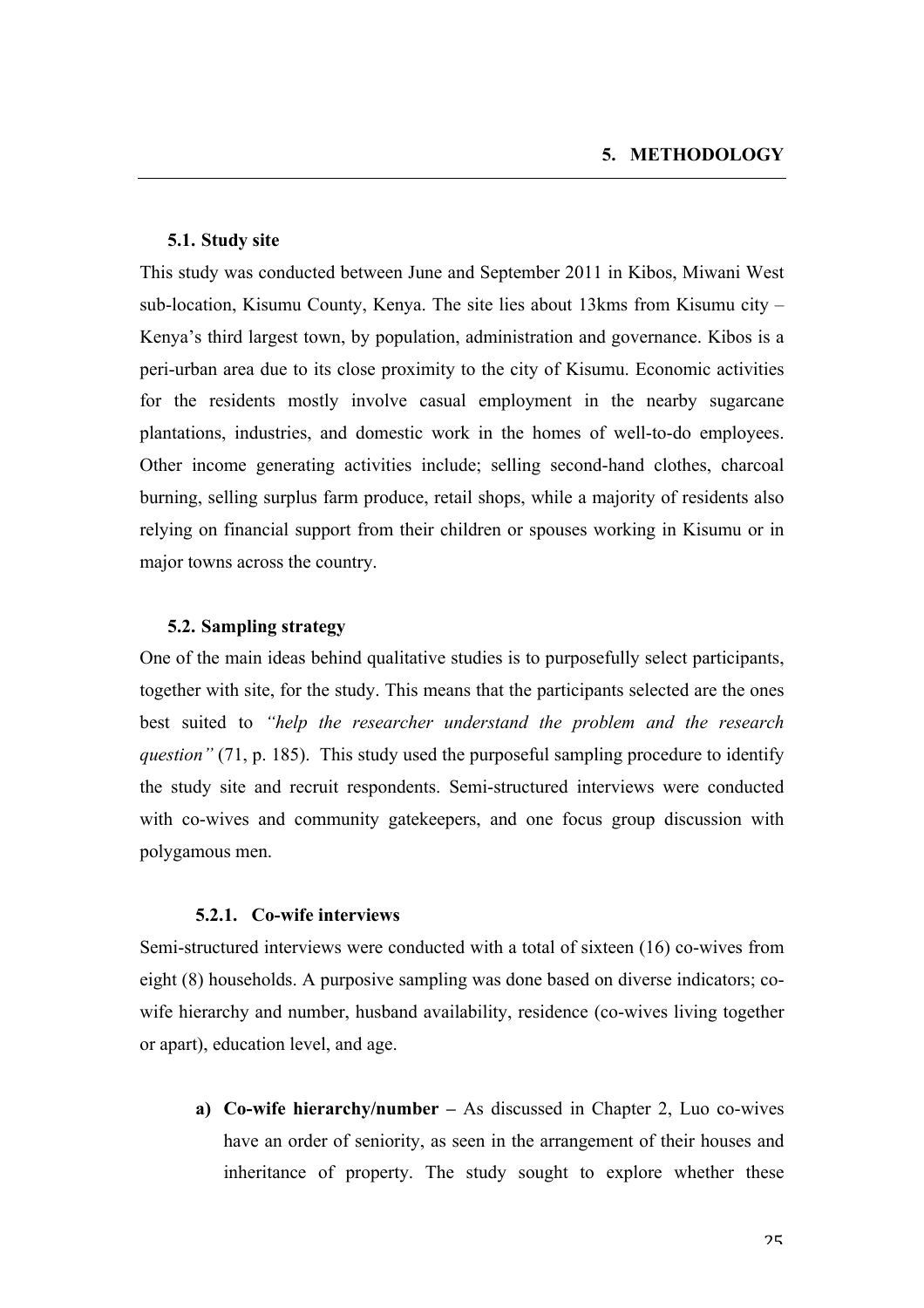privileges confer salutogenic benefit, if any, to the senior wives as opposed to the junior co-wives. Emphasis was placed to strike a balance between households who had three wives and two wives in order to capture as diverse views as possible from as many indicators as the sample allowed. Out of the 8 households, 2 had 3 wives, while the rest had 2 each.

- **b) Husband availability –** The study sought to capture views from co-wives whose husbands live far away from home (absentee husbands), living with husband (present husbands), and widowed co-wives (dead husbands). This was important in capturing any peculiar information relating to their coping that might add value to the study. Co-wives from 3 households were widowed (husband dead) while the remaining 5 households had husbands (all present).
- **c) Residence –** Traditionally, co-wives were expected to live in the same compound surrounded by one fence. This is, however, changing. Co-wives are increasingly living in separate compounds – either by choice or husband's decision. This shift has a massive influence on the relationship between the co-wives, a factor this study intended to explore. A total of 5 households had co-wives living separately (including one household with 3 co-wives who had one of the co-wives living separately)
- **d) Age -** On age, the ultimate goal of most marriages is to produce children. While men can marry women from the same or next generation, women cannot afford to wait a period, because they will lose their fecundity and therefore be essentially worthless to the opposite sex (29). According to the latest Kenya Demographic and Health Survey, half of all Kenyan women enter marriage before their  $20<sup>th</sup>$  birthday (23). While there is no agreed age upon which women can be said to have mastered the art of coping, this study sought to explore the role played by age in the coping of Luo co-wives (regardless of hierarchy) by identifying peculiar age-related GRRs and coping strategies.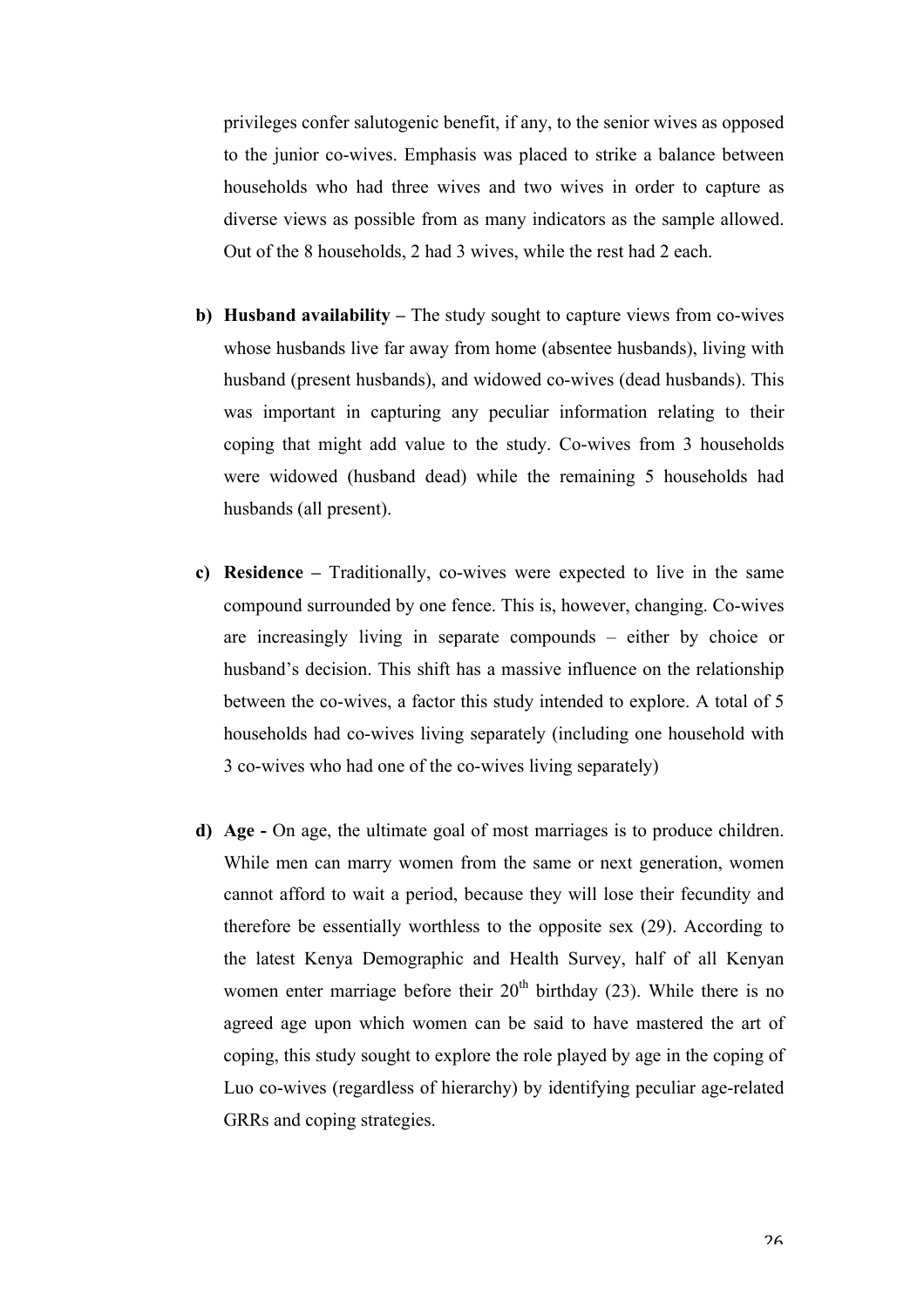Still on age, this study also took into account the number of years a cowife had been married into a polygamous household. It sought to find out whether there are any differences in coping between older co-wives and newer ones.

#### **5.2.2. Community gatekeepers**

In addition to interviewing co-wives, this study interviewed a total of three community gatekeepers. Community gatekeepers are the men and women charged with the responsibility of effecting norms, values and belief systems in the community. The three community gatekeepers interviewed were; a religious leader, a village elder and a medicine man. They were sampled after a consultative session with the community leaders in the site. The sampling criteria were based on experience (how long they stayed in the study site) and role (religious leader, government administrator, community counsellor, etc). The study sought to explore the community's perceptions towards co-wives, and its contribution towards cowives' state of wellness.

## **5.2.3. Group discussion with men**

This study also conducted a group discussion with a total of eight (8) polygamous men from the study site. The aim of the discussion was to have an in-depth understanding on the reasons that drive men to be polygamous, their perception towards their respective wives and their take on the acrimonious environment that their wives are in. This particular discussion was important because there was need to weigh the co-wives views against those of their husbands, and in the process have an objective analysis, hence a clear understanding of the situation in polygamous households.

## **5.3. Inclusion and exclusion criteria**

Participants were recruited from a list of polygamous households drafted by the community elders. The sample was arrived at after several consultations with the community elders based on several factors, including - but not limited to; number of co-wives, co-wives' residence (living separately or in one compound), co-wives' age, presence /absence of husband, number of children and co-wives' economic activity.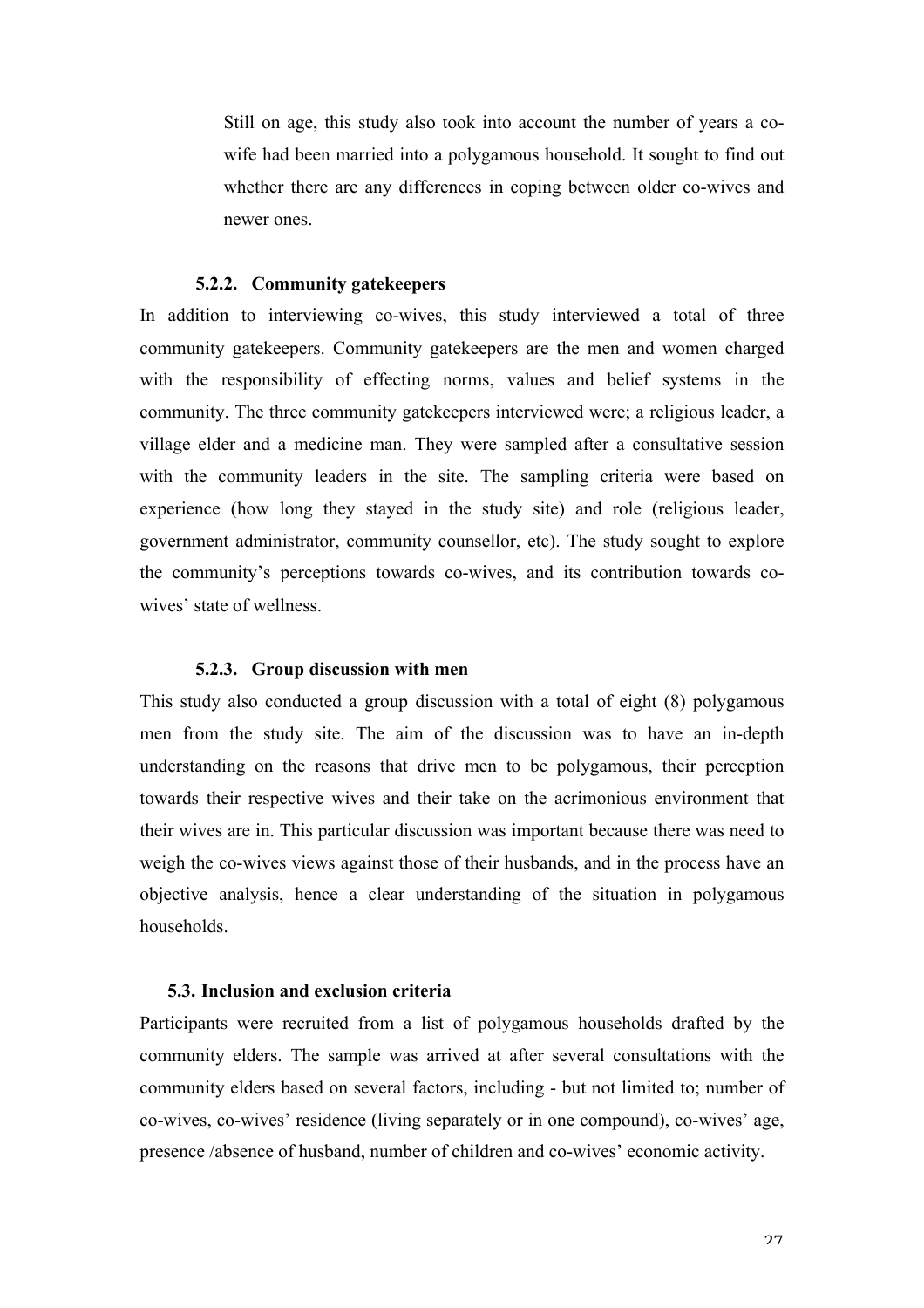This study was cognizant of the fact that many men may have one legally married wife and one or more informal unions with other women (12). In addition, the Luo still frequently practice the levirate where a brother of the deceased marries the widow ensuring lineage membership of any future children as well as the continued affiliation of existing children (72). However, this levirate has taken a more casual form with widows remarrying for convenience. During my study, I came across widows who have had informal unions with more than one man and men who had informal unions with several widows. Interestingly, most official wives of these men either do not know that their husbands have affairs outside marriage or are not bothered by them. It is because of these factors that this study chose to focus on men whose co-wives were officially recognized by the community and where co-wives knew the existence of one another.

## **5.4. Research design**

This study adopted a qualitative research design. According to Green & Thorogood, the most basic ways of characterizing qualitative studies is to "*describe their aims as seeking answers to questions about the 'what', 'how' or 'why' of a phenomenon, rather than questions about 'how many' or 'how much*'" (73, p. 5). Qualitative studies, therefore, are often conducted in order to understand more about a phenomenon, rather than measure it (73). I chose a qualitative research design for this study because of the necessity to explore the Luo co-wives' way of life, generalized resistance resources employed and challenges faced in their day-to-day activities. This will help to understand how they cope with those challenges and gravitate towards a higher quality of life.

#### **5.5. Researcher's role**

The role of the researcher in a study is very crucial in strengthening or weakening the validity of the findings. According to Creswell (74), the researcher is required to clarify the biases that she/he brings to the study by creating an open and honest account that will resonate well with readers. In this study, there are various potential biases that the researcher was faced with.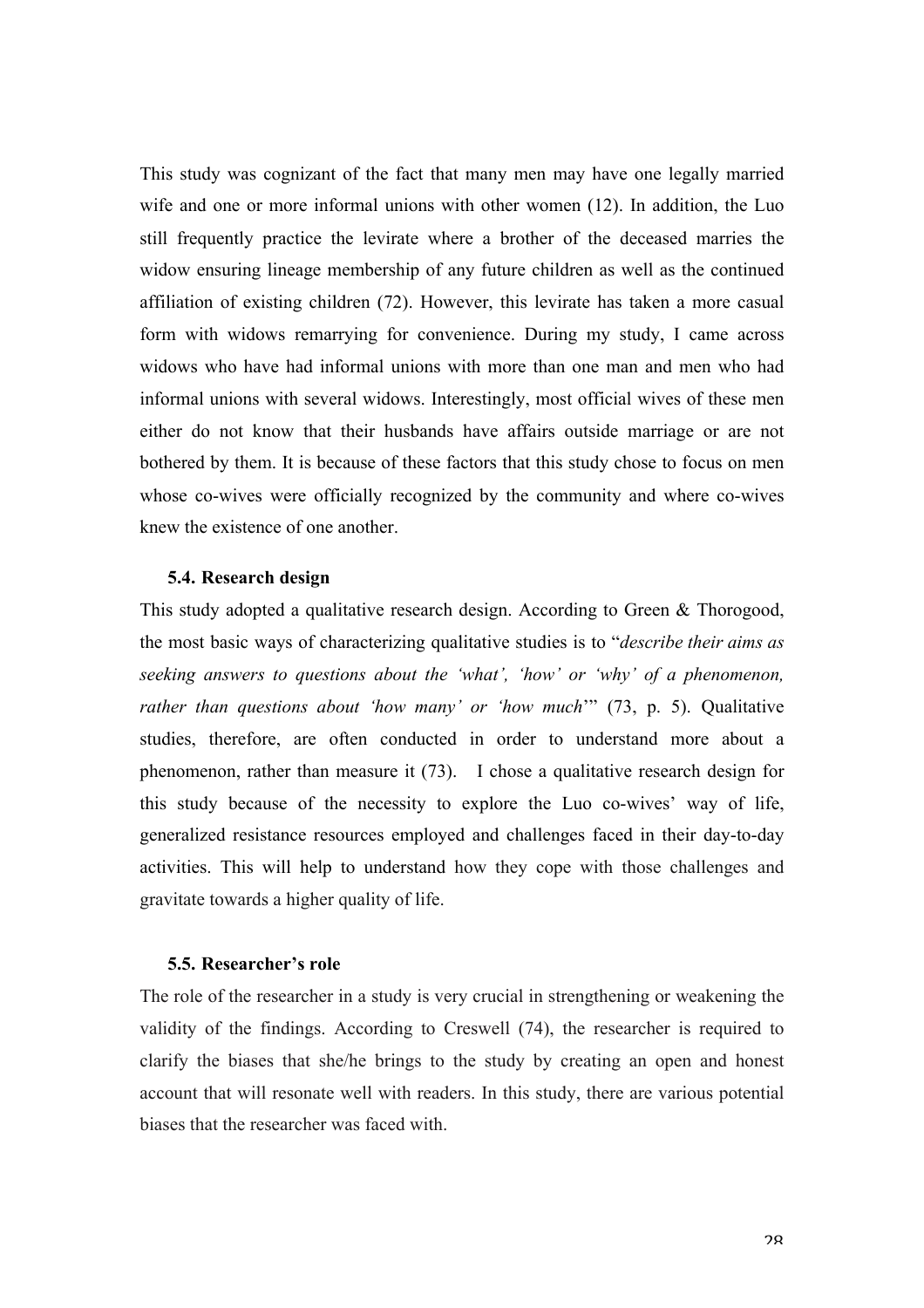To begin with, I come from a polygamous family setup. My father has three wives. I, therefore, had the potential of viewing the co-wives in the same way as I view my stepmothers; a factor that has the potential of greatly affecting the validity of the study results. To minimize such an occurrence, I employed the research aspect of peer debriefing, which involves *"locating a person (peer debriefer) who reviews and asks questions about the study so that the account resonates with people other than the researcher"* (74, p. 192). In this study, the debriefers were my two supervisors.

The researcher took the insider role during the data collection process. I am a native Luo speaker able to read, write and converse fluently in the native Luo linguistic dialect and non-verbal codes. This enabled me to carry out the research without an assistant, or translator. It made it easy for my respondents to connect with me thereby reducing suspicion, apathy and mistrust; and encouraging openness, honesty and truthfulness in the course of the data collection process.

In studies of this nature, there is always a niggling worry about how open and honest the co-wives would be in disclosing sensitive information related (mostly) to their personal lives, to a man. Indeed, issues pertaining to sensitivity and confidentiality of the co-wives' responses had been anticipated in a study of this nature. To encourage openness among the co-wives, the researcher took necessary steps to assure the cowives of their anonymity to and protection of the data during the entire period of this study. In addition, I started all co-wives' interviews by introducing the content of the interview after which I proceeded to ask whether they were comfortable being interviewed by a man. All the co-wives were comfortable with me interviewing them. This can be credited, to a large extent, to the introductory meetings I had with the local community leaders and the one-on-one pre-introductory 'appointment-booking' sessions I had with sampled co-wives. Before I began to conduct the co-wife interviews – and due to the nature of this study - I was advised by the community gatekeepers to visit the households in the sample frame and have a casual chat with the co-wives. This was an ice-breaking initiative meant to allay any fears the co-wives may have as well as calming their nerves in preparation for the main interview. It is during the introductory sessions that I also made appointments with the co-wives for the real interview dates. This can explain why the co-wives were very receptive to the study.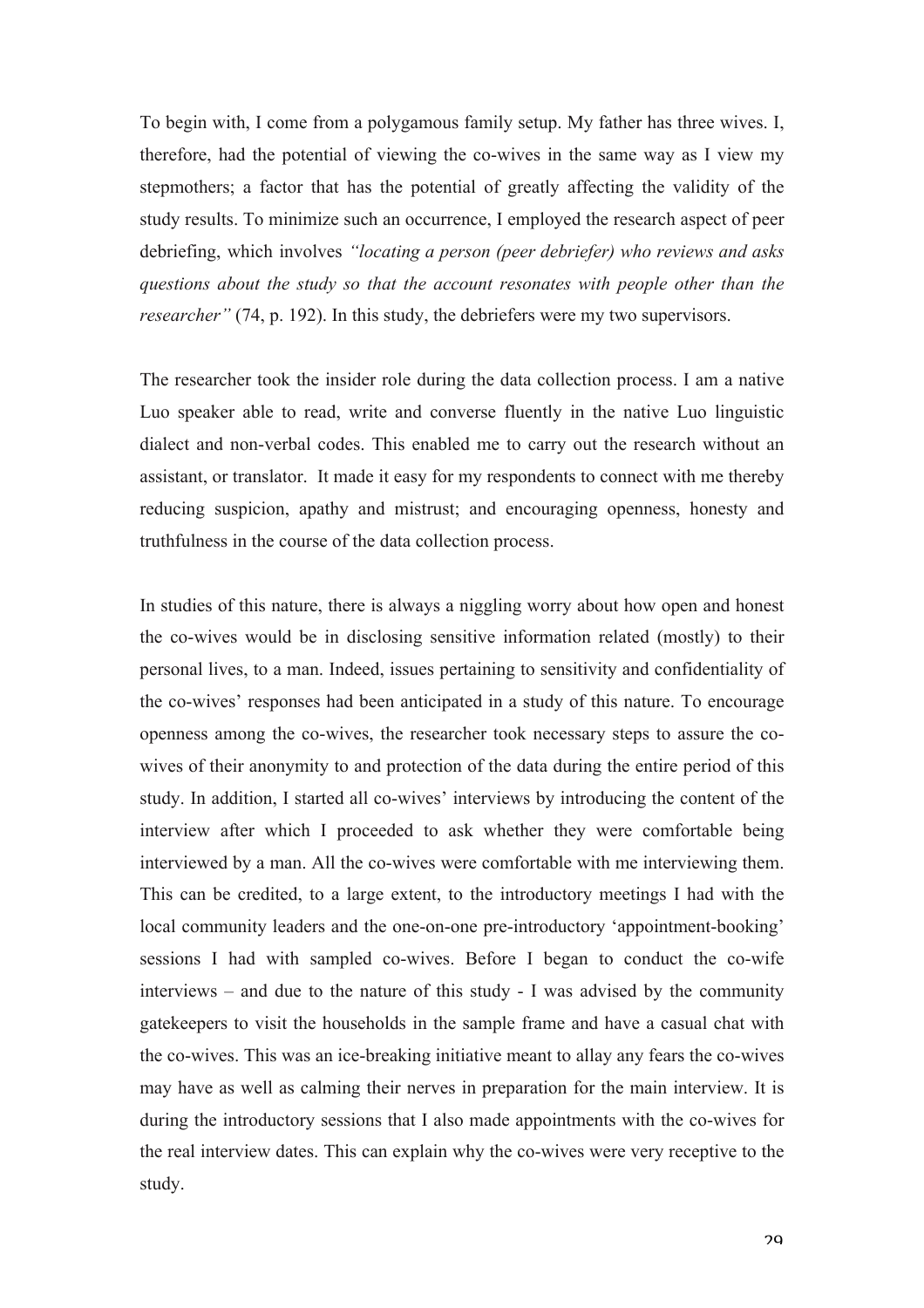## **5.6. Data collection**

This study used narrative interviews during the data collection process. This is because narrative interviews *"centre on the stories the subjects tell, (and) on the plots and structures of their accounts"* (75, p.153). This study gathered data using separate semi-structured interview guides, for co-wives and the community gatekeepers in order to capture the specific thematic areas this study expects to explore. Tape recorders were used during interviews to capture the voices of the respondents as this *"frees the interviewer to concentrate on the topic and the dynamics of the interview"* (75, p.179). Notes were taken during interviews, to stress on the emerging thematic areas as well as document the respondents' non-verbal communication that might have been missed by the voice recorders.

For the co-wives, the study sought to understand the factors responsible for their marriage in a polygamous family setup, the inherent GRRs employed, challenges faced, and how they cope. The community gatekeepers, on the other hand, acted as key informants who helped the study with understanding the prevailing norms, beliefs, and attitudes bestowed upon women in polygamous families, the structures put in place to help with the coping, and the response of the women to such structures.

Observations were used, in addition to interviews, to capture the "out of interview" moments that were crucial to the understanding of the context, and content of interviews. Field notes were taken during the entire period and emphasis was placed on occurrences directly related to the study topic.

#### **5.7. Data management**

Tape recorders were used to capture discussions during interviews. Field notes were taken to document observations made after which they were entered into a computer Word processor for analysis and storage. The recordings were manually transcribed and harmonized with the notes, to ensure accuracy and reliability, after which they were stored in a Word format, and backed up in separate password protected drives to prevent loss of, and restrict access to the raw and processed data.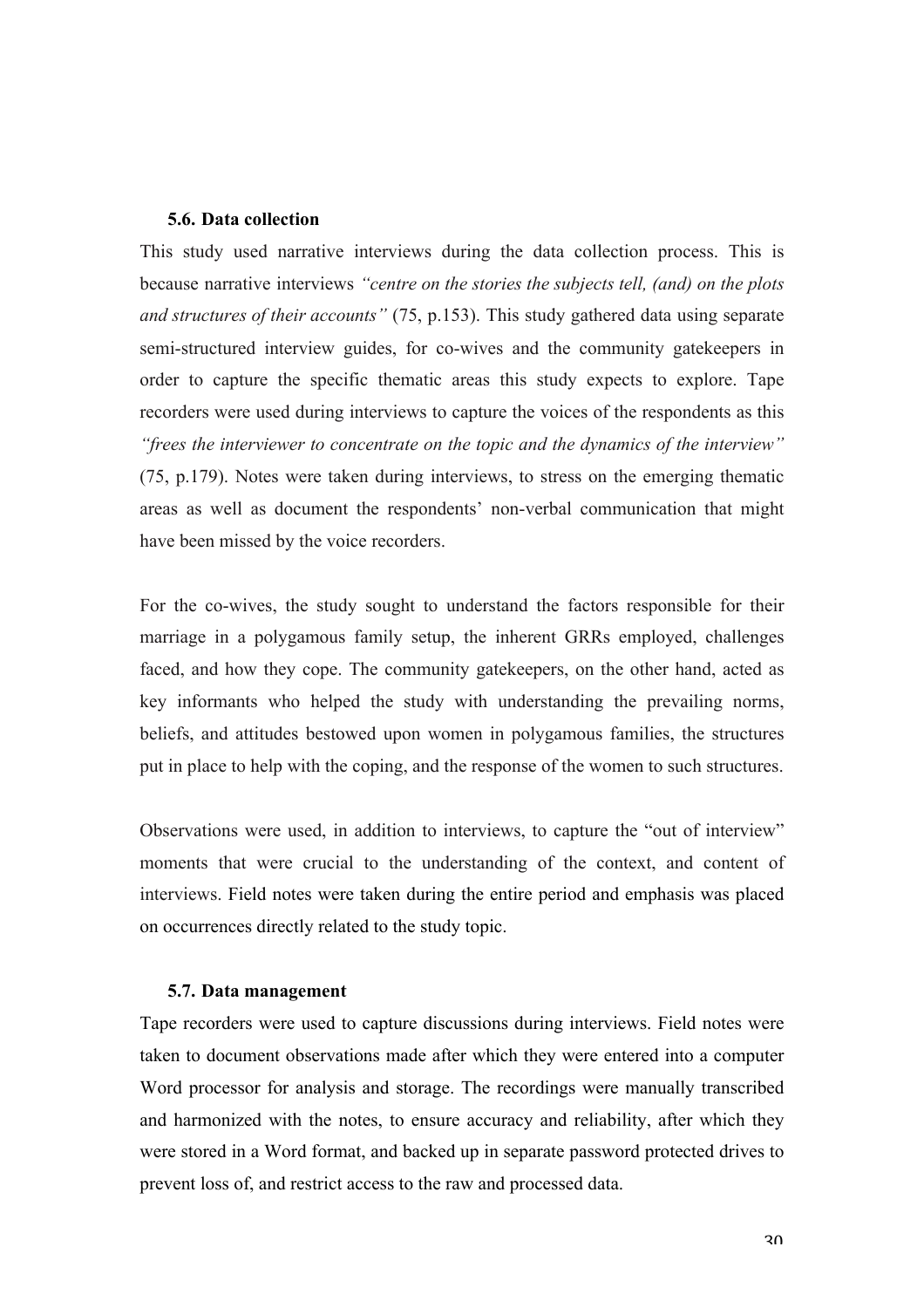## **5.8. Data analysis**

Data collected from this study were manually analyzed using thematic content analysis method that involves analyzing the contents of the data to categorize the recurrent or common 'themes' (73). Coding for this study was "data driven" (75, p. 202) meaning the codes were developed after reading through the data collected from the field. The main aim of doing this was to develop categories that capture the actions and experience studied. Commonly occurring themes were identified and analyzed based on the context on a case-by-case basis. This was not for the generalizing of the case, but for understanding the complexity of the case.

At the end of each day, notes and recordings were transcribed and entered into a Word file for storage. This was done to minimize data loss and prevent backlog. During the analysis stage, the researcher read through every script, highlighting the prominent study themes.

## **5.9. Validity, reliability and generalizability**

## **5.9.1. Validity**

According to Creswell (74), researchers are required to convey the steps they will take in their studies to check for the accuracy and credibility of their findings. Validity is based on *"determining whether the findings are accurate from the standpoint of the researcher, the participants, or the readers of an account"* (Creswell & Miller 2000, in (74, p. 191).

In this study, the researcher used thick, rich descriptions to convey the findings by providing a detailed description of the setting and offer an in-depth discussion of the shared experiences. This will transport the readers to the setting making the results more realistic and richer. In addition, the study employed the 'member checking' technique to determine the accuracy of the findings by *"taking the study themes back to the participants and determining whether the participants feel they are accurate"* (74, p. 191). This was done after every interview where there was a brief recap of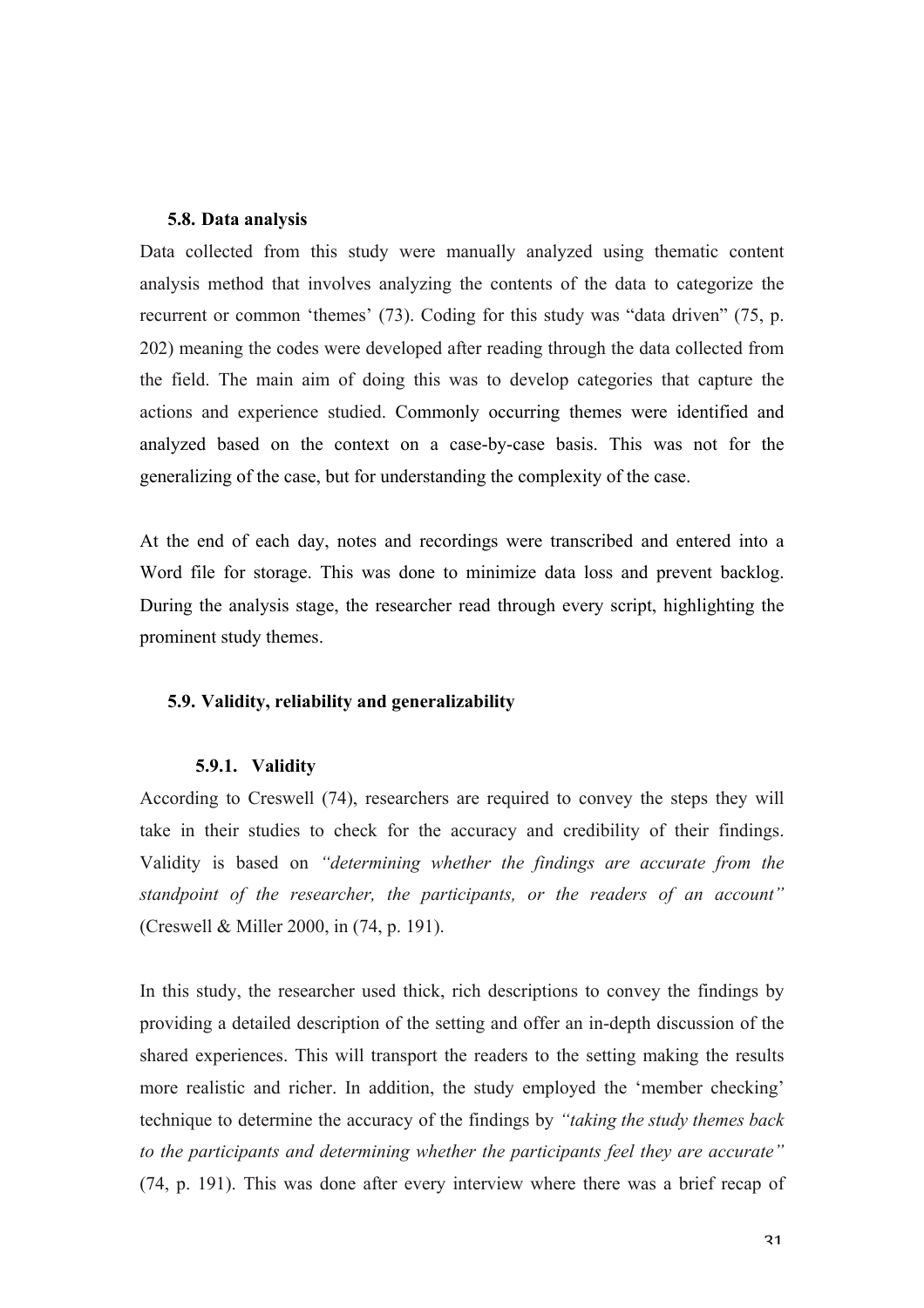everything discussed whereupon the participant was allowed to ask questions and/or give their views on the interview.

The researcher spent a prolonged time (twelve weeks) in the field in order to develop an in-depth understanding of the phenomenon under study, convey details about the site and people in order to lend credibility to their accounts (74) and build rapport with the participants.

## **5.9.2. Reliability**

To ensure that their approaches are consistent and reliable, qualitative researchers need to document as many steps of their procedures as possible (Yin, 2003 in (74). The researcher crosschecked transcripts to ensure they do not contain obvious mistakes made during transcriptions as well as develop thematic codes for the study findings while constantly comparing the data with the codes to ensure consistency in the study results. Moreover, observation of strict ethical guidelines, constant reference to the study objectives, and meticulous transcription and storage of data were undertaken during the data collection process.

#### **5.9.3. Generalizability**

Results from this study may not be applicable in environments outside the study site in which the data were collected. This is because GRRs and coping strategies are dependent on circumstances, resources and structures that are present in that specific environment. However, with the widening of the sample characteristics, results from this study have the potential of being used as a pointer to better understand the subject in other environments with similar, or near similar characteristics.

#### **5.10. Quality assurance**

There was translation and back-translation of the data collection tools to and from the local language, making sure that responses received were based on the intended meaning of the questions asked. Tape recorders were used during interviews to capture the responses, with the consent of the participants. In addition, notes were taken to highlight key points arising from the interviews based on the study themes. The tapes were transcribed and stored safely for ease of reference. Transcriptions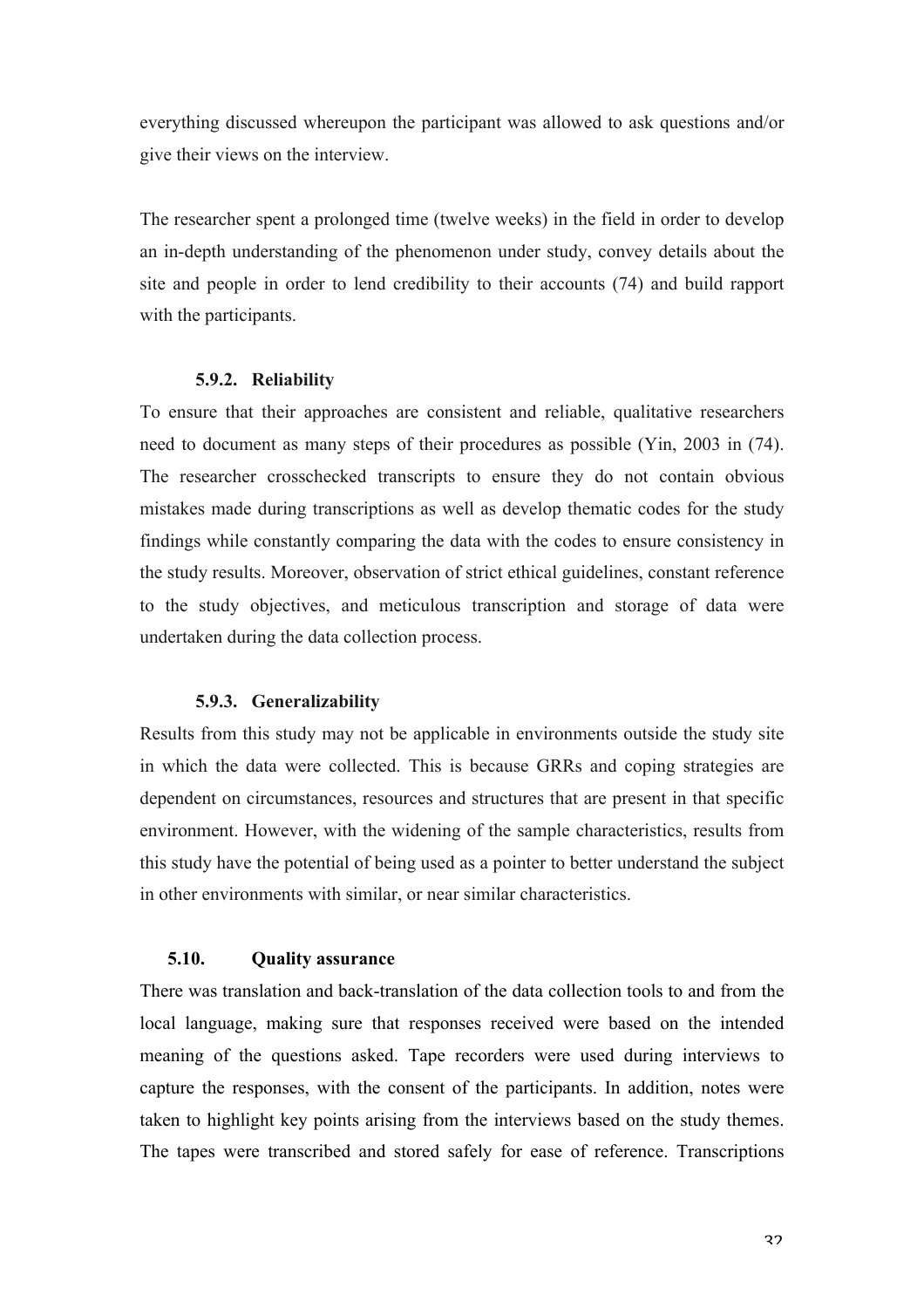were done as soon as an interview was over in order to capture the crucial non-verbal communication codes, in addition to including every detail of the interview.

Being a native *Dholuo* speaker, I was able to fit in very quickly as I understand the culture and the linguistic verbal and non-verbal codes. This greatly helped in the process of observation of verbal and non-verbal communication that was relevant to this study. Furthermore, I crosschecked with my participants on the credibility of the findings before I concluded the data collection process.

# **5.11. Ethical Considerations 5.11.1. Informed consent**

The study sought the informed consent of participants prior to commencing data collection. Participants were asked to consent to be interviewed as stipulated in the informed consent form, which I have attached to the thesis, in addition to authorizing their voices to be captured on tape. This was done after briefing them about the study, and the consequences of participating in it. Furthermore, the researcher sought consent from the husbands of the co-wives before any co-wife interview began. This is because in the Luo culture, anyone who enters a Luo homestead, without prior knowledge of the head of the home, must make his intentions known before talking to anyone. The husbands are in this case the point of entry into the various homes where I was to conduct my interviews with the co-wives. Additionally, after the research permit had been granted and contacts made, the researcher contacted the local government administrator (the chief? Sub-chief?) as a point of entry into the community.

# **5.11.2. Data and ethics**

According to Kvale & Brinkmann (75), some interviews have painful memories of respondents captured on tape during interviews. Respondents were assured of their anonymity during data storage, analysis and presentation. Instead of entering data using their names, the study assigned specific codes for all the respondents. It is these codes that have been used while referring to the respondents. Moreover, data from this study will be destroyed after a period of two years from the time of data collection period (i.e. October 2013) as stipulated by the Norwegian Data Ethics committee.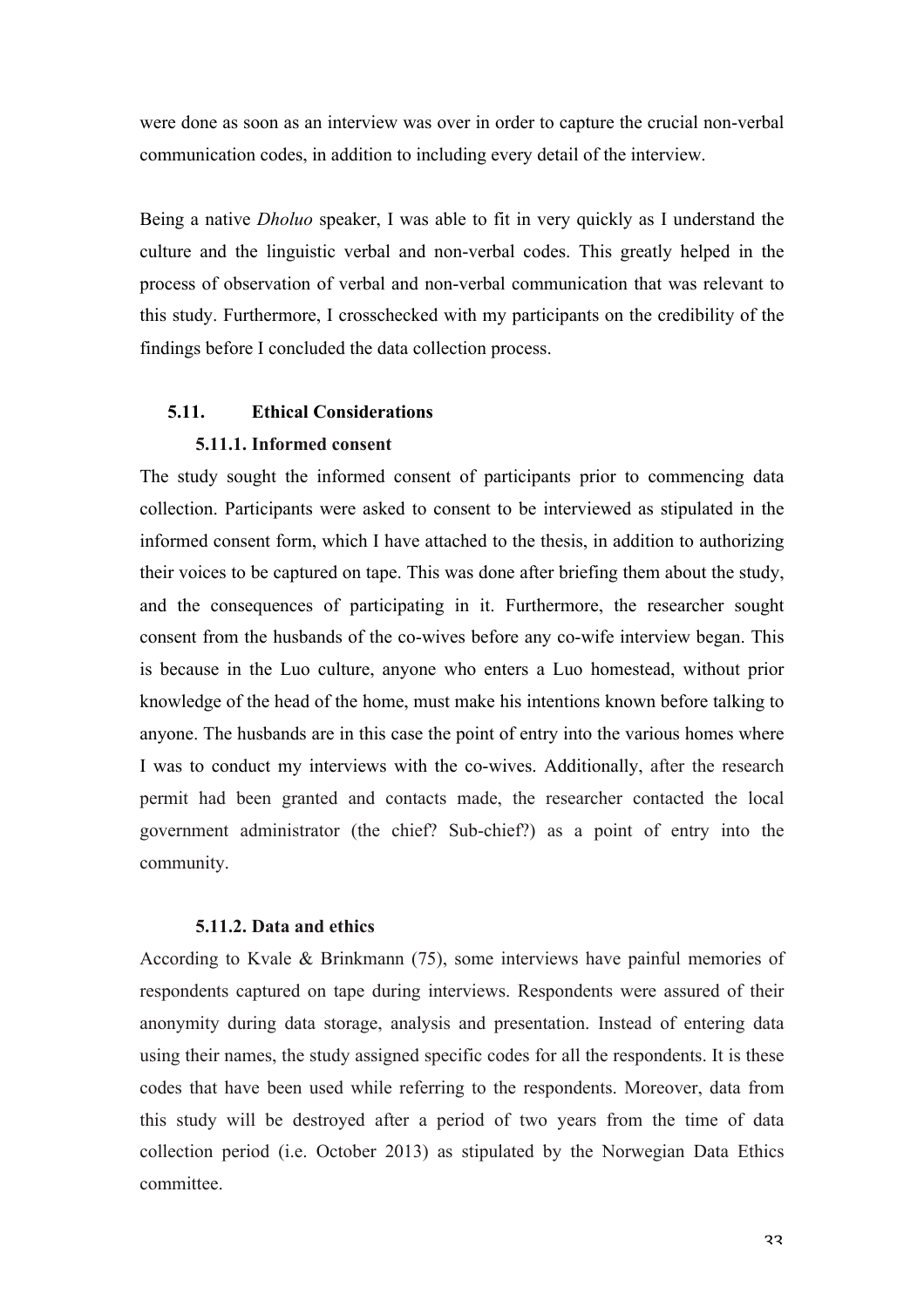# **5.12. Study challenges**

This study had the potential of raising awareness of the other co-wives – other than the first wife, towards the fact that they are cultural subordinates, a factor that may have led to 'ganging up' against cultural norms thus weakening the already existing familial ties. To minimize such an occurrence, co-wives were led to focus on how they are coping with such cultural differences on the balance of power by narrating their experiences. This was intended to make them focus on the challenges in a positive manner.

A central theme in all fieldwork is the fieldworker-respondent relationship. This is a pivotal issue because it is generally believed that these relationships determine the reliability of the data gathered (76). The study was sensitive to the local practices of power relations within and without the polygamous households. Before conducting any interview, heads of households (customarily men) were approached first to consent to the interview, in cases where the interviews were conducted in homesteads. In addition, the study sought consent from each individual participant.

Another significant factor in the power equation is gender. Being a man, there were fears that problems would arise while interviewing women, especially while involving the disclosure of sensitive information. To bridge this gender gap, the researcher acquainted each co-wife with the interview guide before asking her whether she was comfortable being interviewed by a man – me. Surprisingly, all the co-wives agreed to be interviewed by the researcher. This can be partly attributed to the reconnaissance visits made by the researcher to the various homes with the help of the village elder – which reduced suspicion and encouraged them to be open; since they had got used to seeing me in the field.

Once the permits were in order, the next hurdle I faced was in the mobilization process. Residents in the study site are mostly casual labourers in the nearby sugar plantations and industries. Each day of the week, they wake up early morning to go to work and return late in the evening. This meant that the only day I could comfortably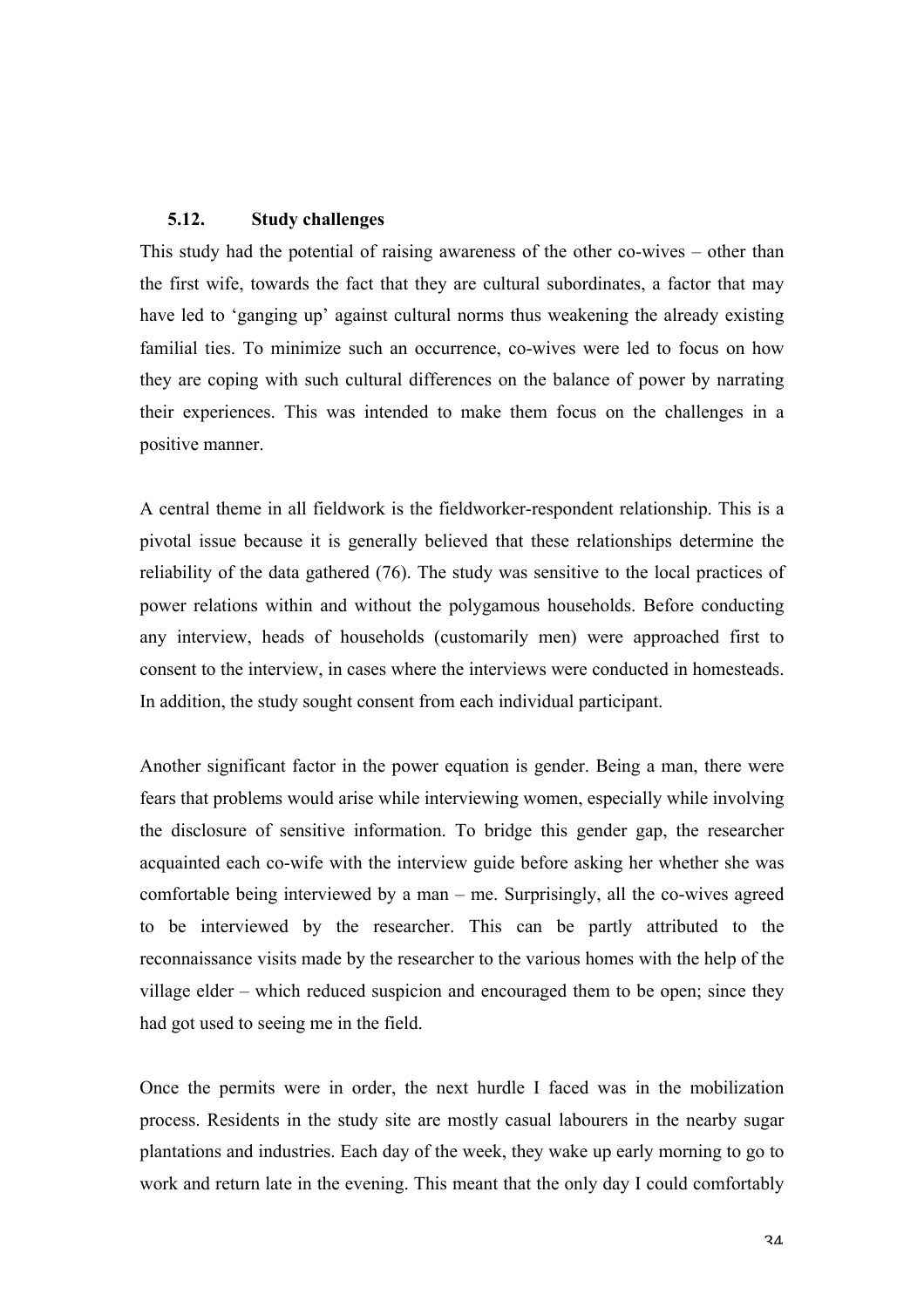find them was on Sundays after their routine church sessions. To capitalize on the one-day-a-week data collection process, I drew a timetable – with the help of the village elder who was advising me – detailing how I was to cover all the respondents with the little time available. Together with the village elder, we made prior visits to each and every sampled respondent; booking appointments with them and asking them to avail themselves in view of the timetable developed. This initiative produced an excellent turnout rate and in cases where respondents were not available in the first round of interviews, there were callbacks to reschedule – which were very successful. The idea of having a community leader throughout the entire study period is the reason why I managed to finish the data collection process with two weeks to spare.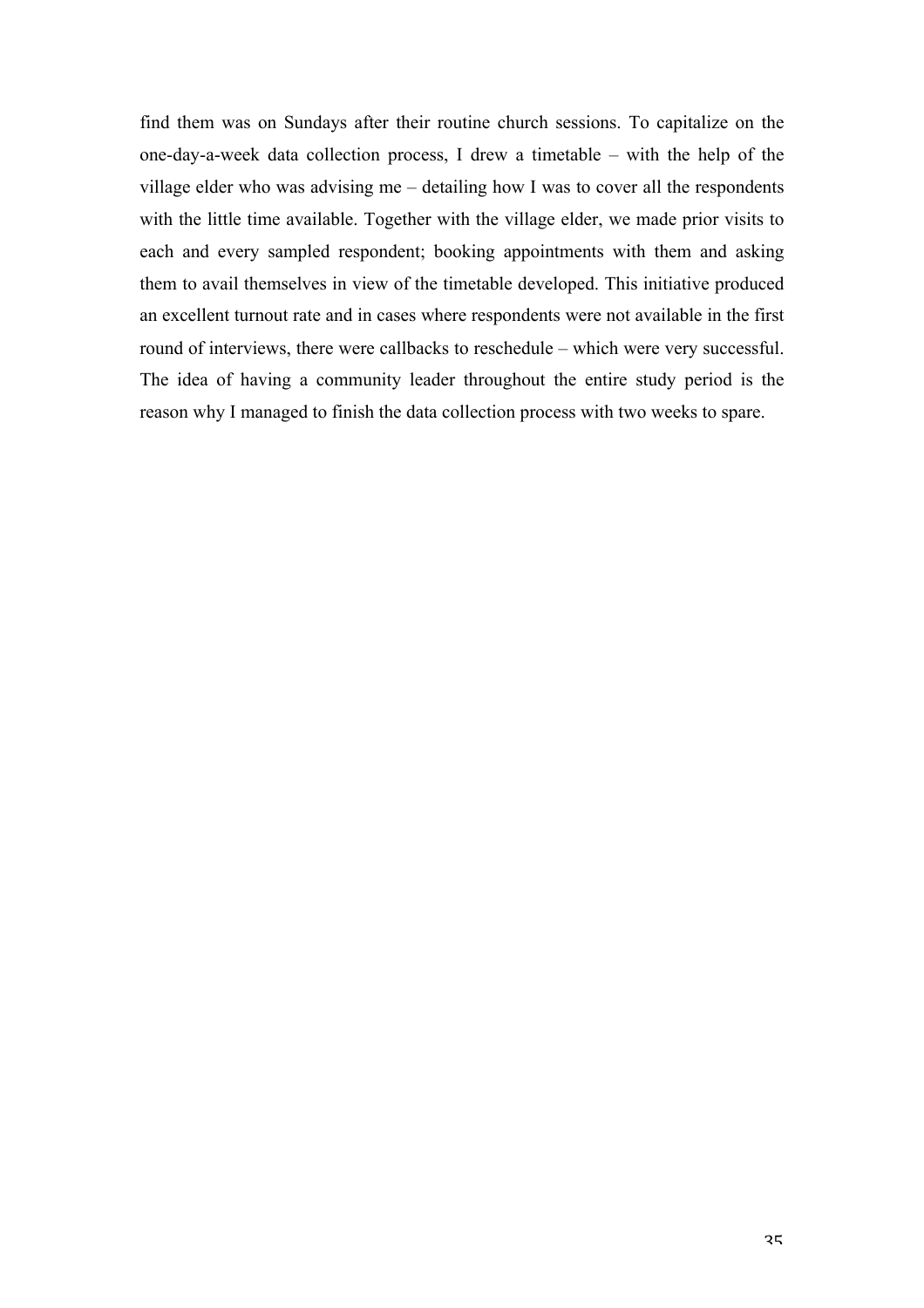#### *Key to codes used in this section*;

H – Household

C - Co-wife

R – Respondent (FGD)

CGK – Community Gatekeeper

## **6.1. INDIVIDUAL INTERVIEWS WITH CO-WIVES**

#### **6.1.1. Health challenges faced by the Luo co-wives**

In order understand how co-wives cope in their marriages, it is important to trace how they came to be in such a situation. As has been highlighted in the literature review, co-wives married out of love are happier than those married out of customary obligations. Co-wives were asked whether they felt coerced into marriage or did so out of love and free will. There are those who were forced into marriage upon discovering they were going to be co-wives:

"*When my elder sister heard that my husband already had a wife, she escaped and disappeared to Nairobi to live with one of our relatives; that's when my father called me to convince me to get married to my husband [as compensation]. I tried to resist but I was overpowered.*" (H1C2)

There are those co-wives admitted to making a conscious decision having been given the chance to decide whether they wanted to be co-wives or not.

*"This man came and tried to convince me to marry him. I told him my reservations on getting married to a polygamous man and he told me that not all men are the same. So I said that I may refuse and maybe this man was a good man and we will live well. So I decided to accept to get married to him*." (H2C2)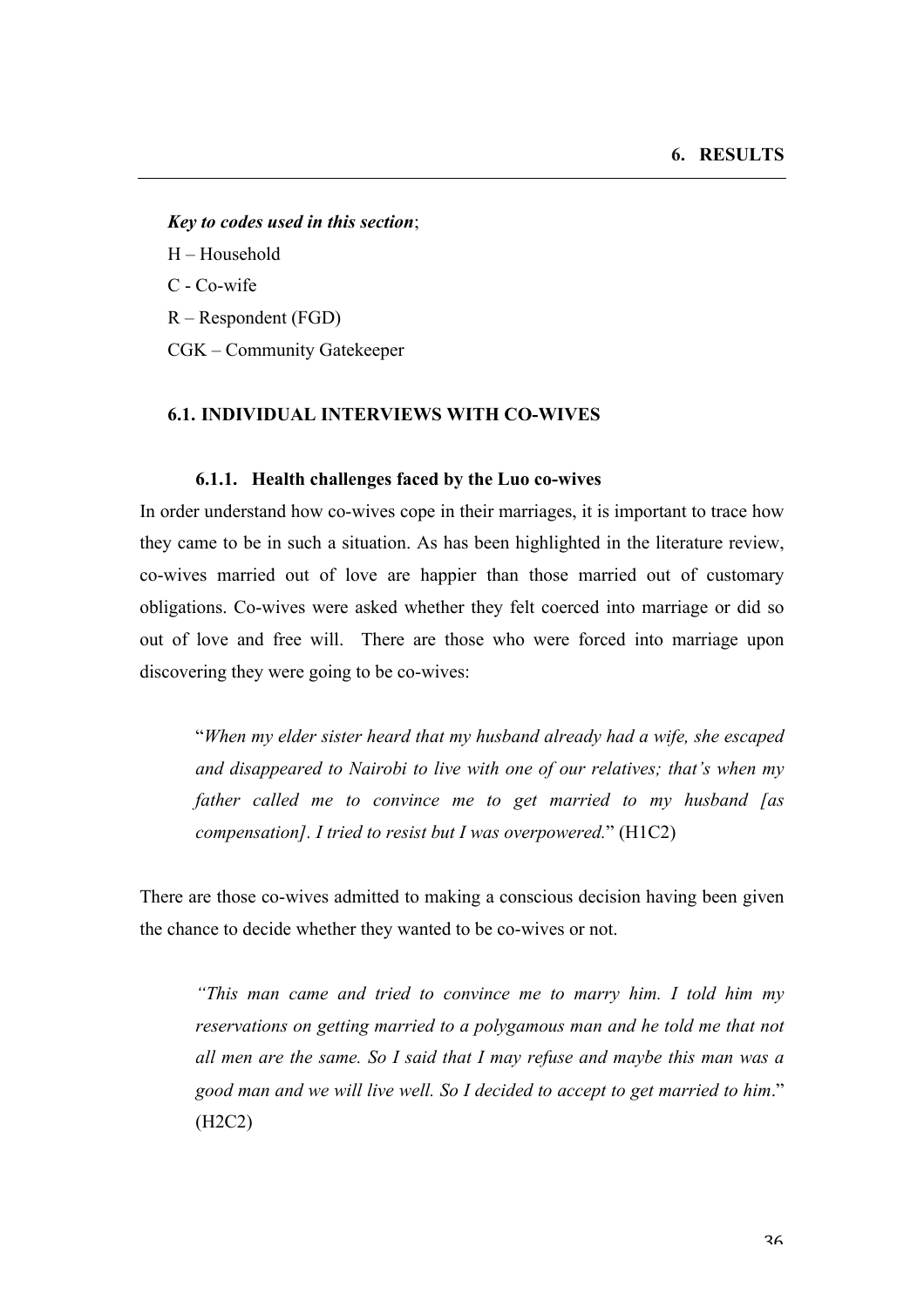*"I tried asking him why he needed another wife yet he already had two. He told me there was a reason why. Then I asked him if at all there would be no issues around my coming in. He told me that marriage is about understanding [one another] and that there would be no issues because he would treat me just the same way as his other wives. After convincing me, I agreed marry him."* (H1C3)

However, this should not be construed to mean that the co-wives were prepared to live with a polygamous man. As we shall see later, this assurance by the husbands only acted to prepare the way for the marriage but did little to help the women settle in as co-wives. Most men went against their word, which led the women to regret why they made a choice to enter into such marriages in the first place.

Some co-wives were lucky to have known their husbands' backgrounds due to the close proximity while they were growing up:

*"Yes, I knew the background of my husband's family because we had been neighbours at home and so I knew one, two, three things about him and his family."* (H1C1)

Majority of these co-wives who had prior interaction with their would-be husbands were married as first wives. While first wives did not enter into the marriage as cowives, they had a bigger role to play in their husbands' acquisition of a subsequent wife, as we shall see in the discussion section.

Key to the determination of a co-wife's sense of happiness or sadness is the role of the *Jagam* – the mediator. This study encountered many co-wives whose marriages were arranged by either a close friend or relative. Even in these arranged marriages, there are co-wives who were neither consulted nor showed interest in wanting to get married, but the *Jagam* thought it wise to begin marriage negotiations without the cowives' approval.

*"A relative who used to live close here arranged my marriage. When he heard that this man was looking for a second wife, he brought him to me."* (H4C2)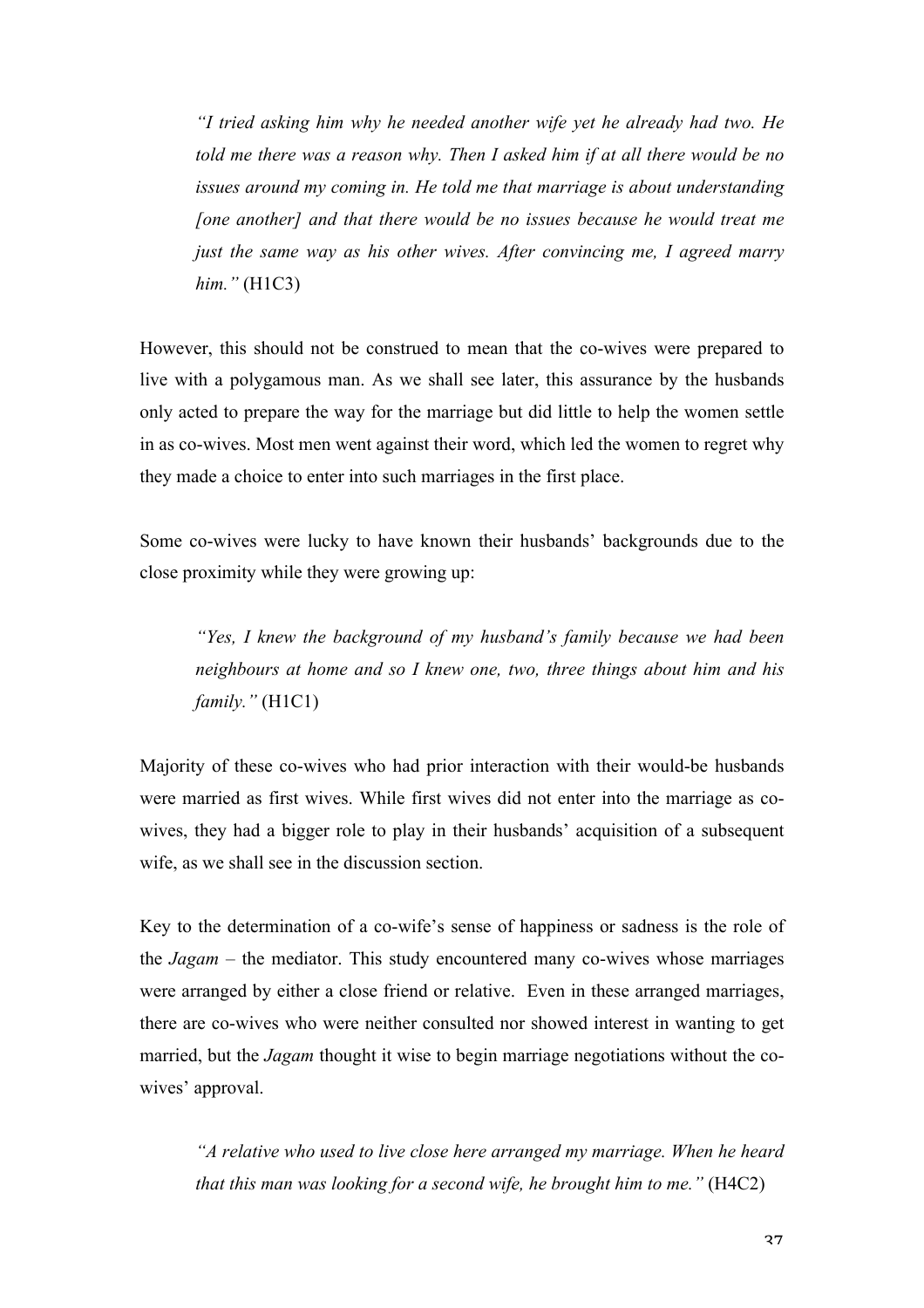However, there are co-wives who actively participated in the process of wife? identification and were involved right from the beginning.

*"My uncle arranged my marriage. Firstly we talked with my uncle and the man who came with my husband. We made an agreement then informed my father who agreed to let me be married. My husband then came home and paid bridewealth – with twenty five heads of cattle."* (H1C1)

*"I just met with him one day when I was coming these sides. Then we discussed (about being married) and agreed that I come back. Then I came back to see him and his family. Then I went back to our home and he came there after one month is when my father released me to officially marry him. I left our home with my father's and mother's consent."* (H1C3)

There are co-wives who were directly involved in choosing the husband they wanted to be with. However, these co-wives married under circumstances that restricted their choice of husband. In this category, there are those who had already been made pregnant by their would-be husband:

"*I met my husband when I was still in school. In fact the reason why I married him was because he made me pregnant while I was still in school so I had to quit school and be his wife.*" (H6C1)

*"I used to live with a relative around here and my [now dead] husband used to be a community doctor. Then he came and requested me to come and help the first wife as a househelp. But he impregnated me and demanded that I marry him. The first wife at first objected to this but the man eventually decided to marry me and that's how I became his wife."* (H5C2)

There are also those who agreed to be co-wives because they had children in their previous marriages and were only looking for a husband to complete the family picture: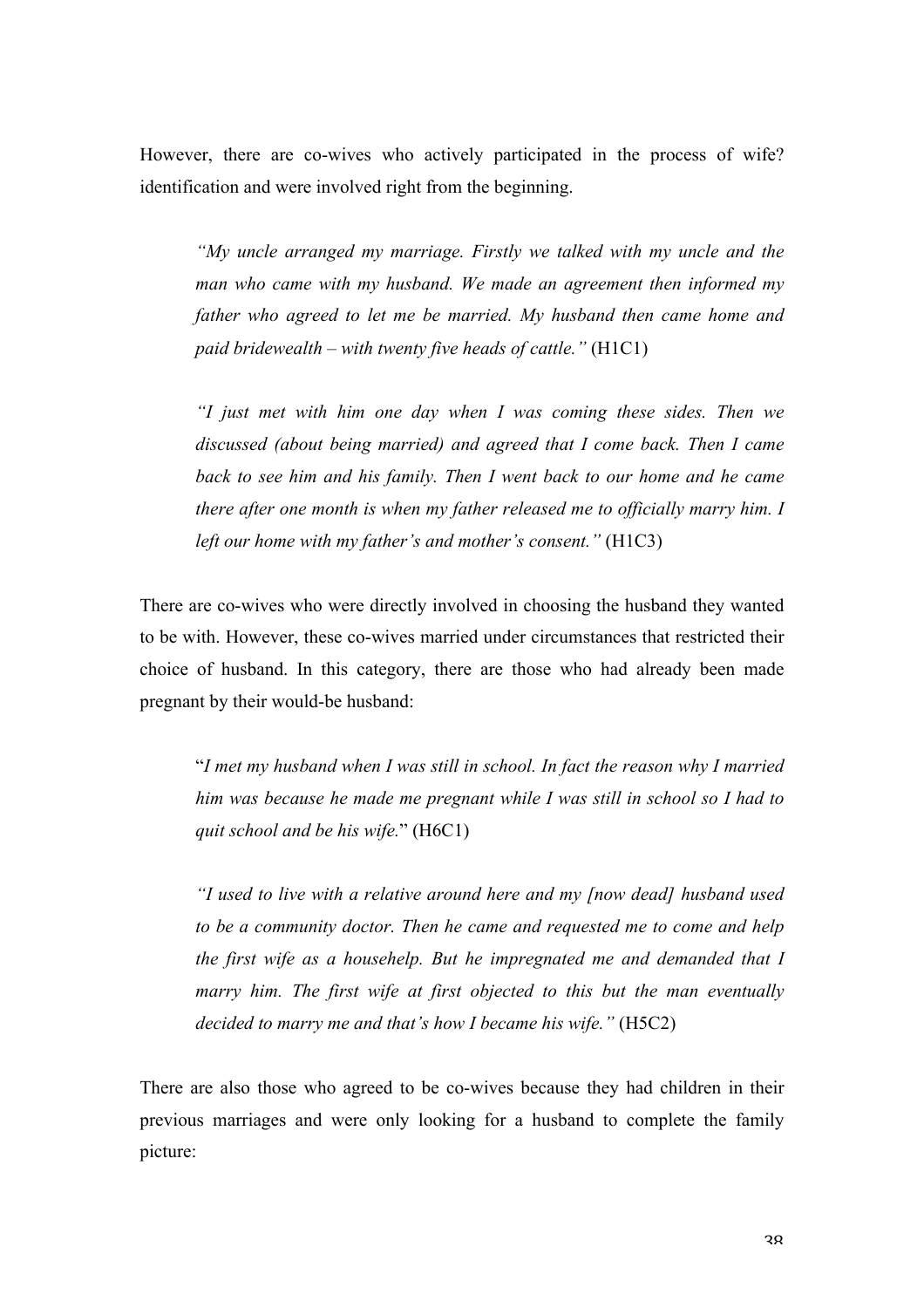*"I can say I am feeling good about my life right now. If you compare my life with my first husband, I can say it is better now."* (H3C2)

### **6.1.2. Relationship between co-wives**

The relationship between co-wives determines whether they will harmoniously live together in the same compound or antagonize one another, which has a huge bearing on their psychosocial wellbeing. The study sought to know how the co-wives relate to each other as they go about their activities in and out of the home. There are those cowives who chose whom to relate to depending on their attitude and actions.

*"I relate more with the third wife than the second wife. Because when she was married here, she came with a lot of respect for me as the first wife." (H6C1)*

*"You cannot be in good terms will all of them. You know once you are many co-wives there must be one that you like more than the other. The reason why I have to like one more than the other is because when I talk to that one she is understanding and is quick to come to my help."* (H1C1)

This revelation is very critical with regards to the discussion of resistance resources that co-wives employ in order to cope. By choosing which co-wife to relate to, cowives here exhibit their inherent sense of self-consciousness and democratic choice to associate with those whom are directly responsible for their positive sense of wellbeing, hence a higher quality of life.

Not much, however, can be said of good relations between co-wives. The findings have numerous stories of co-wives plotting sinister acts against fellow co-wives all in a bid to win favours from the husband and to prove that they are the ones who are loved the most:

*"When I was away she used to make my children suffer. She even poisoned my children, not once not twice, because she was jealous that my children were doing well academically compared to her children and that they might be taken to school and hers left behind."* (H3C1*)*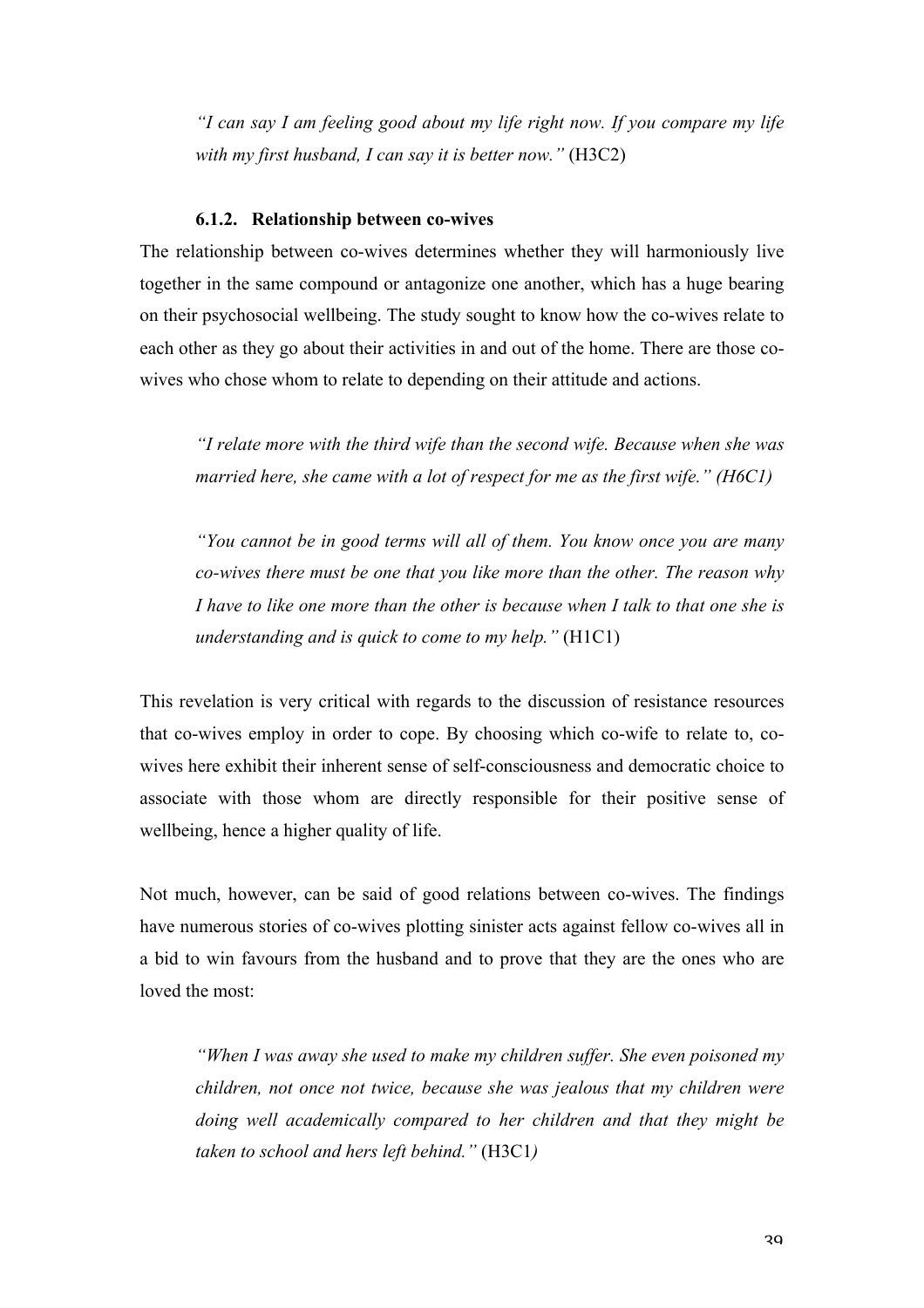Such cases of co-wives harbouring malevolent intentions towards fellow co-wives points to a deeply divided home with a less authoritative household head. It also portrays a lack of collective trust and common understanding among co-wives especially in the absence of a shared sense of identity.

### **6.1.3. Causes of acrimony among co-wives**

The study also explored the drivers of co-wife acrimony as a major contributing factor towards decrease in the quality of life among co-wives. Majority of co-wives interviewed admitted to having burning negative perceptions towards their fellow cowives but always waited for a perfect opportunity to vent out their frustrations:

*"What usually brings acrimony are children. Sometimes your child has angered your co-wife's child and when you try to arbitrate the co-wife too comes in and the issue is blown out of proportion thereby raising the levels of animosity. She will start saying how you [the co-wife] undermines and disrespects her so it is usually difficult."* (H2C1)

*"Sometimes the co-wives see me as the evil one, sometimes they see me as someone stupid because [according to them] I let my husband marry other women and that's why they have now taken charge of my husband."* (H1C1)

The study also found out that co-wives constantly live in a state of suspicion and blame each other for the predicaments that befall them:

*"Then there was another one [co-wife] who ran away because six of her children died because of that problem I had told you earlier about children dying in my husband's lineage. Her family came and took her away saying that I was the one killing her children."* (H1C1)

There is also the perception among the first wives that second or third wives came in to interfere with their marriages and that they were not prepared to watch as their cowives made their lives miserable. Most co-wives complained of the husband expressing open favouritism to one co-wife in the form of building her an iron-sheet roofed house while the other lives in a grass-thatched one, financing the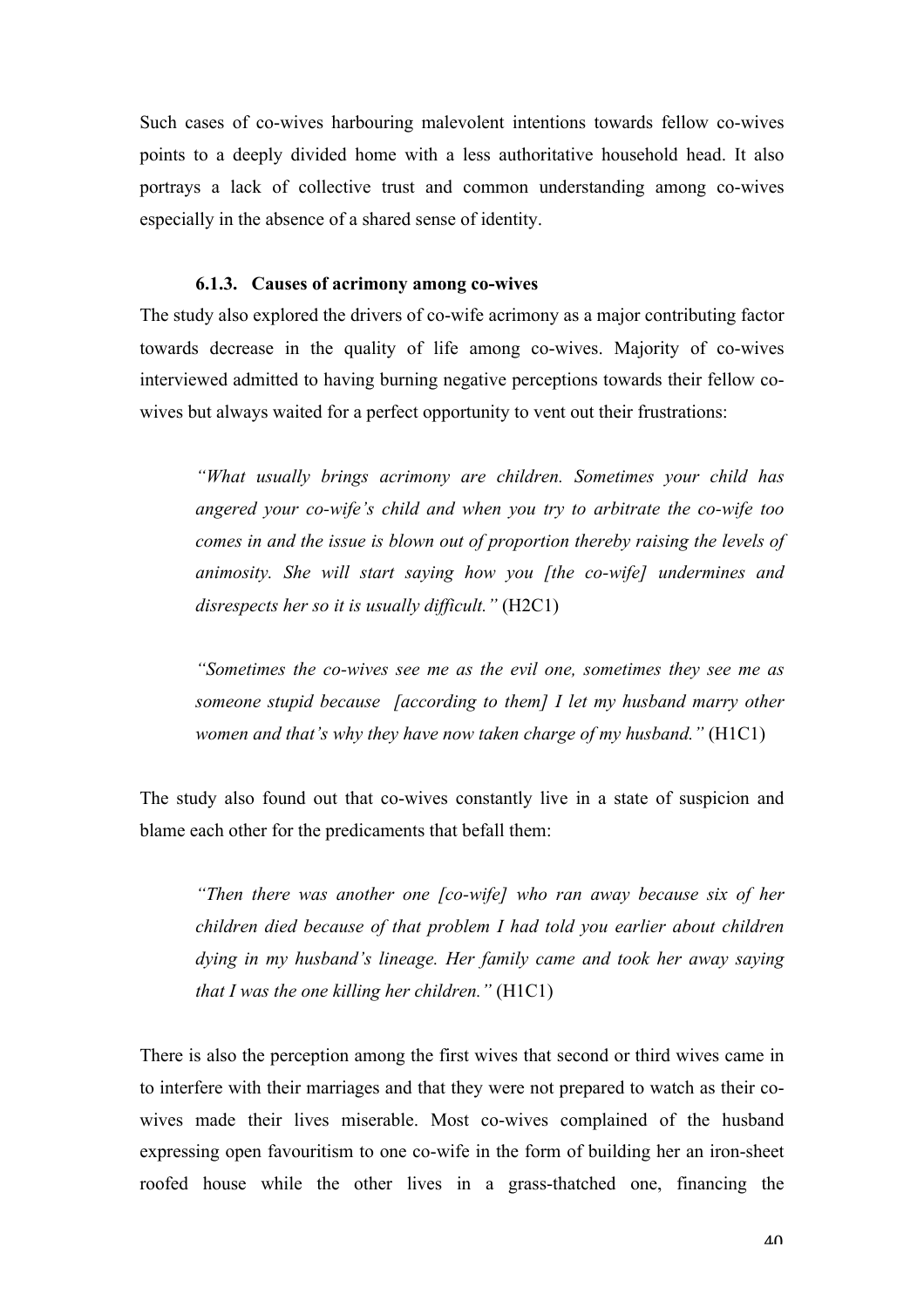secondary/tertiary education of children of the favoured co-wife while leaving the children of the other co-wife at home – some of whom may have outscored their favoured step-siblings in school, giving/sending the favoured co-wife money for household upkeep while ignoring the other co-wife – who most of the time is forced to borrow money and foodstuff from neighbours to clothe, feed and take her children to school. I also noted that most of the co-wives who complained about this were the first wives. According to most of the first wives, their husbands married a second wife because the first wives were seen as *"old, nagging and boring"*. When asked about this, most polygamous husbands agreed that they tend to favour the younger co-wives because the younger co-wives are *"new, young and insecure"* compared to the first wives who are well conversant with their surrounding and hence best suited to adapt. This has led the first wives to refer to the other co-wives as "prostitutes" and "home wreckers"

*"The first wife sees her co-wives as the ones who came in to destabilize the family. So if you don't want to live a life of regrets, don't be married to a man who already has a wife."* (H6C3)

*"If I can go back to being a girl, I can only agree to be the first wife so that another wife finds me and not me going to another person's husband. Because if I was to be married as a second or third wife, I will be the one going to destroy other people's marriages."* (H1C1)

Some co-wives attributed co-wife acrimony to a weak husband who has lost control of his home. According to them, husbands should be the uniting force in the home and whenever they fail to do so, there is bound to be antagonism among the co-wives:

*"Jealousy between us exists because you know what we are both fighting for [the husband] is still alive so there is bound to be jealousy. The cause of this jealousy is the man because this man has a tendency of favouring one wife sometimes spending too much time in the first house*." (H3C2)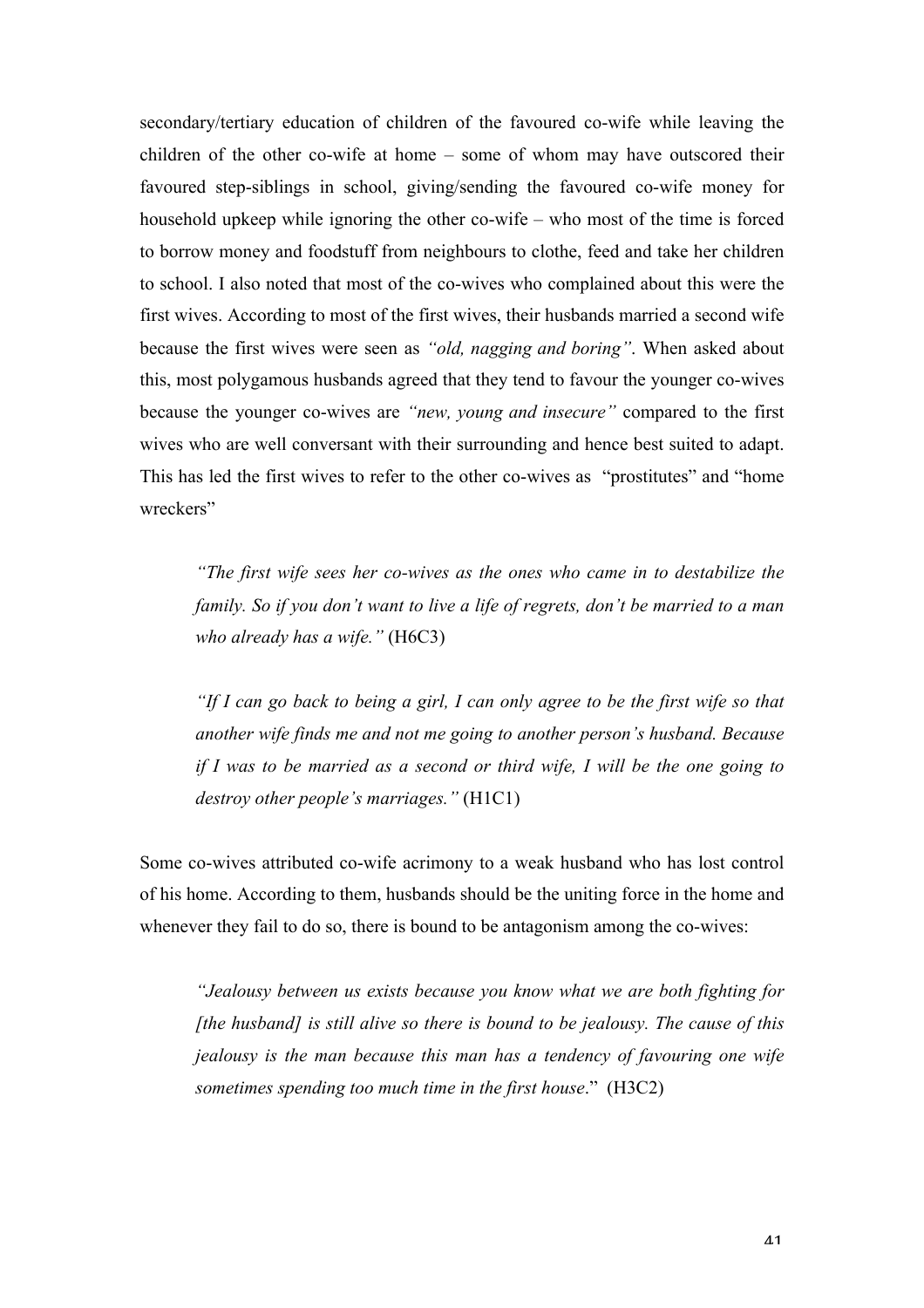*"You find that he favours one wife over the others. He frequently goes to that house. Even when it comes to spending the night, you will find that he tends to spend too many nights in one house and the others he just goes once."* (H1C2)

# **6.1.4. Solutions to co-wife acrimony**

Co-wives were asked about their thoughts on solutions to acrimony that exists among them. There was a considerable mention of living separately with co-wives having separate homesteads on separate pieces of land. According to them, this would limit the interactions among them and go a long way in easing the tensions brought about by constant interactions:

*"The way I see it, the husband should build separate homes for the co-wives if he has sufficient land. That way there will be peace among the co-wives. This will prevent the co-wives from confronting each other now that they are in separate compounds. But when they share the same compound, then there will be no peace in that home, there will be war every time."* (H2C2)

Others mentioned the need for the man to be strong and fair in the manner he treats and relates to his wives. He should not be seen to be favouring one co-wife over another, as this will heighten suspicion:

*"Take for instance in my family here. My dead husband used to share the cowives' secrets with every other co-wife. This created antagonisms between us co-wives and that is partly the reason why we had to live separately."* (H5C2)

*"You must have a strong husband who has the whole home under his control. The husband must not be seen to be favouring one wife over the other. When this does not happen, co-wives will compete for attention from him and this is the source of the jealousy*." (H6C3)

*"Another problem with polygamy is that if the husband is not strong enough, he will be influenced to lean towards one house. So this is the house that all the (man's) wealth will be going to while abandoning the other wives leaving them to fend for themselves (source of livelihood). So, since I agreed to live*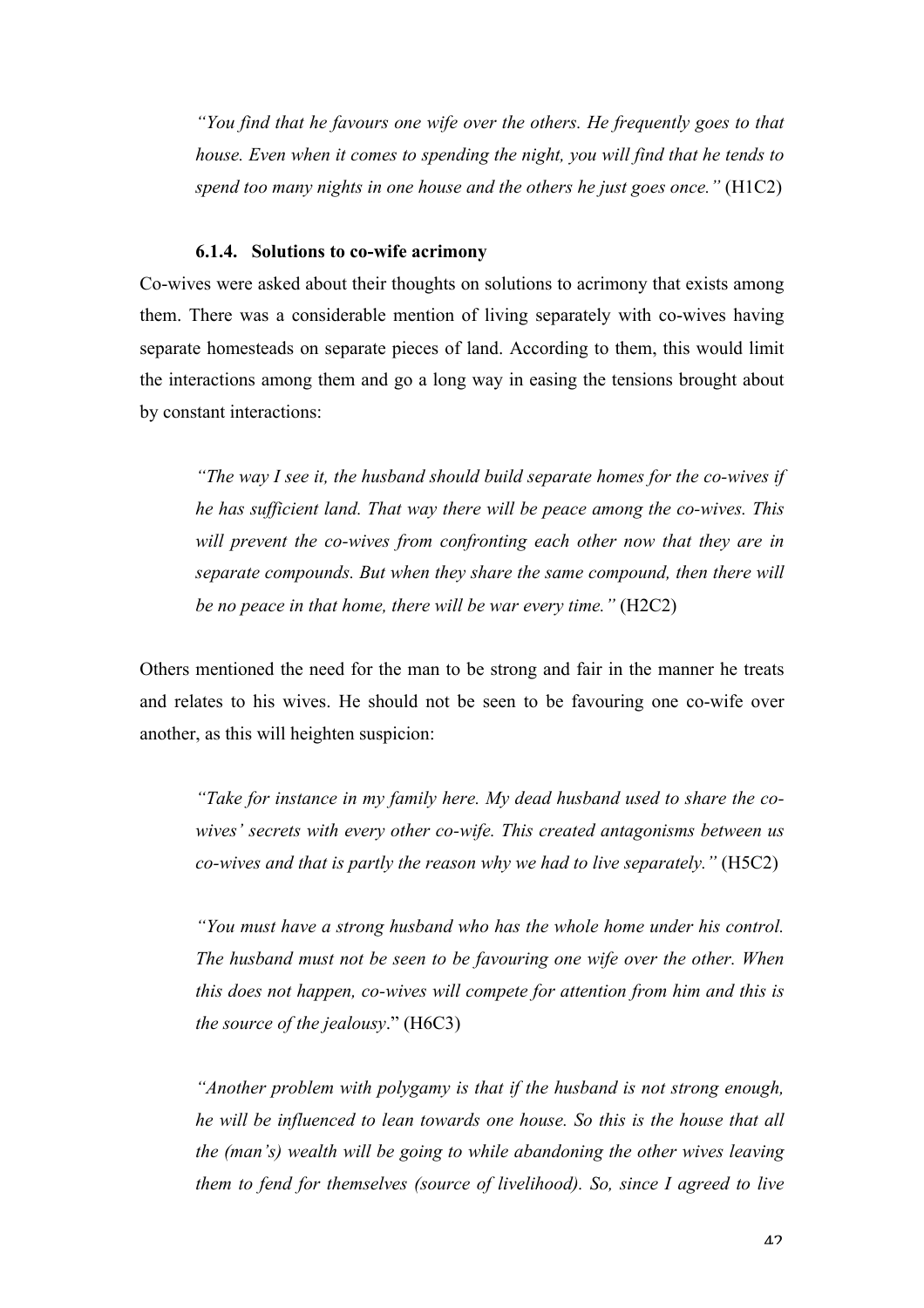*with this man, I have no choice but to stay in this family because there is nothing much I can do."* (H1C1)

*"I even advised him to develop a schedule where he would spend the night in all the houses on an equal basis. I also told him that he should always distribute everything equally when he comes with things from outside."* (H1C2)

During this study, one of the co-wives told me how a fellow co-wife killed her lactating dairy cow because *"only one house was enjoying the milk"*. When I asked her whether she had taken the matter to the husband for arbitration, she responded by saying that the husband is so weak to solve most household matters. Besides, he always takes sides in support of the younger co-wife who killed her cow. The co-wife felt helpless and deserted with no one to help her, a situation which encouraged her co-wife to take advantage of her. As a result of that incident, the two co-wives at the centre of the controversy never see eye-to-eye, despite the futile attempts by the husband to reconcile them – although they still live in the same compound

Some study participants noted that the number of co-wives mattered in dispute resolution:

*"My personal opinion is that polygamy is better when there are only two wives involved. Because if they are in constant agreement, it can be a very good thing but if the two co-wives disagree, a wise husband will be neutral and that will leave the man getting loved by both wives (because he will be the unifying factor). But when he marries more than two wives its like a child's play."* (H1C1)

# **6.1.5. Resistance resources among co-wives 6.1.5.1. Spiritual intervention**

Despite the challenges co-wives face in living alongside one another, the study sought to identify what still keeps them in the homes and makes them want to continue living. Co-wives mentioned the religious aspect of coping with their stressors. They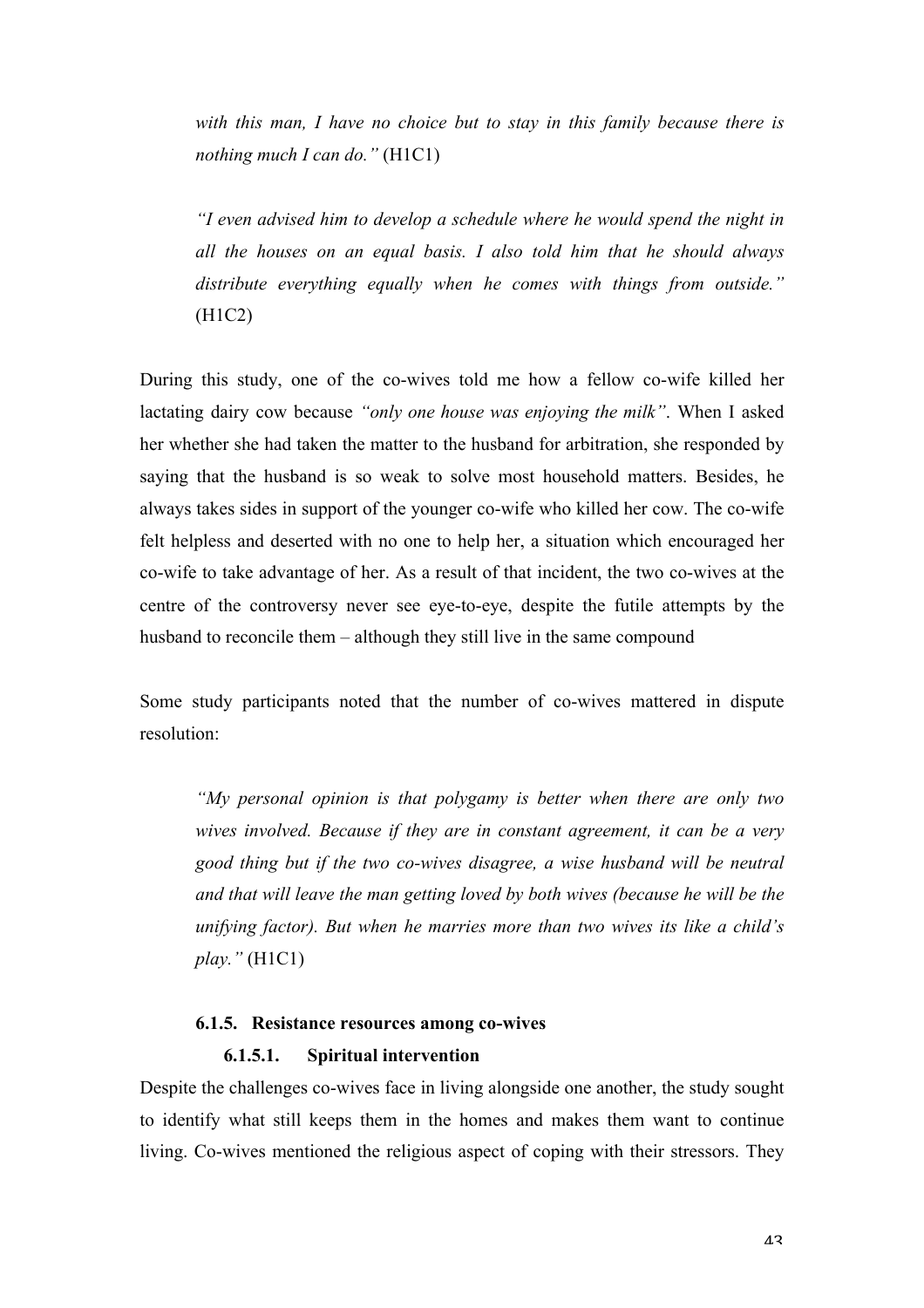attributed their resolve to having faith in God to help them sort out their problems and their belief that things will be better someday:

*"When I wake up every morning and find that I am alive and well, I pray to God to keep opening ways for me and give me wisdom to continue moving on."* (H4C2)

*"There are a lot of interferences (by other co-wives) going around. However, when you are saved (spiritual salvation) like me the salvation in you makes you not to focus on the bad things that happen at home. The salvation in you keeps you moving on."* (H1C1)

Some co-wives attributed their strong coping skills to their children whom they are proud of and would not want to suffer like they previously did:

*"It is these children. I want them to have a firm foundation, a place where they call home. I don't want them to suffer like I did. I have struggled with my children so much that I cannot leave them to suffer for themselves. When they do well in life, I am very happy."* (H6C2)

# **6.1.5.2. Economic freedom**

Yet other co-wives appreciated the fact that their husbands had empowered them to look for sources of income without interfering with them. This made them to have the freedom to decide how to acquire and use their money:

*"What motivates me to stay on is the fact that our husband has given us the freedom to go and look for sources of income whenever we want. There are no restrictions as long as we go and acquire the money in a legitimate and honest manner." (H3C2)*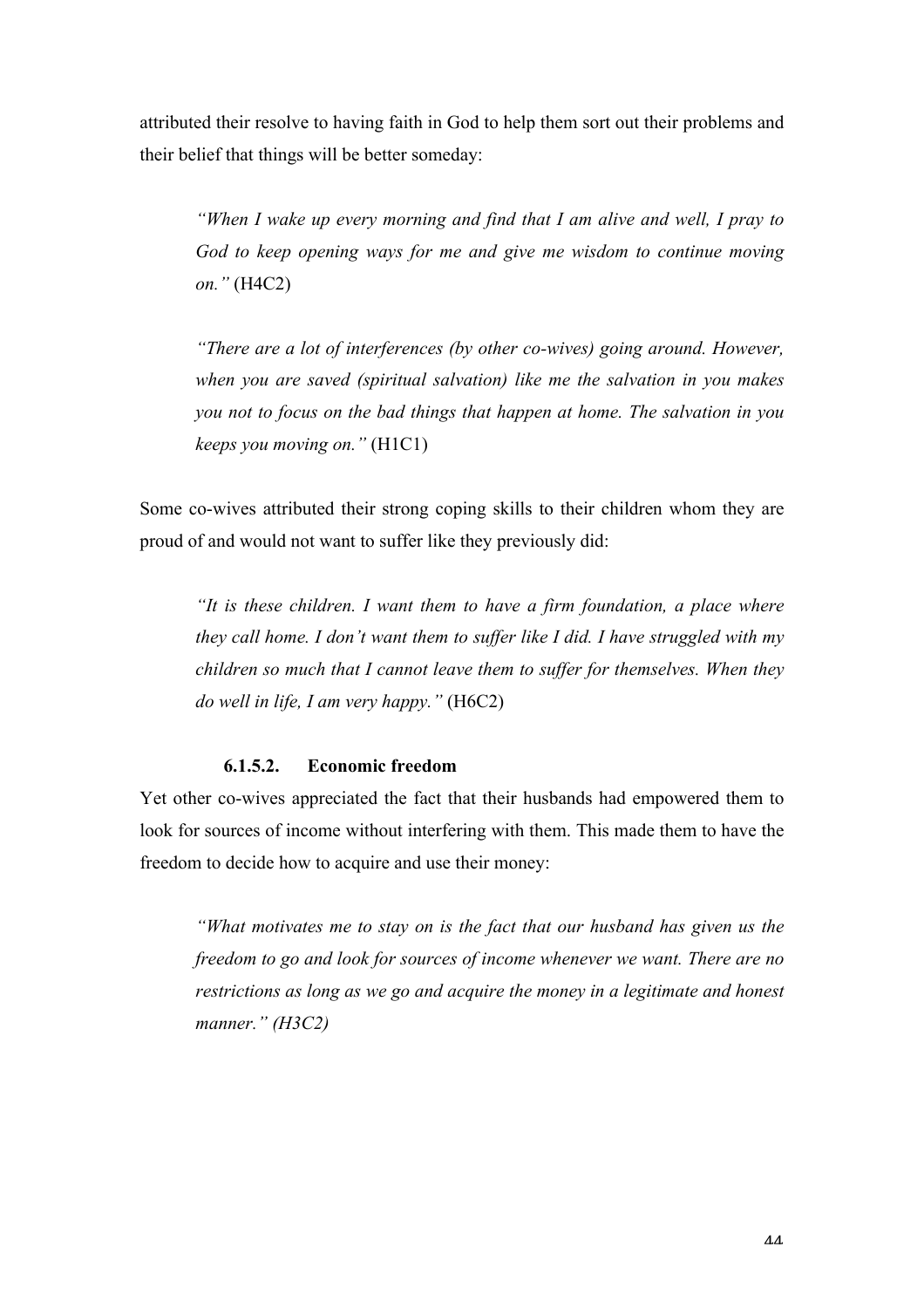#### **6.1.5.3. The** *Jagam*

Some wives relied on the 'go-betweens' whenever they felt the going was tough and wanted to run away:

*"What made me stay with my husband was my husband's father (father-inlaw) who sat me down and told me not to worry about anything. He told me that these things [troubles I was facing] were common everywhere and that I should just persevere and stay with my husband. He even assured me that he would talk to my father to come and take me back to our home in case I could not stay with my husband any more."* (H1C2)

However, not all co-wives admitted to having coping skills to deal with their respective life situations. There were others who noted that they were still married to the man because they had no choice:

*"No one would allow me to go back home after I am married. There was even an instance when one of my sisters went back to my parents and she was forced to return because according to my father and brothers, a girl who is married should not even have time to come back to her home." (H5C1)*

*"What makes me to continue living here is the fact that there is nowhere I can go. My father and mother are still alive but they too have children and my father is also a polygamist and not even capable of taking care of my siblings well." (H5C2)*

# **6.1.6. Social position**

Among the Luo ethnic community, the first wife is usually seen as the second in command after the husband. Most decisions often go through her. The study sought to know the perception of co-wives on this matter and whether, and how, it affected their relationship with the first wife. There were those co-wives who recognized the power that first wife wields but quickly pointed out that she only actualizes this power when the husband has died: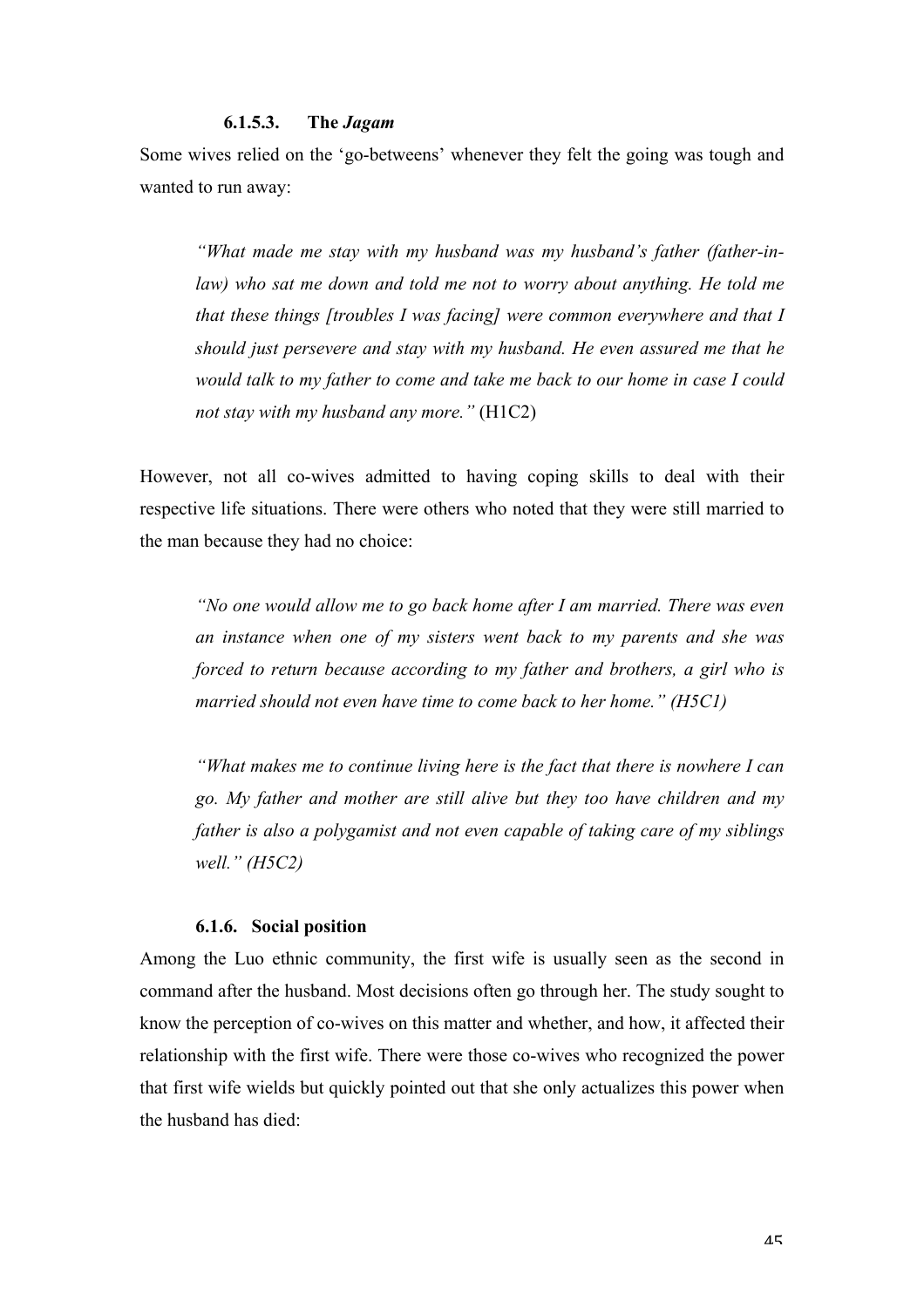*"My co-wife is justified in having power because this is her home with her husband but she will only actualize that power after the death of the husband but when the husband is still alive she doesn't have that power. However, I must always lay low whenever she talks to me because she is my elder here in the home."* (H3C2)

Other co-wives strongly supported the first wives' superiority based on the fact that she is the one who has been by the man's side for a long time:

*"The first wife is the person who has stood with the man through his ups and downs, and cannot tolerate co-wives who come later after seeing that the man is well off. She won't allow that kind of a woman to be close to her husband." (H4C2)*

Asked about their superiority, first wives fully supported the idea of them being the heads of the other wives and that they would do anything to maintain that position:

*"The first wife is the owner of the homestead. If the first wife decides to kill the other wives, she will do that because culture bestows upon her some powers that her co-wives do not have. Everything that happens in this home must pass through the first wife." (H6C1)*

*"I do not want to be a slave to a fellow woman so when I was approached to allow my husband marry a second wife I agreed because it was up to the second wife to agree to come and suffer."* (H1C1)

### **6.1.7. How can the co-wife's quality of life be enhanced?**

#### **6.1.7.1. Be the senior wife**

Based on their experiences with being co-wives, the study sought to know what advise the co-wives would give to girls who are intending to be married as subsequent wives. There are those who would only advise someone to be a co-wife if they were going to be married as first wives: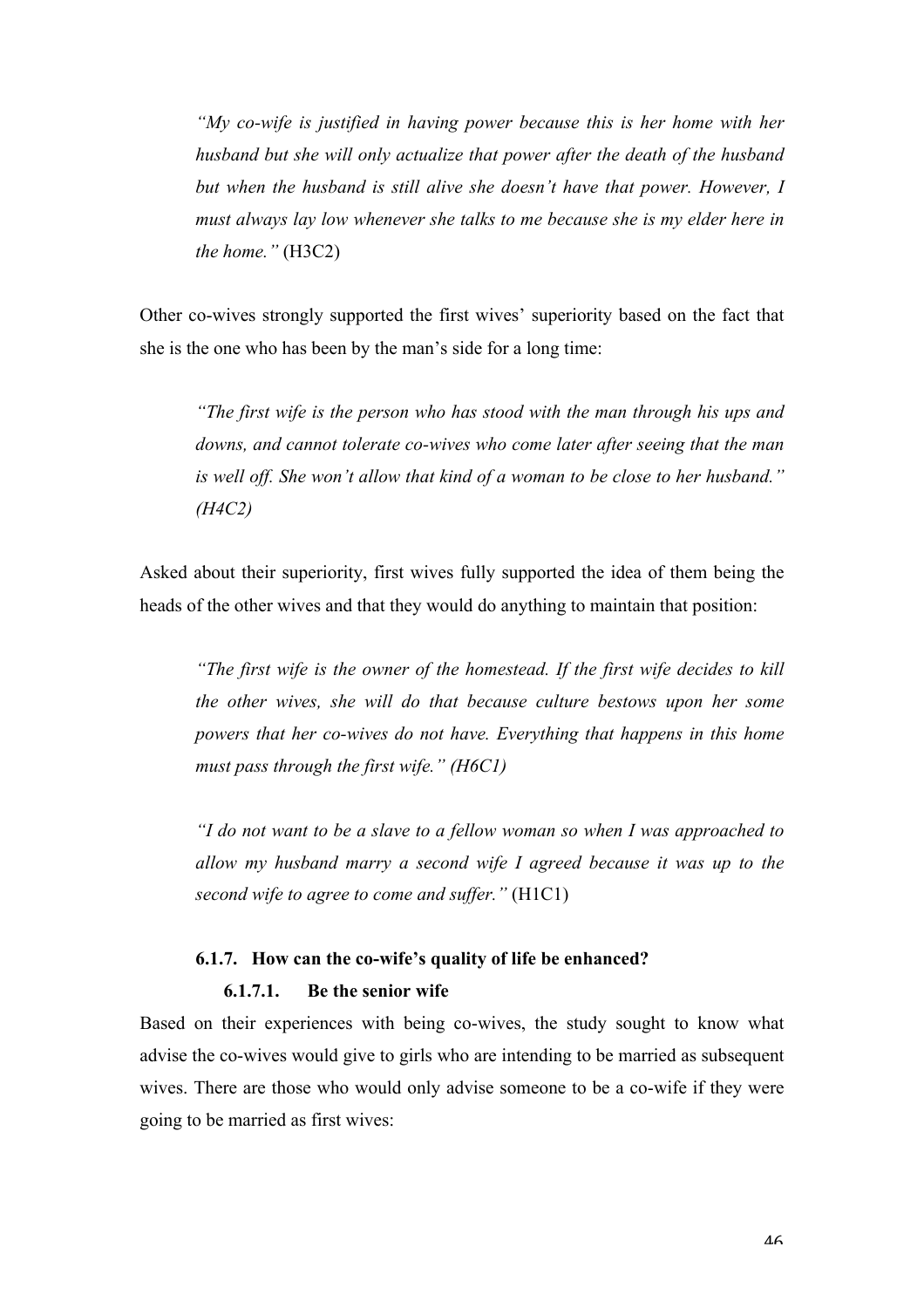*"What I can tell her is that being a co-wife is very difficult. It is only good when you are the first. I would advice her not to because some co-wives are so troublesome. If she wants peace, she should not allow herself to be married as a co-wife." (H4C1)*

Other women would only agree to be co-wives on condition that they are the first wives, a clear indication that first wives are more valued in the society than the others:

*"If I were to go back to be being a girl, I would only be a co-wife if I were the first wife. When you are the first wife, you are the strength of your home and other co-wives cannot scare you."* (H4C1)

# **6.1.8. Live harmoniously with fellow co-wives**

Some of the women noted that they would not discourage young women from being married as co-wives but would advise them on how to live harmoniously with their fellow co-wives:

*"I will tell her to love the co-wife, the co-wife's children and be keen on the husband and never allow him to be close to her more than the other co-wives. This will build a cordial relationship between you as co-wives and you will live well." (H2C1)*

This call by co-wives to live harmoniously among one another was mostly made by widowed co-wives (whose husbands are dead). All the widowed co-wives I talked to mentioned the fact that they felt closer now than when their husband was still alive, and that there is need for them to be united because whoever they used to run to was now no more;

*"When I am sick, the first person to come and help me out is my co-wife. But when you and your co-wife are not in a cordial relationship, she will not be obliged to help you. So you and your co-wife must be in good terms to help one another."* (H4C1)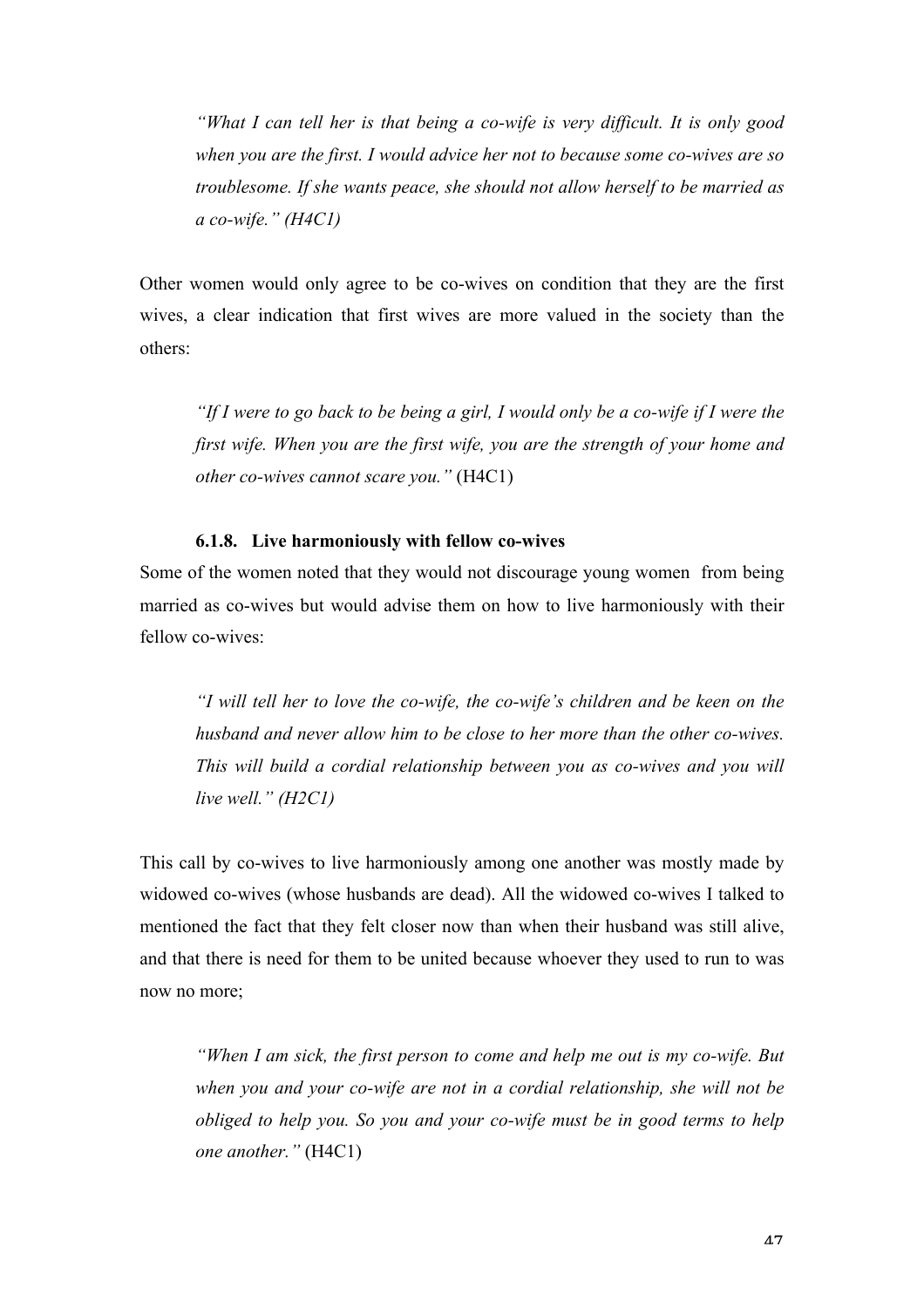*"When our husband died, she kept on telling villagers not to help me and that I* would run away and go back to our home because of hunger... now she is the *one who comes here and talks well with me. She was surprised when I stayed. Now we live well and in good terms."* (H5C2)

### **6.1.9. Patience**

Other women would advice would-be co-wives to be patient and courageous because their problems will reduce with time:

*"Being a co-wife comes with very many responsibilities and you have to be patient and strong. Not someone who starts fighting whenever you hear something that displeases you. That is not advisable and you will be beaten [by your husband] if that happens. Even when your husband does something wrong, you have to treat him like a child and continue doing good eventually he will tire and you will live happily together"* (H1C1)

### **6.1.10. Avoid being a co-wife, if you can**

Co-wives were also asked if they would reconsider being co-wives now that they have had an experience. There were those who categorically refused to consider being a cowife as they narrated their regrets:

*"I wouldn't consider that. There is nothing good I have seen by being a cowife. I have seen my children go through the hard times without the support of my husband or anyone. It has been a struggle*." (H6C2)

*"Before I got married, my mother advised me against marrying somebody who already had a wife. I wish I listened to her. Soon after getting married, she came with an admission letter from the school (secondary). I still regret not listening to her. Right now I would have been a medical doctor had I gone to school."* (H6C3)

*"I will tell her to look for her own husband. There are a lot of issues in a polygamous family that she should not even contemplate going to be married*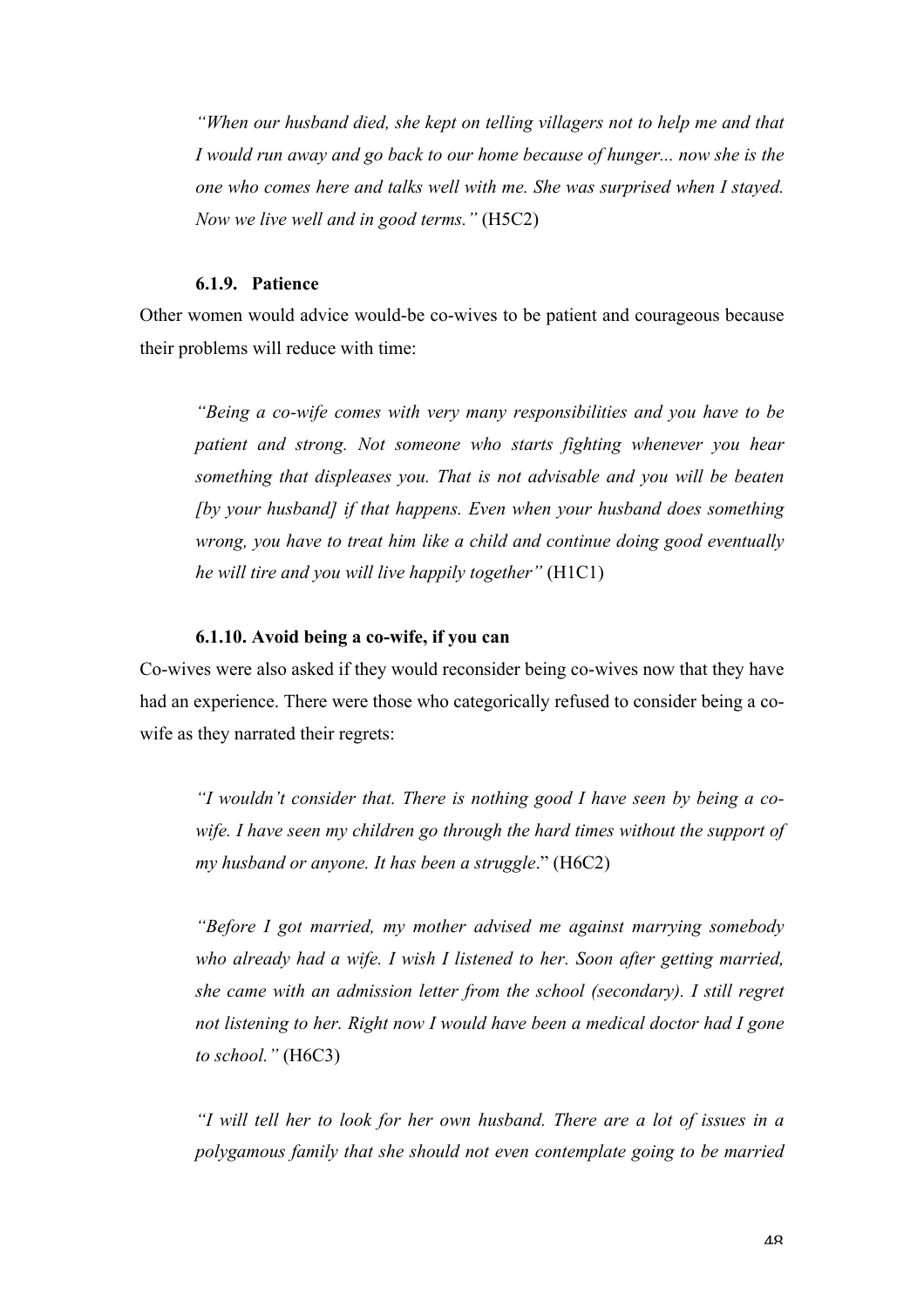*by somebody's husband. That will mean that you are looking for unnecessary trouble."* (H1C2)

### **6.1.11. Community perceptions**

Co-wives were asked the general perception of community members towards polygamy. There are some community members who see polygamy as very convenient and desirable to the men:

*"They say that a polygamous man feels very good. During meal times, all the women cook different foods and bring them to one table and so the man is spoilt for choice. For this reason, they think that polygamous men are always eating to their fill they even come to ask them to help them get extra wives so that they too can feel good like them."* (H1C2)

Some community members also prefer polygamy because of the prestige attached to having children:

*"They even say that if they get one wife to give them four children and another also four children, they will be rich in children… (laughs). They think that having children is a source of wealth."* (H1C2)

### **6.2. GROUP DISCUSSION WITH POLYGAMOUS MEN**

### **6.2.1. Reasons for polygamy**

The study also sought to gather the views of polygamous men on how they interact with their wives. They were first asked why they chose to marry more than one wife. Most of them attributed their polygamous status to their first wives:

*"The first wife was lazy at performing household chores such as washing clothes and cooking, and was most of the time tough-headed and didn't listen to me. The only medicine to that was to marry another wife because domestic violence would not solve the issues." (R2)*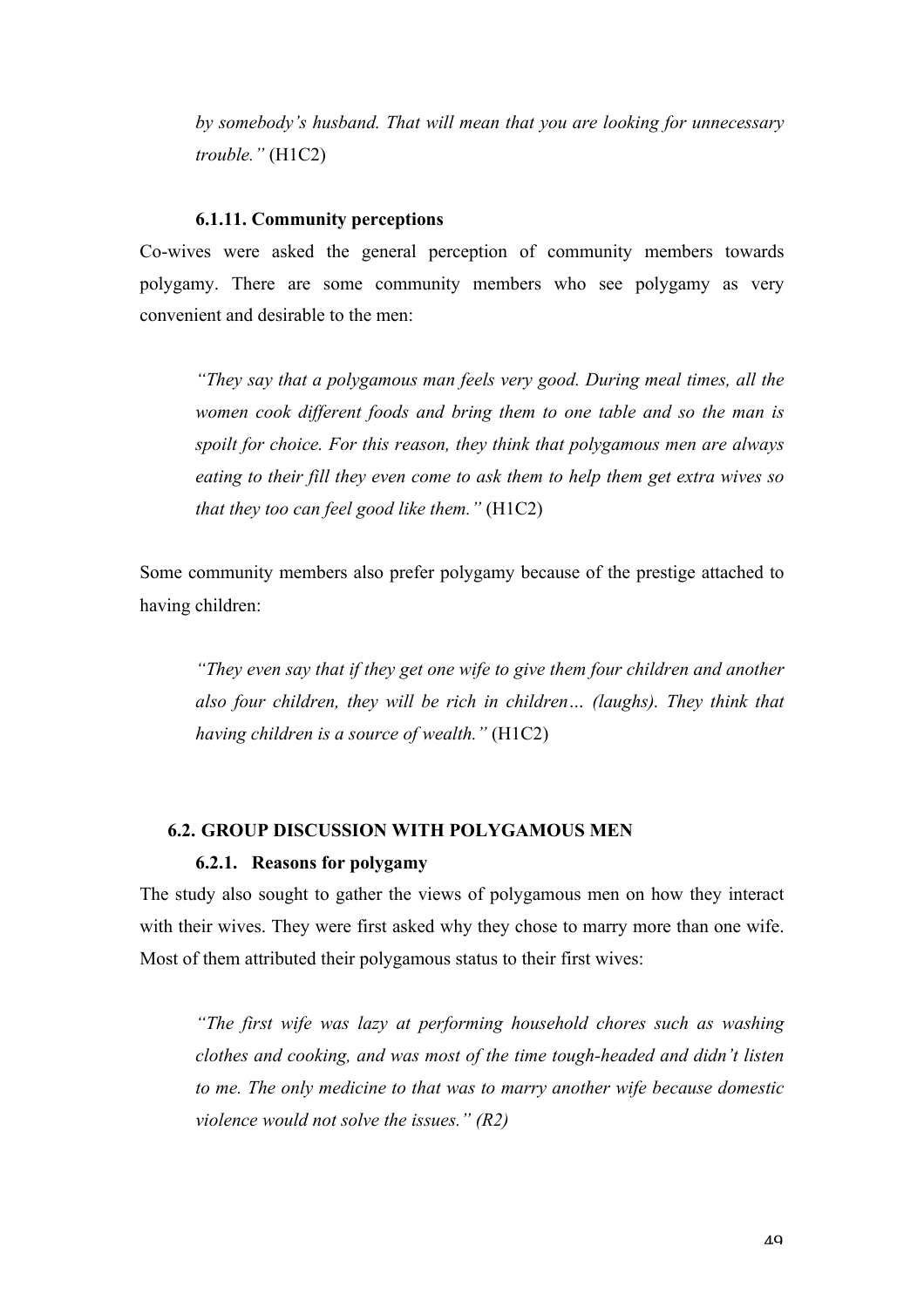*"My first wife was too troublesome and difficult to relate with. So I thought about it [the solution] and decided to marry another wife to bring harmony and peace at home." (R6)*

*"Another reason is that the Luo valued the boy child more than the girl child. There was, and still is, a feeling that if you don't give birth to a boy, your genealogy will end. So a woman must continue to give birth until she gives birth to a boy or else a man will be forced to marry another wife to get the elusive boy child in order to safeguard his lineage. Girls would be married off and will go away from you leaving you with no one at home."* (R2)

*"The first wife was proving difficult to handle and she constantly threatened to run away from home and so I chose to marry another one to make her settle down because she knew that even if she left, another one will be around to take over from her"* (R1)

Some admitted to being polygamous in order to gain recognition in the village and to acquire a new, if not higher, status:

*"There are many instances where monogamous men have been ridiculed by polygamous men and sometimes not even allowed to talk in the presence of polygamous men. This is because there is opinion out there that polygamous men are more responsible due to their ability to maintain many women and feed many children as compared to their monogamous counterparts."* (R5)

*"A polygamous man is always the best arbitrator and administrator. This is because he has dealt with many issues among his many children and wives and so he can be trusted to take charge of a larger group of people." (R7)* 

### **6.2.2. Views on co-wife acrimony**

The study also sought to explore the views of the polygamous men towards co-wife acrimony, its causes and the remedial measures they put in place to avert it, if any. There was a general agreement that favouritism by the men was a key determinant of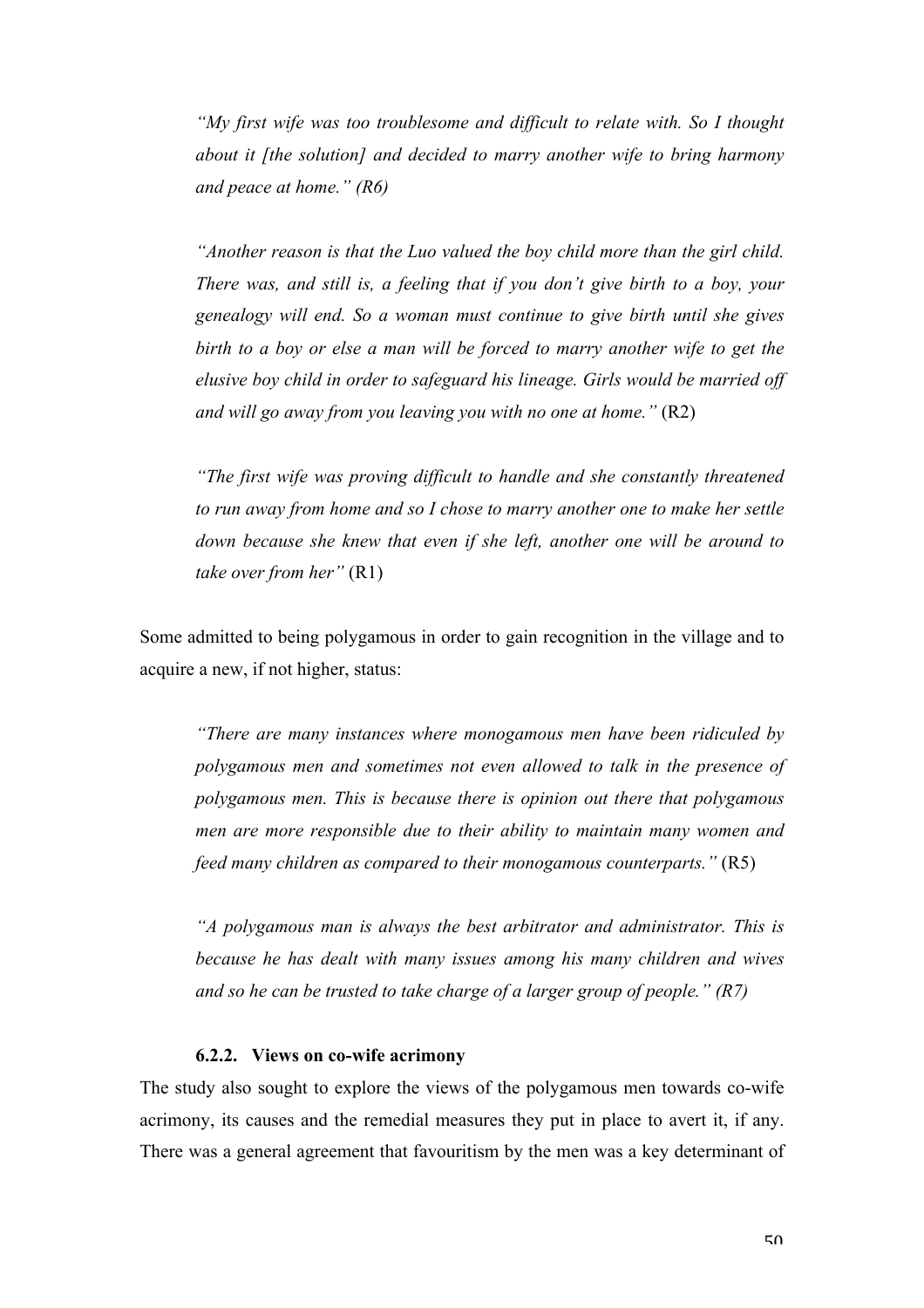the nature and extent of co-wife acrimony. Women hate men who share sensitive information regarding them with their co-wives:

*"Women hate men who gossip about them with other women least of all their co-wives. They feel insecure and lose trust for such men and when that man is her husband, you know she will not take it lightly."* (R2)

*"A polygamous man should not gossip with his wives. If there is an issue that has the potential of causing a controversy between the wives, a responsible polygamist should bring them together and solve the issue amicably."* (R5)

There was a general feeling that a polygamous man should firmly be in control of his homestead. Those polygamists who allow their wives to quarrel in their presence were regarded as weak and not fit to be polygamists:

*"A polygamist should be strong in order not to be overwhelmed. Polygamists who allow their wives to fight are those who aren't mature and not ready to be polygamists."* (R1)

#### **6.2.3. Did you consult your first-wife before you married the second?**

The study sought to know whether there was dialogue with the first wife before the second wife was married or the decision was made unilaterally by the man. Some men said that the decision to marry a second wife was done after consultations with their parents in order to further the family's lineage:

*"My father advised me to be polygamous because of my lineage. I was the only son in our family and so I was advised by my father to break that jinx and be a polygamist so that I extend the lineage and not be like my father and those before him."* (R3)

Yet others admitted to marrying a second wife to assist the first in the family duties including looking after the home and children when one was away: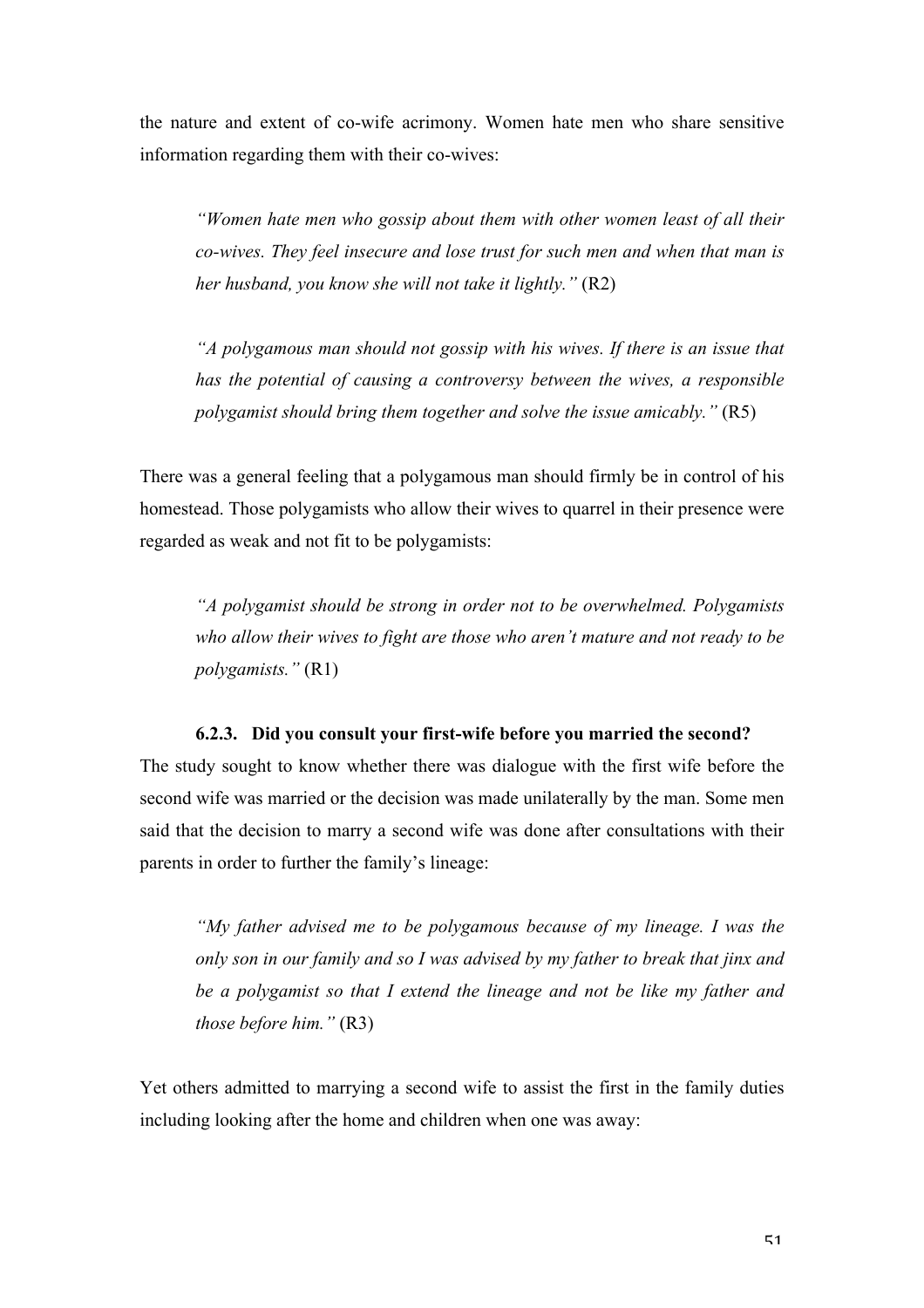*"I wanted to be a religious leader before I became polygamous. However, one day when I came home from work in the evening, I found my 1st wife had abandoned my children and they were crawling in the dark to the neighbouring home to seek for safety. I was so agitated and wanted to beat my wife. However, I calmed down and decided that the only way to end the suffering of my kids is to marry another wife."* (R6)

### **6.2.4. The Children Factor**

One of the reasons for co-wife confrontation is the child. The number and age of children determines whether, and how, they interact amongst themselves. Men were asked what they consider when deciding the number of children they wanted to have with each wife:

*"Having children is left to God. God is the one who plans how many children we should have."* (R4)

*"Before your wife has other children, take care of the first wife's children, take them to school so that they can get jobs. That way, you can rely on those children to take care of their siblings who are still coming up and relieve you of the burden of parenthood and paying school fees."* (R3)

*"Its advisable to teach the children to love one another regardless of which mother they belong to. This will see the kids take care of each other. It is like training the children to be better and more responsible parents in future by forgetting their differences and working together."* (R1)

#### **6.2.5. Co-wives living separately**

During the data collection period, it is notable that some co-wives were living in separate compounds yet they were still married to the same man. The men had the following to say:

*"No woman agrees with her co-wife. The jealousy among the two does not allow them to see eye-to-eye and when attempts at making them peaceful sometimes do not materialize, the only way to make peace among them is to*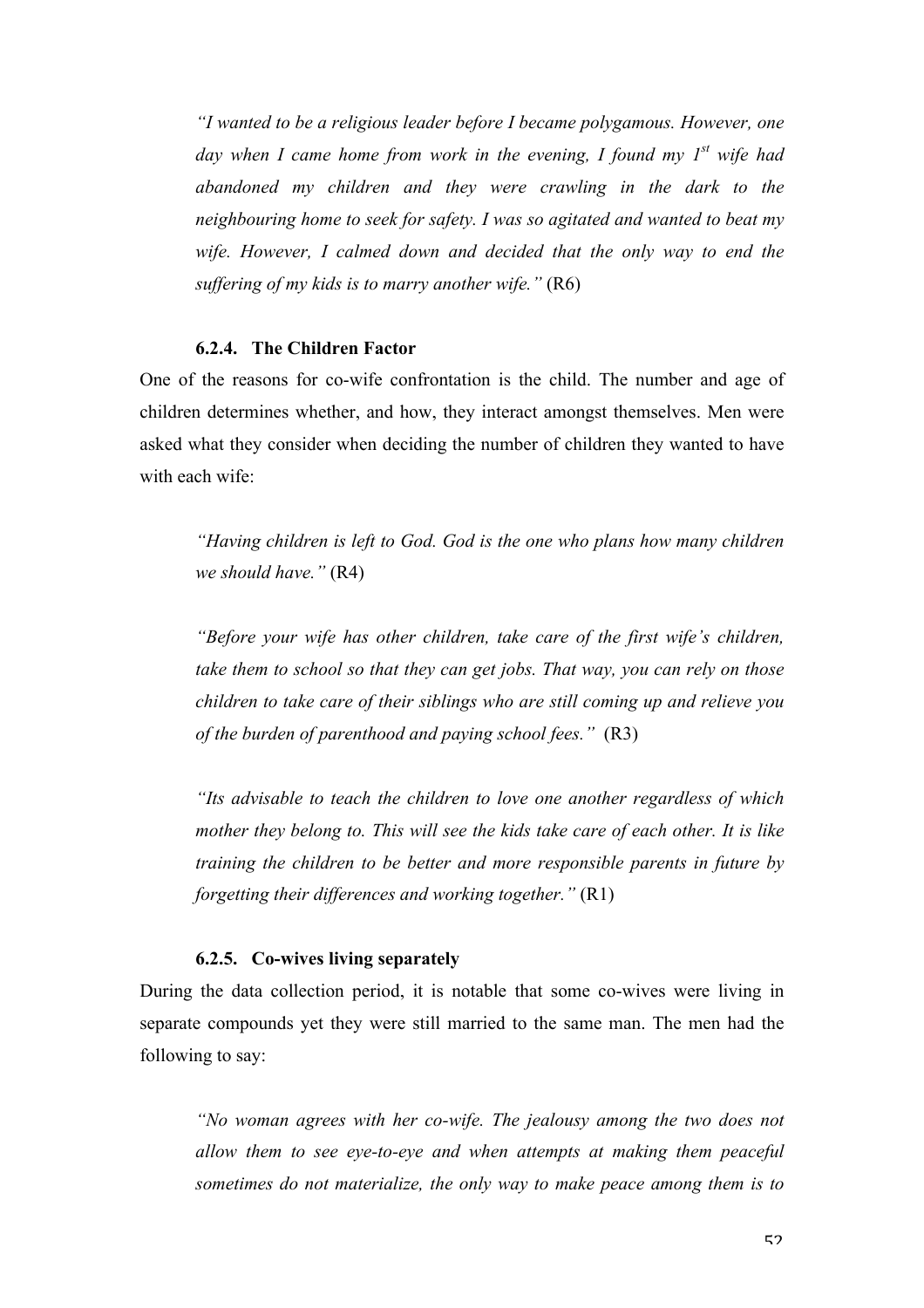*take one wife to a separate compound where she will not be in confrontation with the other one."* (R5)

*"[Traditionally] the first wife is always the first one to start farming activities before she paves way for her co-wives. This makes the other wives her subordinates and forces them to bow down to anything the first wife says because the first wife can frustrate the co-wives and they might die of hunger due to farming late. If they have separate compounds, then they operate autonomously, hence no quarrels."* (R1)

### **6.3. In-depth interviews with community gatekeepers**

# **6.3.1. The village elder**

The village elder is the government representative charged with effecting law and order at the village level. Her job description involves;

*"I resolve disputes among the villagers. Mostly they involve less criminal acts like domestic violence. However, if there is a case where blood has been shed, I usually hand over to my seniors and the police."* (CGK 1)

There was need to ascertain how the village elder benefits from her position and whether she, as a government representative, was on the government's payroll. This was crucial because it would determine how effective and non-partisan she is while discharging justice to rich and poor villagers alike.

*"There is no formal payment process. We are usually told that the government shall pay us but that hasn't come yet. However, I usually get paid indirectly through the cases that we solve when the petitioners and the accused pay fines to facilitate the dispute resolution process."* (CGK 1)

The village elder was asked about her opinions on polygamy. This was necessary because it would shape how she handled cases involving co-wives and their husbands: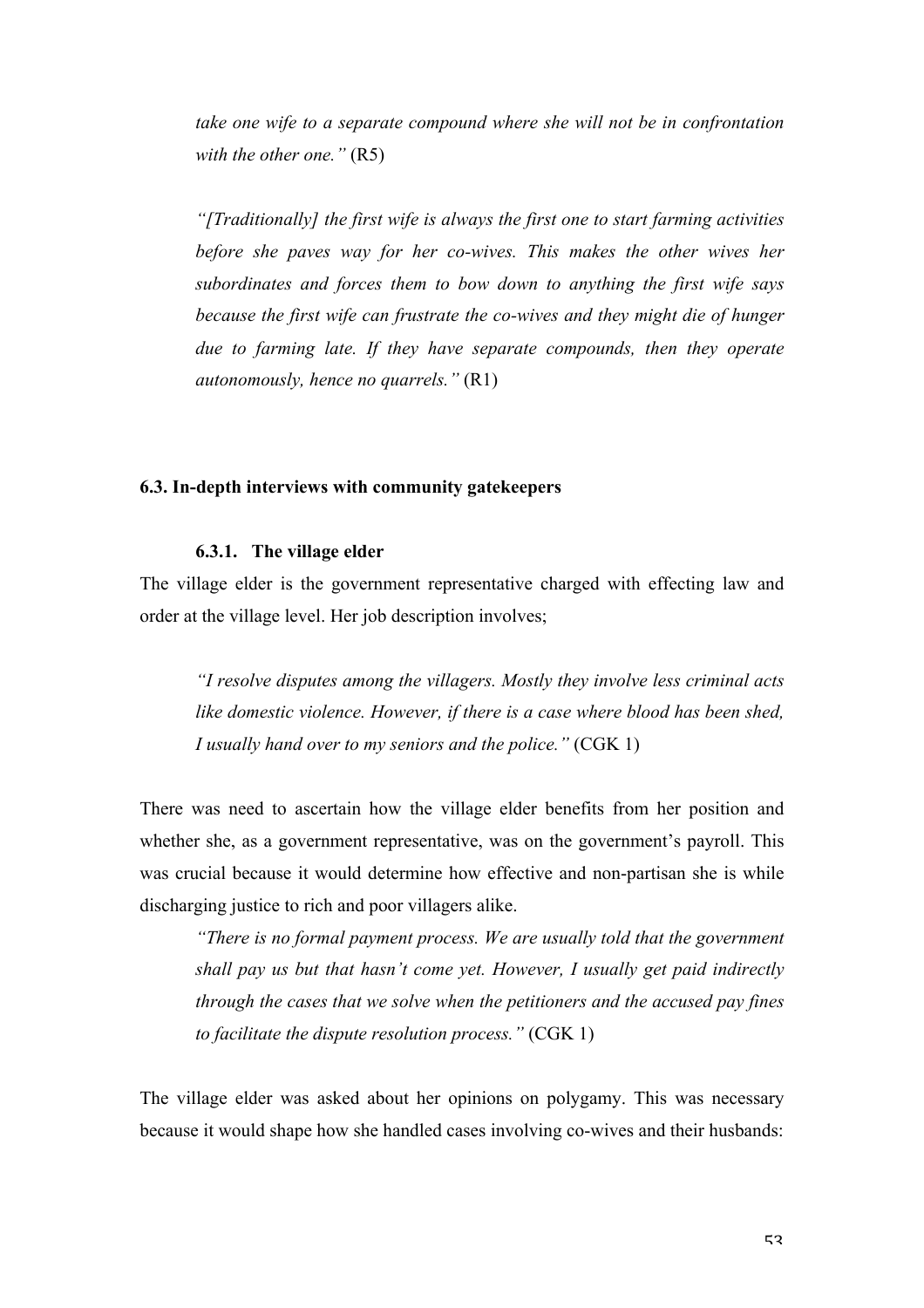*"Polygamy is both good and bad. I was born in a polygamous family and sometimes I used to see whenever my mother was sick, her co-wife would help in her household chores like fetching water for her and cooking for us. The bad side was that sometimes we could go hungry but the other house had food and my father would not allow my other mother to give us food despite the fact that they had it."* (CGK 1)

With that background in mind, she was asked about the strategy she uses to solve disputes involving co-wives and their husbands:

*"When they come, I first listen to the man then ask the wife what might be the problem. In fact I usually call all the involved parties together when I talk to them. That way, you can know all the underlying issues from both sides without being partisan. However, after talking to them all, I will secretly call the husband to admonish him against favouring one wife over the other. Because it's the husband to bring the co-wives together since women will always be jealous."* (CGK 1)

I also sought to know the community's perception towards polygamous families in this area. I asked her this question for two reasons. One, she is an authority who interacts with both polygamous and monogamous families alike and will be better placed to give a fair assessment on the same. Two, the same question had been asked of the men and the co-wives, and I was curious to know whether I would get the same answer or something new to add onto my findings.

*"The community sees what is going on here but they will not tell you whenever you are going wrong because they are afraid they will be accused of involving themselves in other people's affairs. You will only hear them talk about it after the person is dead or when he/she is about to die."* (CGK 1)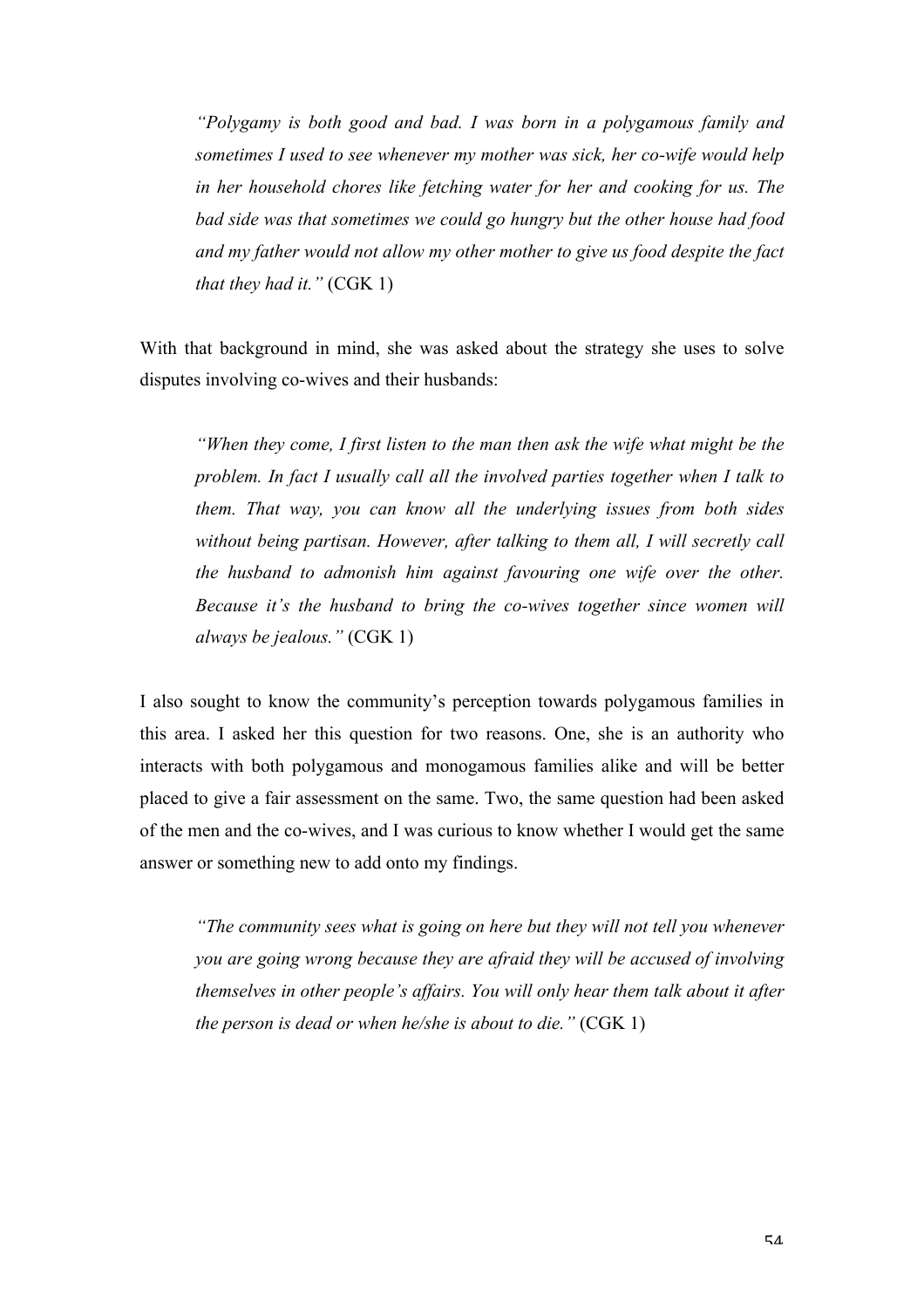### **6.3.2. The religious Leader – Voice of Salvation church**

The study sought to know how close the religious leader is with his congregation. This was important because it determined how he responds to the spiritual needs of his church members.

*"[When members have problems] they can come to my house, or I visit them in their houses depending on the nature of the problem. If the problem is a domestic issue, I often go to their homes"* (CGK 2)

Most mainstream churches do not encourage polygamy according to the Biblical teachings. This study sought to know whether the spiritual leader had any history of polygamy and his personal views of polygamy:

*"I was born and lived in a polygamous family but I am a monogamous man. I cannot say polygamy is good or bad but the goodness or badness of polygamy will be seen from the way the man of the home maintains his position among his wives. Where I used to live, I didn't see any bad side of polygamy because my father treated all his wives equally."* (CGK 2)

The study also sought to know whether the church discriminates against polygamous members:

*"No. We are only interested in their hearts. Once they are born again (receive spiritual salvation), we wholeheartedly accept them in the church and at our level."* (CGK 2)

But…

*" A polygamous man is not allowed to occupy some leadership positions in the church like being a pastor because the church doesn't trust polygamous men because they are not entirely righteous. The man must agree to remain with one wife, which is always not possible because we don't encourage divorce in the church."* (CGK 2)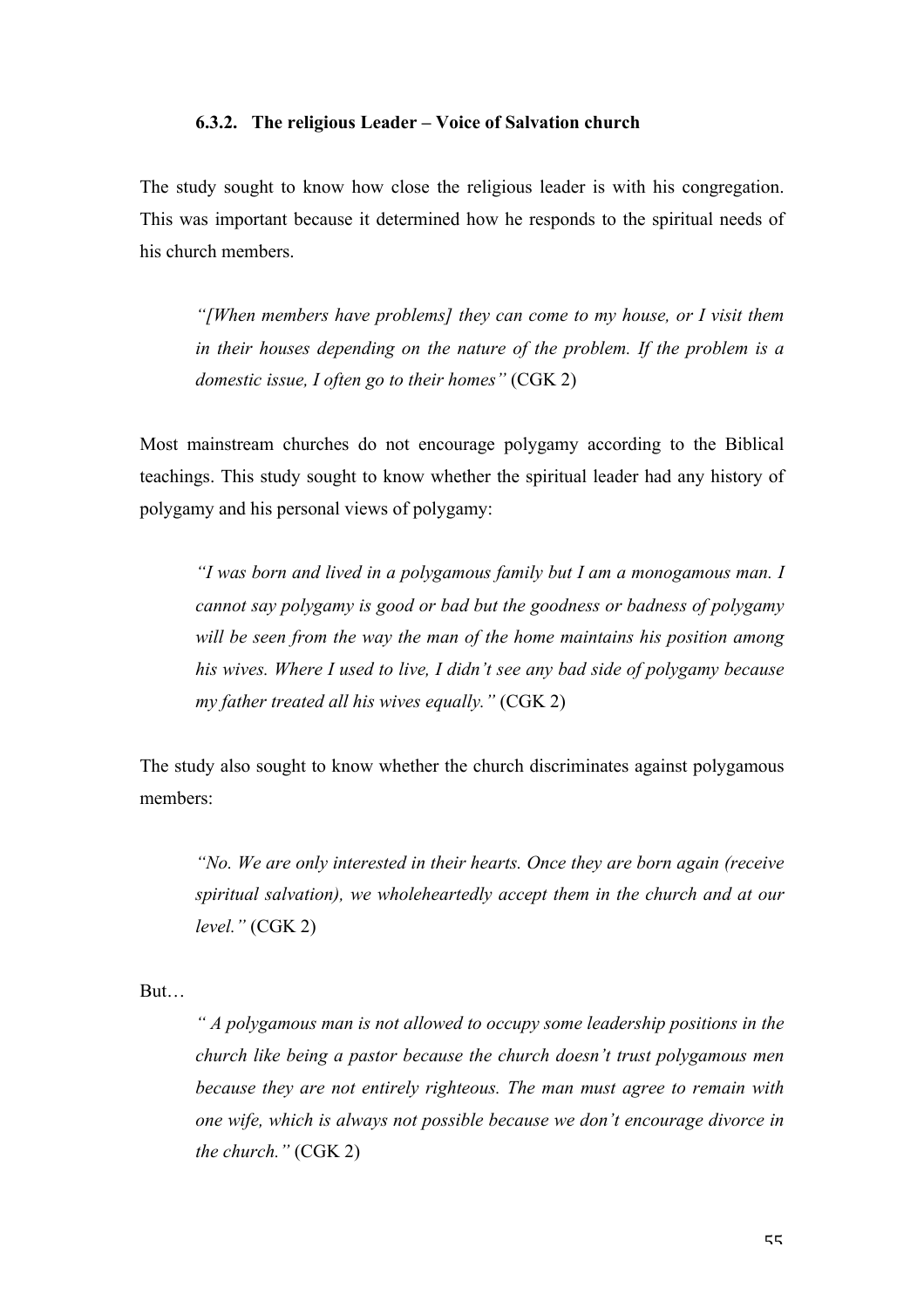And what does the Bible say about polygamy?

*"If you came to the church after marrying more than one wife, the bible doesn't tell you to divorce the others and remain with one wife. We are only interested in your soul. If you are righteous in your state of polygamy then the church accepts you as a member. But if you married another wife after joining the church, then that is wrong according to the bible. That is like prostitution."* (CGK 2)

Why don't you trust polygamous men with leadership positions in the church?

*"The bible says that God created man and after creation He removed only one rib to make one wife. And once you have two wives, there is no place in the bible where God removed two ribs to create two women. So once you have married more than one wife, you totally run parallel to the word of God."* (CGK 2)

The study sought to understand the church's perception towards the co-wives in relation to its monogamy rule. This was important in ascertaining whether the church treated the first wives in a special way as opposed to the other co-wives, as this might have a consequence on state of wellbeing of the co-wives.

*"God created one woman for one man and when another woman comes in, she doesn't get counted as the husband's wife in fact she is a prostitute because the first wife had plucked the man's rib. So the first wife is the man's legitimate wife, other women are just thieves who came to steal the first wife's man away."* (CGK 2)

From the discussion with the spiritual leader, it was clear that the church's message on monogamy was not being taken seriously because the study site still had members of the congregation going ahead and marrying more than one wife. I sought to ask him why this was the case.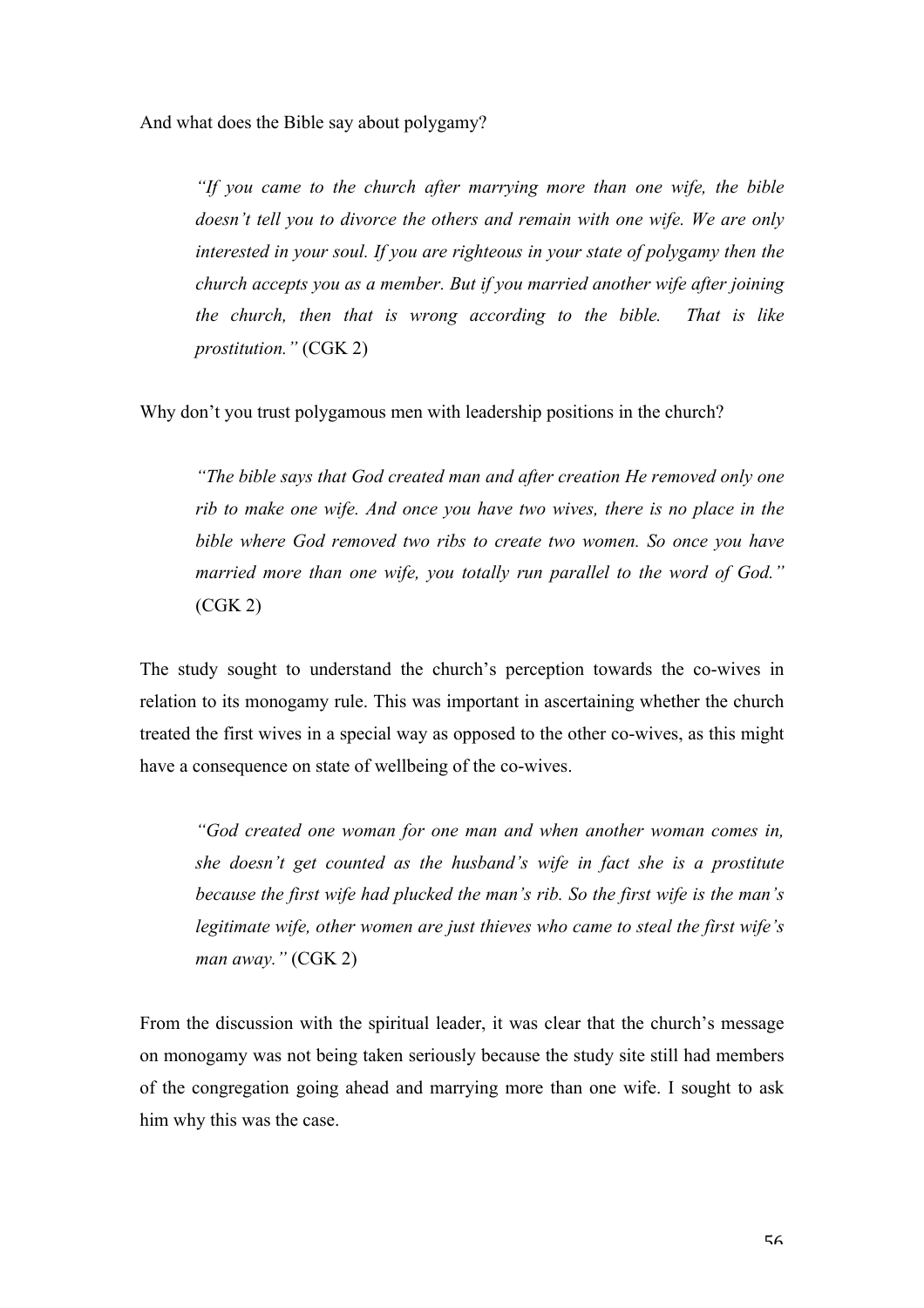*"Firstly, some think [our message of monogamy] is a waste of time. Secondly, even Jesus Christ had a problem in his hometown of Jerusalem. People disregarded his advice because they questioned his background as a carpenter's son. It is the same case here; these people don't listen to me because they know my parents and family but outside we have converted a lot of people."* (CGK 2)

### **6.3.3. The Medicine man**

### **a) Role in the community**

Just like majority of residents in the study site, the medicine man was born far away but was resettled in the study site after they were displaced by flash floods. That was in 1970. He has no formal training in medicine, as his late grandfather handed down the skills to him. He treats ailments ranging from snakebites, water-borne diseases, fever and those related to broken cultural traditions (among the Luo, when you break a set of cultural traditions, it is believed that a curse befalls you). Most of the drugs he uses are extracted from plants growing in nearby bushes:

*"I usually get these herbs in the forests around here. In fact, I have a natural forest close to my neighbourhood, which I guard against being exploited just to preserve my herbs. I usually go to get the herbs after a patient has come to me with an ailment however, for snakebites I have already made anti-venom that I keep in the house because of the urgency of treating snakebites."* (CGK 3)

### **b) Association with polygamy**

The study sought to know whether the medicine man had a prior experience living in a polygamous environment and if he had, how it influenced both his personal and professional choices in life:

*"No, my father had one wife and I am married to one wife too. I don't discriminate any of my patients whether they come from polygamous families or not. All you want is to treat them and make them well and that is your satisfaction as a service provider."* (CGK 3)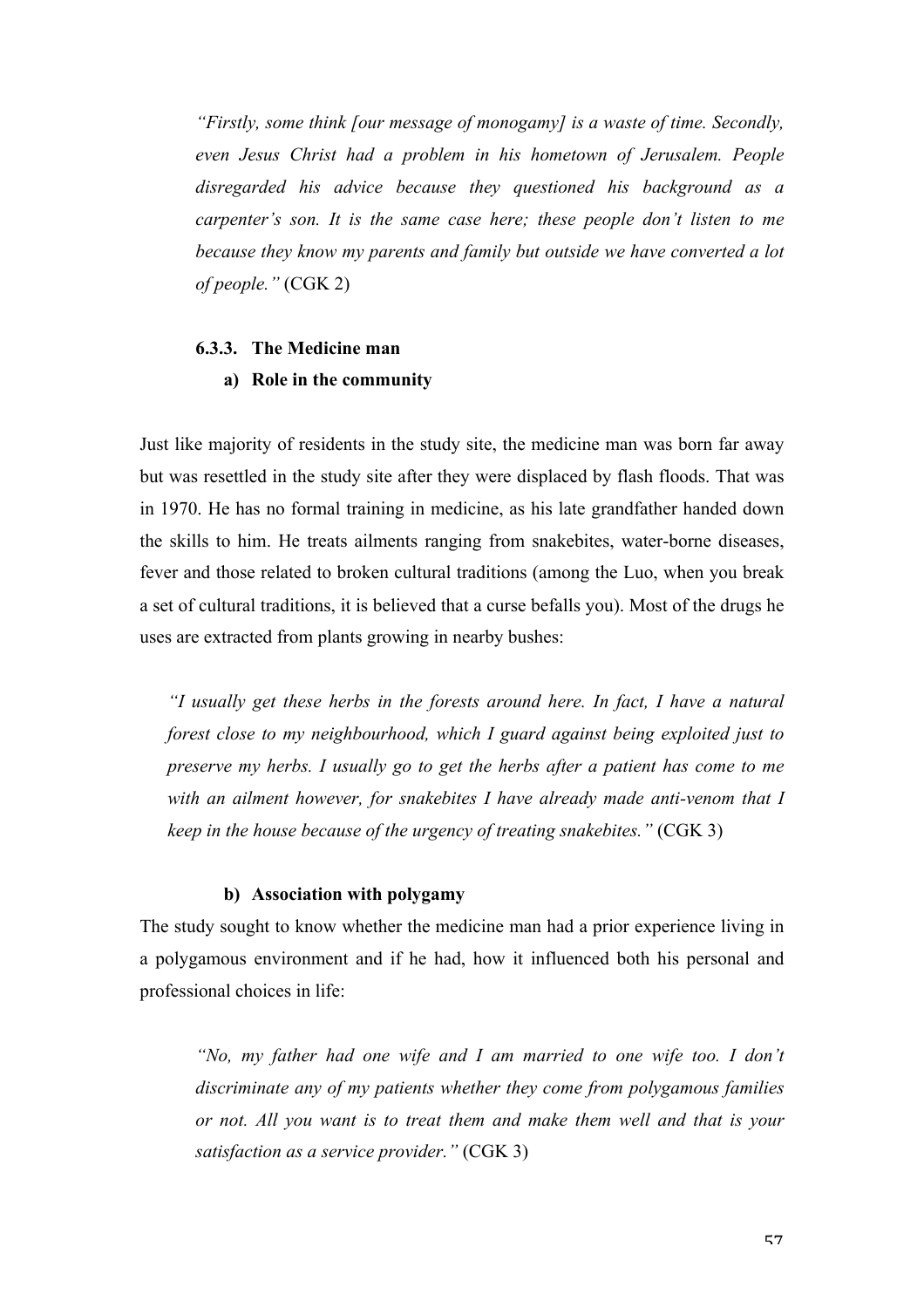### **c) Interaction with co-wives**

The study sought to know whether the medicine man has had interactions with cowives and what kind of ailments they commonly report to him. This was integral in understanding, from a medical perspective, the health challenges of co-wives and how they are addressed when they seek help:

*"I have seen co-wives go out to witchdoctors to look for medicine that will give them unfair advantage over the other co-wives. But I don't deal with those."* (CGK 3)

#### **d) Common ailments**

The study sought to know the common illnesses being reported by the members of the community for treatment and medical care. This was important in gauging whether marriage-related 'diseases' are a common occurrence and how the medicine man handled them in his case.

*"There are a number of children-related illnesses. Among the adults, most ailments are those that are occasioned by breaking cultural taboos mostly regarding to marriage. Some of these cases are delicate and it requires utmost care whenever prescribing a cure."* (CGK 3)

It is important to note that illnesses occasioned by the breakdown of cultural taboos cannot be treated by conventional means – in a health facility. This is why the medicine man comes in handy because he diagnoses these illnesses from a cultural perspective. With these results in mind, there is need to turn attention to the discussion section where we shall put the findings into perspective in line with the study objectives and thematic areas.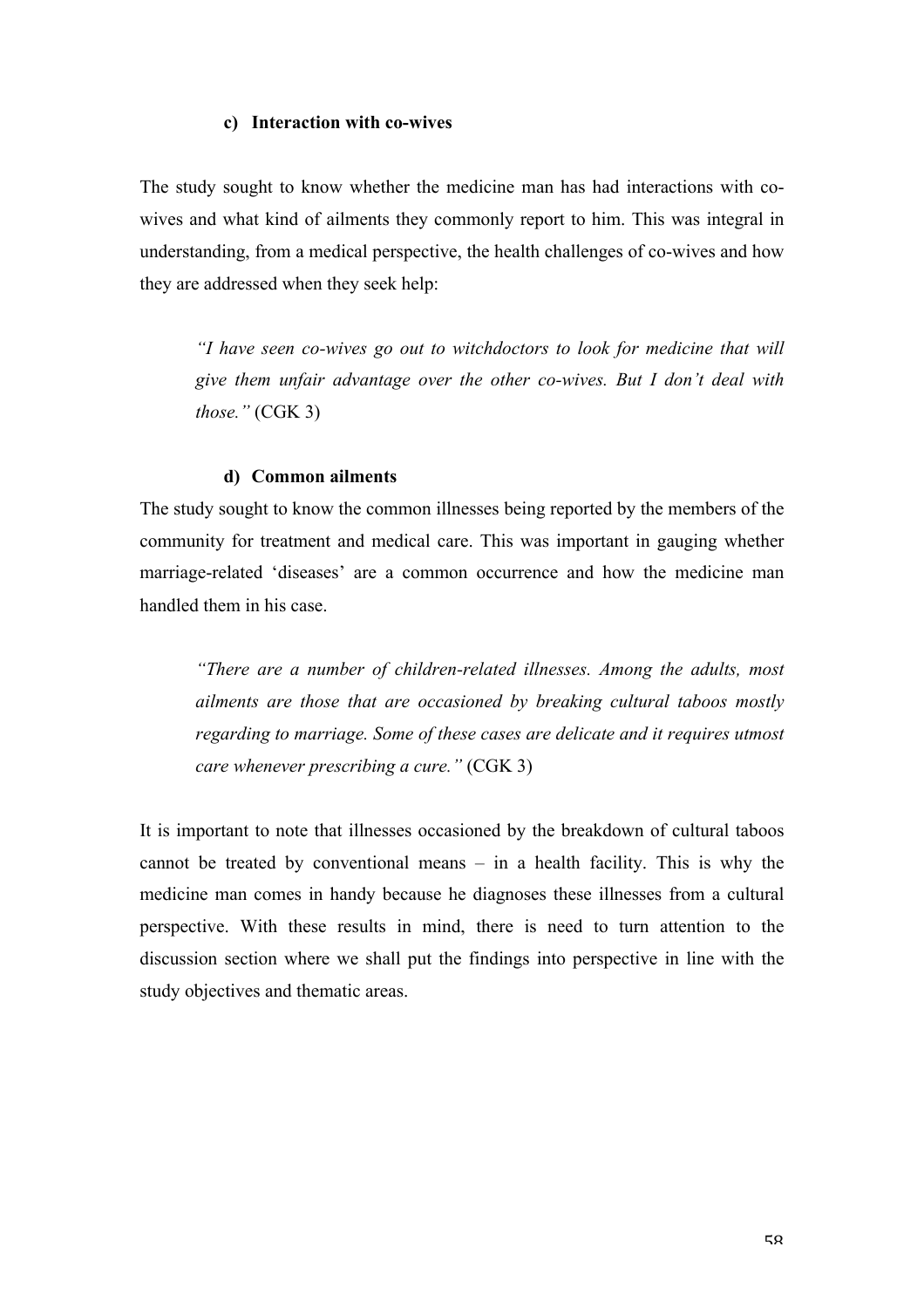Based on the study objectives, the study has established the existence of a connection between co-wives' health and the challenges they go through in order to cope with the highs and lows of everyday life. Different co-wives gave different stumbling blocks to their attainment of a healthy wellbeing. Much of it can be traced from the way they were married, with many admitting that it was never their freewill to enter into a marriage contract with their current husbands. Now that they have been married and settled in, there are a number of resistant resources that the co-wives have employed to cope with adversity and the hope of leading a healthy life. Then there is the relationship between co-wives' state of wellbeing and level of (dis)empowerment. As has been noted, the co-wives have engaged themselves in various socio-economic activities in order to raise their standards of living. Those who have none have put mechanisms in place to guarantee them a steady source of income, like relying on their respective husbands or calling on their children for help. Let us now look at these thematic areas one after the other.

# **7.1. Health challenges**

#### **7.1.1. Mental health**

One of the many factors that create acrimony among co-wives is competition for resources. This is because women living in areas of higher prevalence of polygamy often experience limited resources, stemming in part from the husband's commensurately stretched resources (Al-Krenawi & Graham, 1999; in 18). This competition for resources has been shown to result in confrontation between the cowives, which can be fatal. Take for example that co-wife whose lactating cow was killed by her fellow co-wife because *"only one house was enjoying the milk"*. It demonstrates the extent to which co-wives are willing to go in order to 'even the scores' and gain the upper hand in resource allocation and distribution within the family. That incident has since created a dangerous enmity between those two cowives who never see eye-to-eye, despite the futile attempts by the husband to reconcile them – although they still live in the same compound. These negative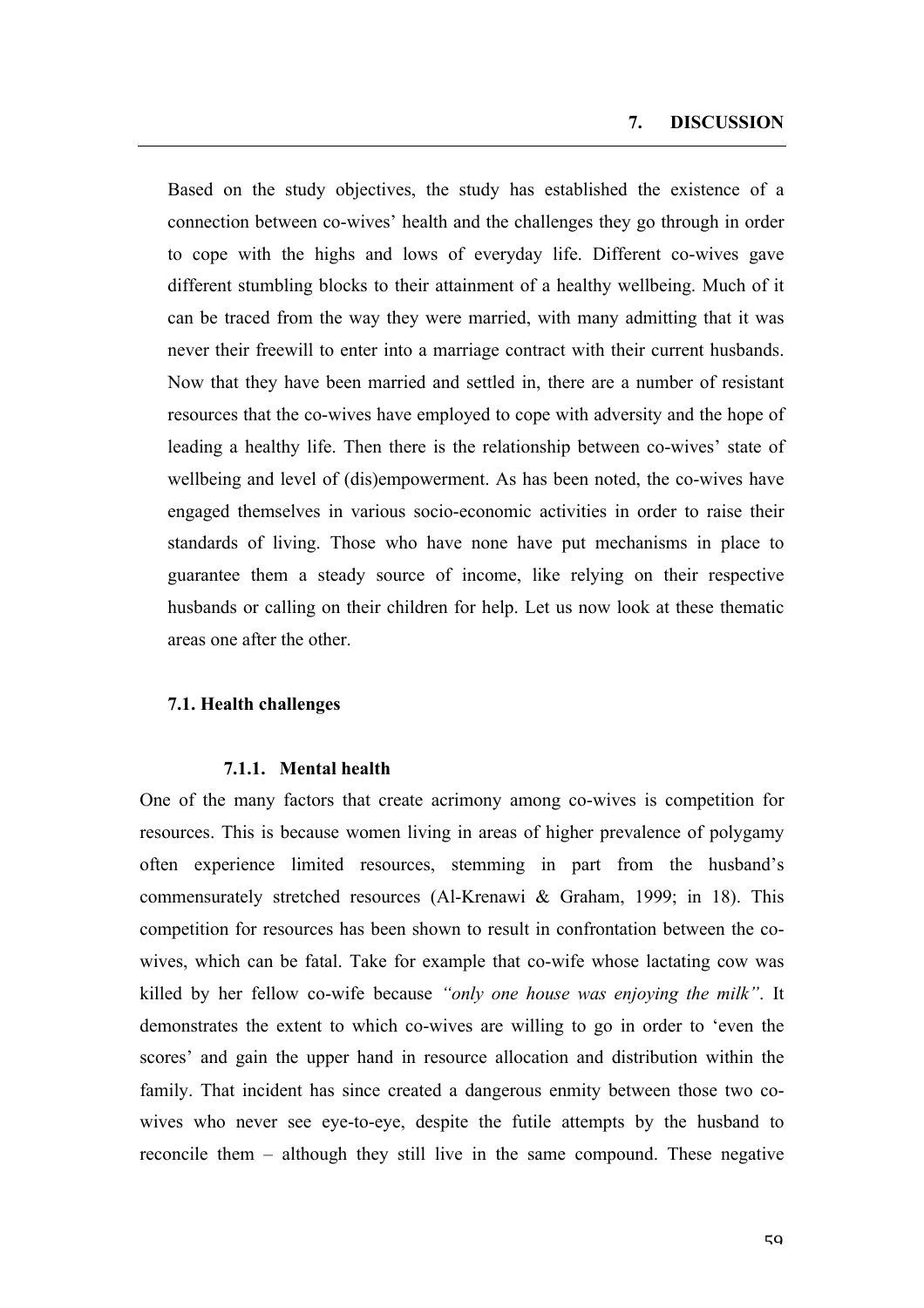manifestations of jealousy among co-wives have the potential of leading to the breakdown of peace enjoyed within the homestead thereby breaking the (at least nominal) bonds holding the polygamous family together.

Co-wife jealousy is not only limited to Luo marriages. Problems of human relationships abound in any society, and the Luo are no exception. Potash's (24) study noted a belief that jealousy among co-wives is endemic and largely unavoidable although a good husband can minimize overt conflict by giving equal treatment and attention to his wives. The co-wives in my study shared this view. Most co-wives believed that if their husbands would treat them equally without showing open preferences to a particular co-wife, then their chances of feuding would be greatly minimized, even eliminated. However, polygamous husbands in this study attributed co-wife jealousy to "natural deep-seated differences" among women, a situation that is exacerbated by sharing a husband. According to the polygamous husbands, women are always jealous of one another, regardless of whether they share a commonality or not. All this negativity is inflated whenever women share a husband, a situation that heightens the negative competition, sowing seeds of discord and hate among the cowives and children. According to the polygamous husbands, their wives are always paranoid whenever they spend time with the other, always thinking that the husband is sharing her secrets with the other wife. This environment of suspicion among cowives has the potential of taking a calamitous life of its own, as we saw earlier with the lactating cow. The husbands admit that only when they are defeated in bringing the co-wives into an amicable resolution do they resort to measures such as allowing them to live in separate compounds among others.

A co-wife feels jealous about another when she feels deprived of rewards and benefits the husband gives to the other co-wife. Some literature has fronted the argument that jealousy among co-wives may result more from a desire for material goods and less from a sense of emotional abandonment (39). This is an interesting finding that should be explored in further research. In a bid to ascertain the role husbands play in antagonizing the co-wives, this study found out that co-wives whose husbands are dead have a weakened sense of jealousy and tend to be more supportive towards one another. According such co-wives, the death of a husband robs the wife of the first line of defence in the home and it leaves the co-wives vulnerable. As a result, co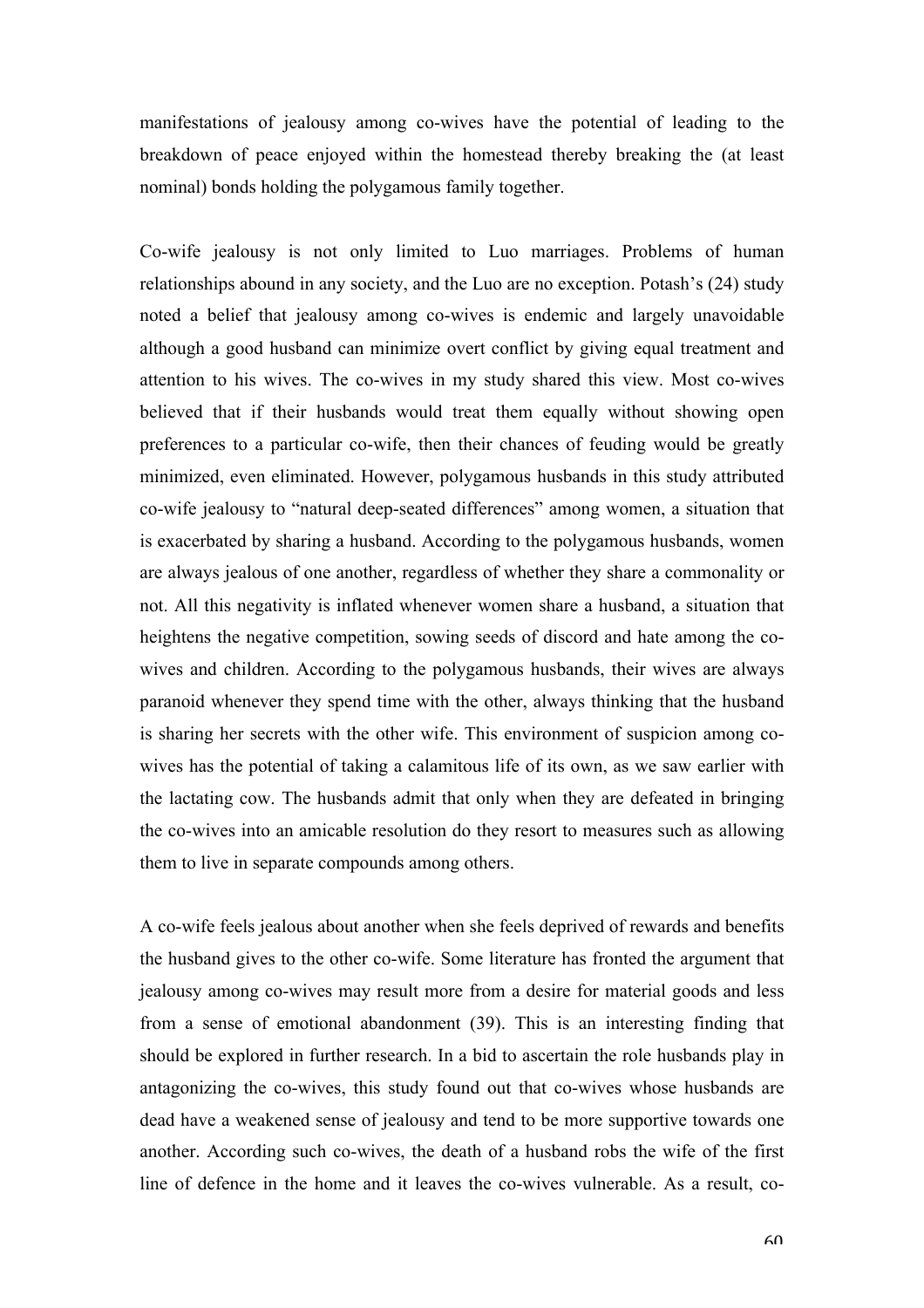wives realize that the husband they used to depend upon is no more and that they have to be in good terms in order to survive in the home especially in times of calamities like sickness. This newfound friendship among widowed co-wives can be adduced to support the notion that husbands are the chief source of co-wife animosity in polygamous homesteads.

# **7.1.2. Social health**

The ability of a co-wife to utilize the individual and community networks around her greatly affects her state of health. No one wants to be alone. Often, the perception that we are loved or supported is important to our health status. Indeed, it is beneficial to see ourselves as embedded in a mutually supportive social network (Cohen & Syme, 1985 in 77). Social support may have an effect on health in at least two ways. Higher levels of social support may either impact health directly, or it may help to decrease stress. In either case, social support may help to increase positive emotions such as hope, confidence, or a feeling of security (77).

The study also found that social relationships among the co-wives could be made or broken by the husband. Co-wives narrated how husbands failed to consult them in crucial decisions such as marrying an additional wife, resource allocation in the home, children's education, among others. Most co-wives complained that husbands expressed open favouritism to a specific co-wife. Such favours come in the form of building the favoured co-wife an iron-sheet roofed house while the other lives in a grass-thatched one, financing the secondary/tertiary education of children of the favoured co-wife while leaving the children of the other co-wife at home – some of whom may have outscored their favoured step-siblings in school, giving/sending the favoured co-wife money for household upkeep while ignoring the other co-wife – who most of the time is forced to borrow money and foodstuff from neighbours to clothe, feed and take her children to school. According to most of the first wives, one of the reasons why their husbands marry a second wife is because the first wives are seen as *"old, nagging and boring".* When asked about this, most polygamous husbands agreed that they tend to favour the younger co-wives because the younger co-wives are *"new, young and insecure"* compared to the first wives who are well conversant with their surrounding and hence best suited to adapt. This open show of favouritism has created an environment of suspicion and vendetta with most first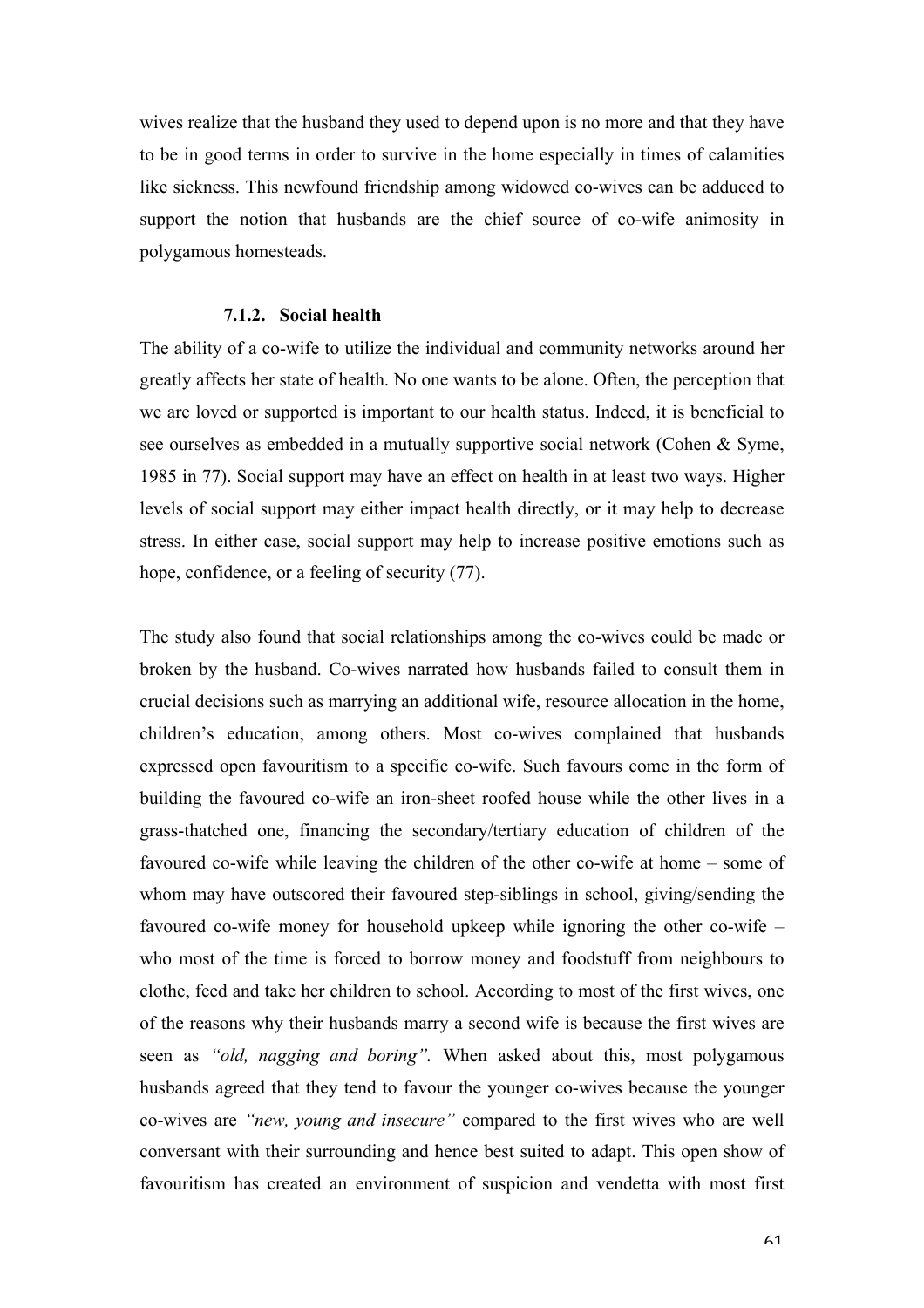wives seeing the newly married wives as *"prostitutes"* and *"home wreckers"* – terms that are associated with women who come into the family to plunder, destroy and leave in ruins.

Interestingly, this sense of arrested social interaction within the family is not reflected at the community level. Co-wives and polygamous men were highly rated by other community members. When asked how the community perceives co-wives and polygamous men, both co-wives and polygamous men agreed that they are the envy of many community members most of whom are monogamous. This is because community members admire the perceived sense of unity and organization of polygamous families especially during social functions - funerals, marriage ceremonies, among others. However, these views were gathered from the co-wives and polygamous men themselves who might have a higher tendency of justifying their marital position especially when weighed against those of the outside community. When I asked the village elder on the community's perception towards polygamous families, she revealed that most community members see a lot of things going wrong in polygamous homes but are not able to help out for fear of being accused of involving themselves in other people's marital affairs. It is only when the person is dead or about to die, do you hear community members speak about these problems (in polygamous households) often in hushed tones. As such, polygamous men and their co-wives live in a false world of reverence by thinking that community members envy them for their prosperity and status. However, it can be argued that this can be seen as one of the resistance resources that polygamous men and co-wives employ to attract positivity in their lives hence coping.

# **7.2. Coping with stressors**

#### **7.2.1. Belief in the supernatural**

As has been discussed earlier, a Luo co-wife requires a great deal of mental and physical willpower to overcome the challenges that comes with being a co-wife. This study sought to understand whether Luo co-wives manage to cope despite the documented adversities they are facing, and if so, how do they do it.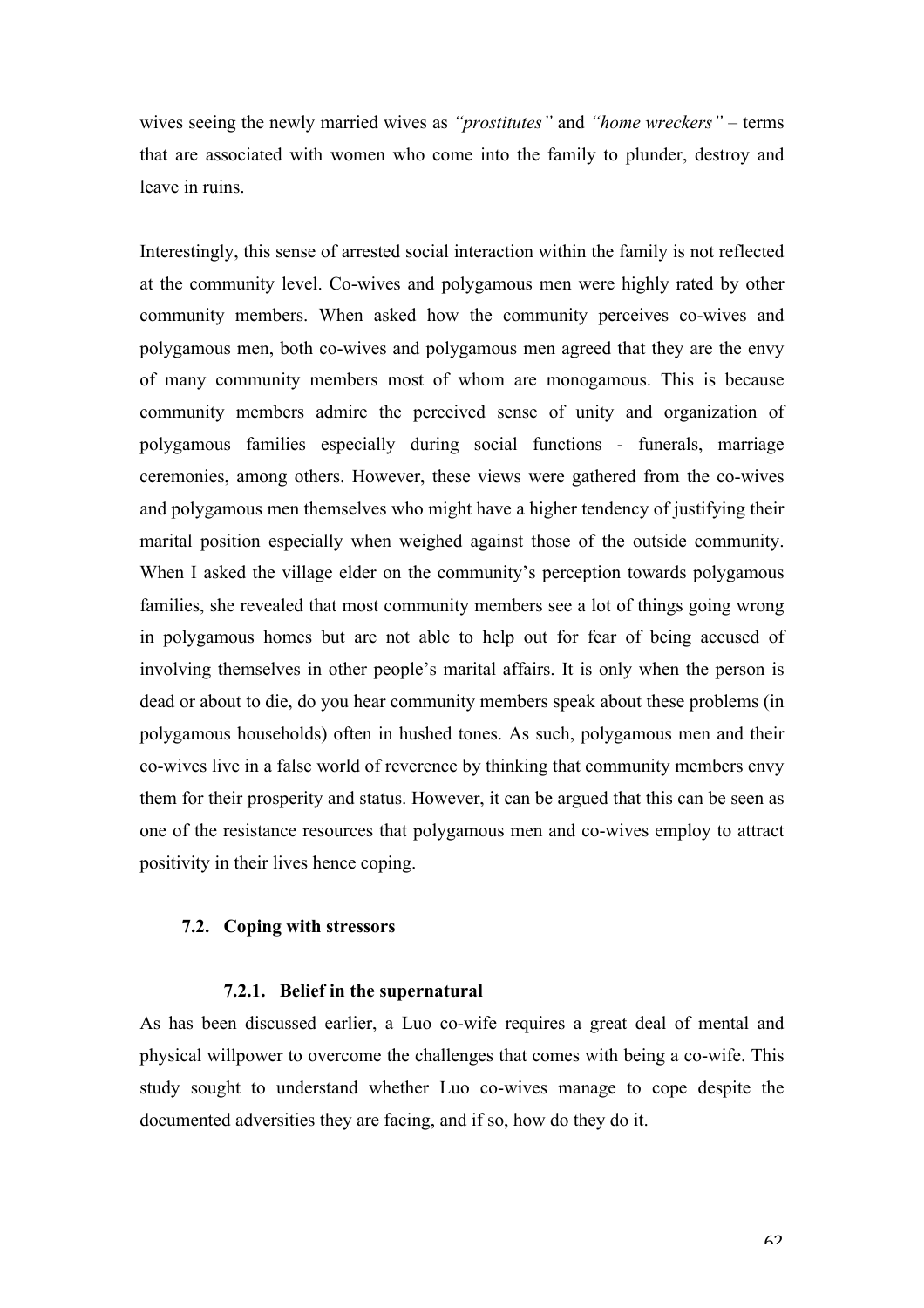The ability of a Luo co-wife to cope with the challenges she faces depends on two factors; (i) the identification of relevant resistances resources around her, and (ii) the utilization of these resistance resources towards the greater good, i.e. using them to cope with her internal and external environment. Generalised resistance resources (GRRs) are very important to a co-wife because, according to Antonovsky (56), they provide life experiences that promote a strong sense of coherence (SoC). One of the components of the SoC is manageability. Manageability, Lothe (78) explains, suggests that the person feels that he/she is able to handle problems either through his/her own resources, expert help, or help from a legitimate authority like God. Most co-wives mentioned their deep-rooted belief in God as one of the ways of drawing inner strength towards coping with the challenges they faced. According to them, whenever they faced a difficulty, one of the first actions they took was to seek divine intervention. They would either kneel down in their houses and *"talk to God"*, through prayer, to provide a way out or they would seek guidance from their spiritual leader (usually a Church elder) who would in turn offer them valuable spiritual advice and/or pray for them.

According to Løgstrup (78), religious faith manifests itself in relation to powerlessness, linked to a perception of no escape. One does not need proof to have faith. Faith in this case, therefore, seems to be an important dimension of hope without which the bearer would have nothing more other than to see life as unworthy and meaningless. Most Luo co-wives, in my study, see the church as one of the places where they run to seek refuge in times of need. Such refuge comes in the form of spiritual nourishment where the church elder refers to Biblical teachings on how to stand firm in the face of adversity. This belief in an unseen supernatural power who *"helps us in times of need"* goes a long way in strengthening their resolve to live on with the hope that things will be better someday. Co-wives who are active church members attributed their association with the church to the special treatment they are accorded – especially widows and the poor. Most co-wives I interviewed had left their churches to join the Christian Believers Fellowship (CBF). This Church is the latest in a list of churches that have come into the area to seek converts. They woo followers by enrolling them into sustainable economic activities e.g. buying them farm tools and implements for those who want to venture into agriculture, enrols orphaned and vulnerable children to schools and pays for their schools fees until they attain the age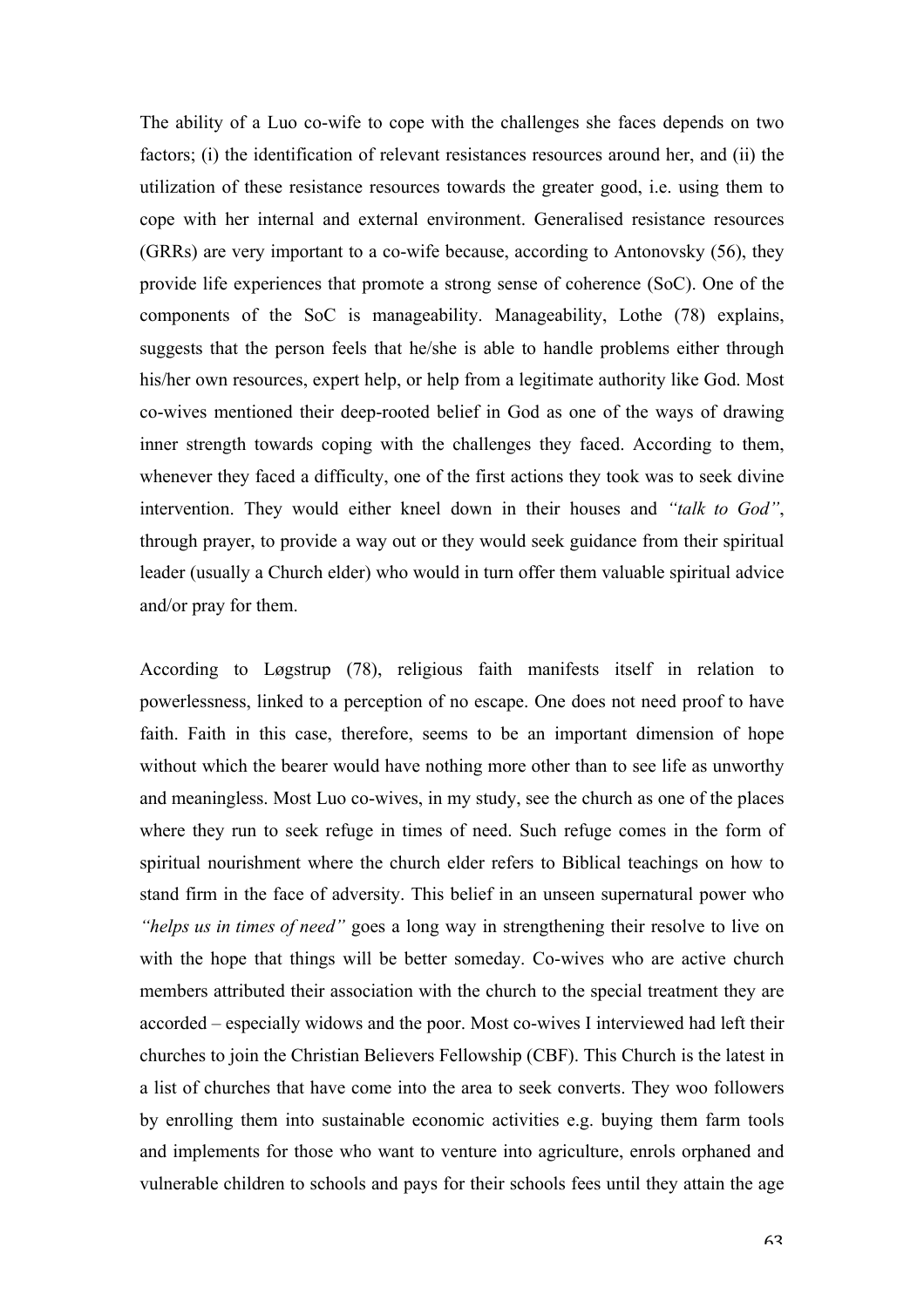of 18 years, among other initiatives that are geared towards easing the burden off the shoulders of church members. As a result, co-wives – most of whom their husbands are either deceased, absent or financially weak, have decamped to the CBF in search of both spiritual and financial security.

The acceptance of polygamous men and co-wives into the mainstream Church has been a subject of controversy. Most Christian churches in postcolonial Africa either banned, or severely restricted the participation of polygamous church members. Indeed, Christianity is founded on the one-man-one-wife principle. However, there is evidence to show that missionaries who came to Africa to spread Christianity tolerated polygamists. They argued that *"whatever the status of polygamy in church canons, divorce was clearly forbidden"* (79, p. 170). This meant that the African convert could not discard his wives hence retaining his polygamy status. One of the community gatekeepers who is a religious leader (of another local church) shared the same principle. His point was that the church should be a place where people seek solace whenever they are in despair, and denying them that opportunity based on their marital background is unfair. However, he noted that there are leadership positions in the church that polygamists are not, and cannot, be allowed to hold. He related this to the fact that if a polygamous man was put in charge of a pastorate position, there was a high likelihood that the person would infiltrate their polygamous ideologies in the church, which were against the Biblical teachings of monogamy.

### **7.2.2. Joy in children**

One of the most powerful resources that the Luo co-wives banked on was children. As Antonovsky (80) found out among the Israeli soldiers in Vietnam, *"a person who has someone who cares for him is likely to more adequately resolve tension than one who does not…simply knowing that this care is available to one increases one's strength"* (80, p. 542). In many African countries, governments lack the resources to provide adequately for elderly people, and as a consequence, they rely on care and support provided by their children. The absence of children profoundly affects social security in old age (81). Parents are always keen to bring out the best in their children knowing that they might need their support especially in old age. This parent-child reciprocity was aptly captured during my study as one of the resistance resources that enables the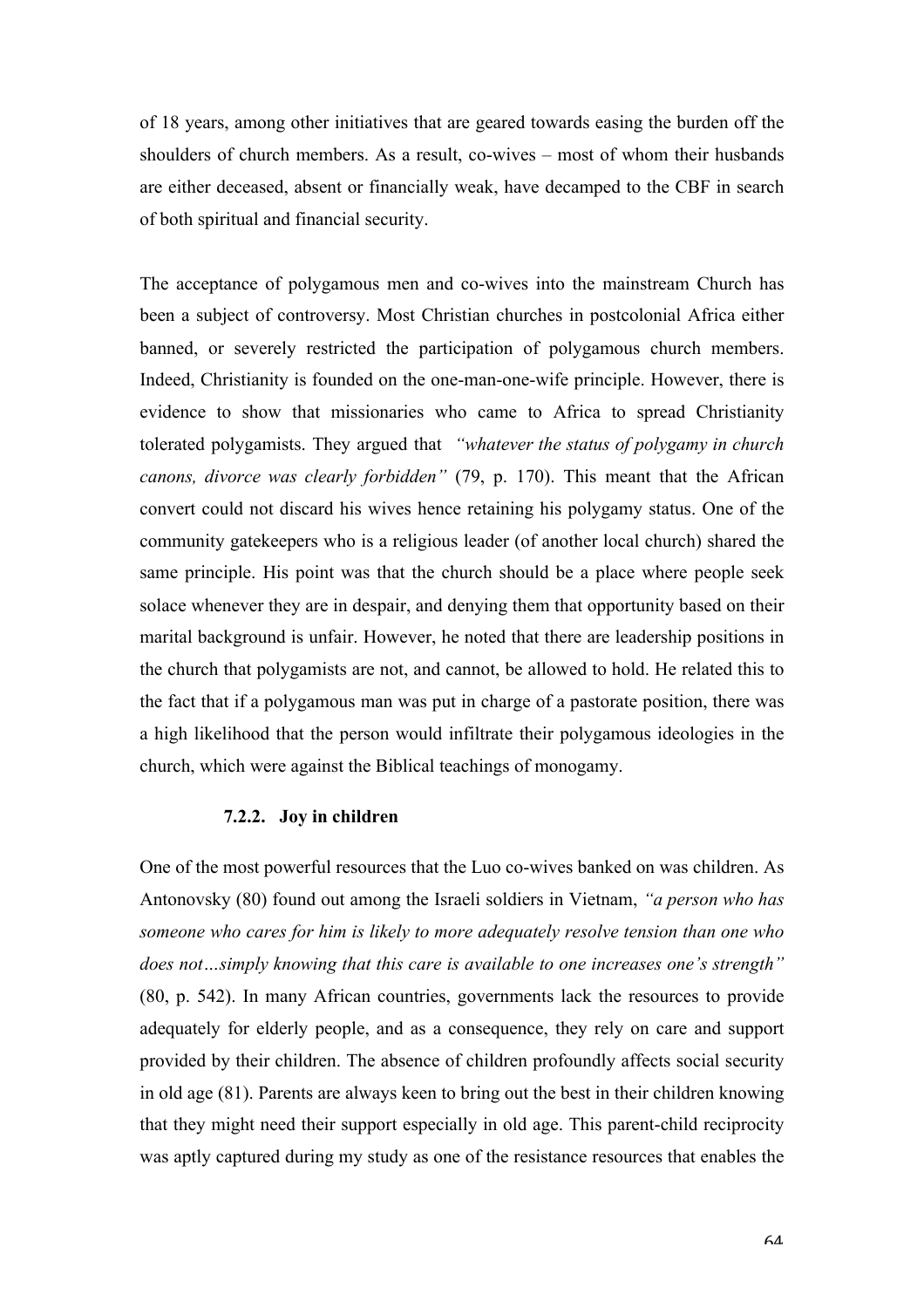Luo co-wives to cope with stress. Co-wives mentioned their children as one of their greatest pillars of strength. Most of them reported being happy with seeing their children do well in school and at the workplace saying that it was as a result of them taking care of their children well. As discussed in the previous sections of this manuscript, co-wives are always in a constant state of competition – on whose child is the cleverest in school, most prosperous in life and so on. This competition has forced the co-wives to provide the best for their children in a bid to prove who is the best parent. By focusing on the development of their children, co-wives released some of the pressures they faced from the acrimonious competition from fellow co-wives. The positive development of their children not only promises them help in old age but also increased their sense of self-esteem and belongingness. In addition to supporting their parents financially, this study also found out that children offered emotional support to their mothers in times of loneliness and grief. Co-wives mentioned that it brought them tremendous joy when they saw their children happy as well as rejuvenating them to continue with the caring. The answer to this compact association between mothers and their children can be found in another study in Zimbabwe, which established that women desired children because they provided them with emotional security, which they did not experience in their relationships with their partners (husband) due to disempowerment (Runganga, Sundby, Aggleton, 2001; in 81).

### **7.2.3. The** *Jagam*

One of the most peculiar resistance resources among the Luo co-wives is the *Jagam*. A Luo intending to marry was duty bound to establish the existence of kinship relations, inheritable diseases, deviant and harmful socio-cultural practices in the partner's bloodline. If confirmed, the marriage would be called off and the partners advised to look elsewhere. The *Jagam*, therefore, was crucial in cementing the relationship between the two parties before and after marriage.

The role of *Jagam* has constantly been questioned in today's marriages involving the Luo – with specific reference to changing marital patterns. As Kenya rapidly industrializes, rural-urban migration has become the norm. This has redefined the mode of interaction of marriage partners due to the ever- increasing one-on-one interaction by potential couples; a factor that has led to the role of marriage intermediaries being overlooked. However, this study found out that the role of the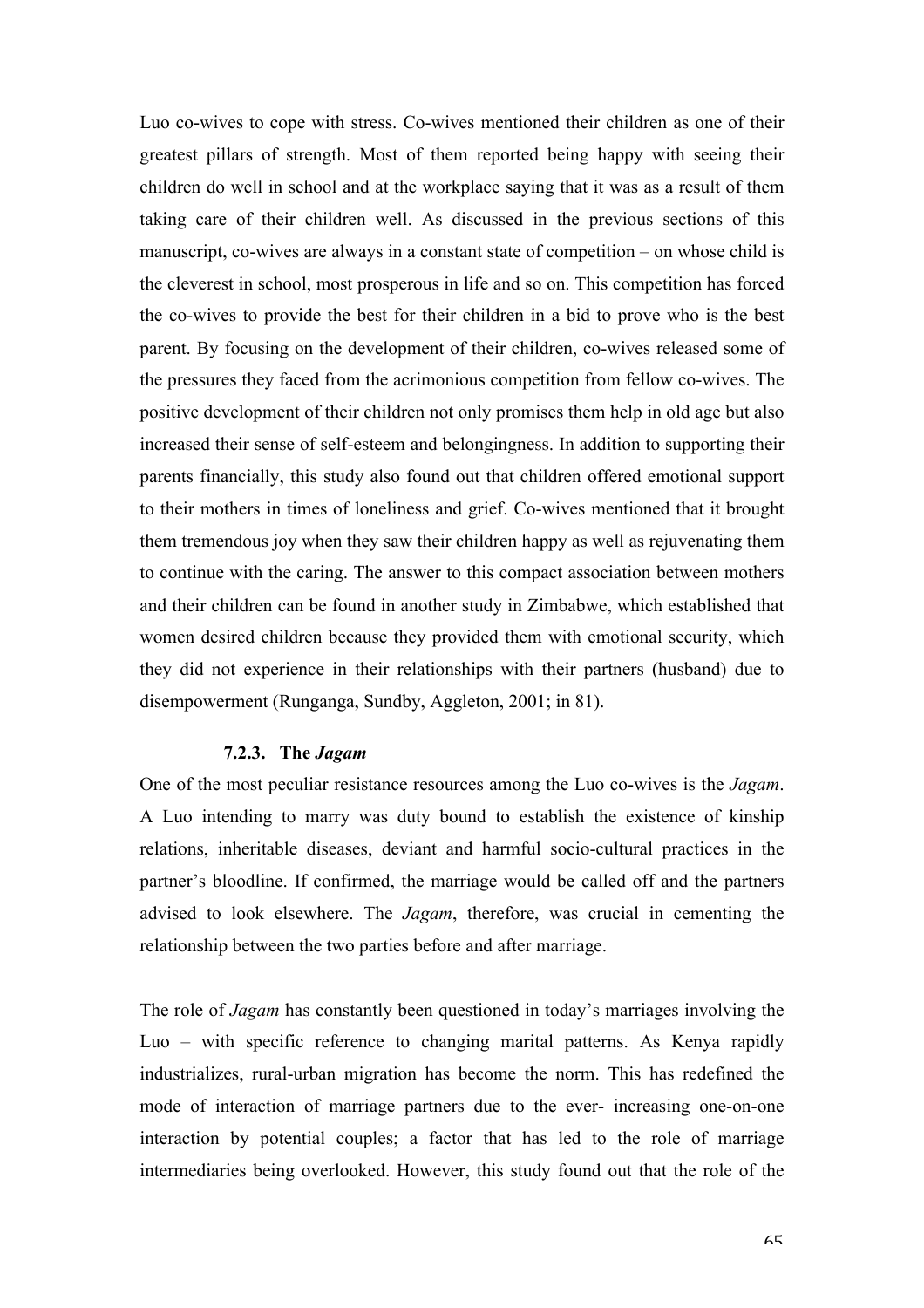*Jagam* still exists in Luo marriages although the approach and execution is different from the culturally recognized form. When asked on how they first met and eventually married, almost every co-wife tells the same story. Most co-wives either lived with a brother, a cousin, an aunt, an uncle or a sister before they got married. These close relatives acted as the intermediaries or *Jagams* and were directly or indirectly involved in the marriage negotiations by 'connecting' the marriage partners, arranging their meetings, providing a venue for the negotiations – usually in their houses, and even acting as a point of reference whenever the negotiations broke down, among other facilitation modes. It is these new generation *Jagams* that the cowives first ran to for emotional support in turbulent times before they sort help elsewhere.

The intermediary role of the *Jagam* among married couples, therefore, can be seen as very important whenever a marriage is in turmoil and an objective voice needed. In the same vein, this study found out that most co-wives who had had problems at some point in their marriages had consulted the respective *Jagams* on how to handle the said situation. This is a strong indication that co-wives regard *Jagams* as one of their foremost resistance resources whenever they are going through challenges in their marriages. These consultations ranges from the consultative *"how do I deal with the inherent co-wife acrimony"* to the decisive *"should I leave my husband or not?"* To most of the co-wives, the *Jagam* is like a personal confidant and a marriage counsellor whom they run to especially when they are experiencing difficult times in their marriages. The feeling that they have someone, who helps them in times of need, made them happy, boosted their morale and enhanced their purpose in life.

# **7.3. Are the co-wives empowered or not?**

The reason why I have began this sub-section with a question is because we have seen how the co-wives manage to draw upon several resistance resources to help them cope. However, there is need to view the resources as a means towards coping and not an end in themselves. This is because the resistance resources are operational within the context of empowerment and there is need to interrogate the study findings and see whether the resistance resources employed by the co-wives actually empowered them, and if so, to what level.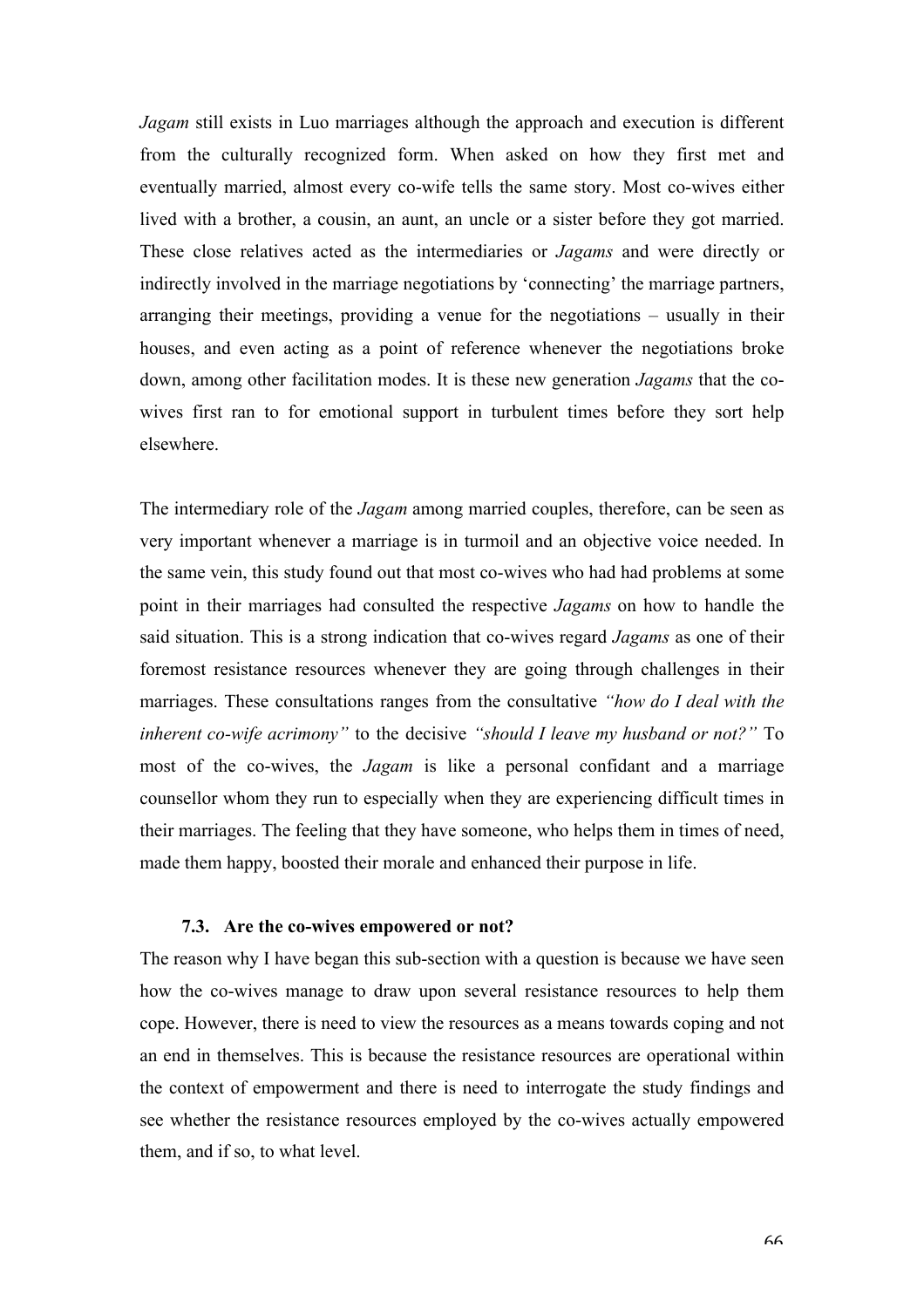During my discussion with polygamous men, various reasons for marrying more than one wife came up. Most men married a second wife because either the first wife could not give birth to a boy, was lazy at performing household chores, too antagonistic to listen to the man's views, constantly threatening to leave the man, while others married a second wife because the first wife could not keep up with the man's sexual desires. Marrying a second wife, according to the men, would bring some semblance of harmony into the home and raise the level of competition among the co-wives. It is this level of competition that has been the source of conflicts between co-wives and one that has been underlined by the social position that a co-wife commands in the marriage.

Among the Luo, the house of the senior wife, *Mikayi*, occupies a space directly opposite the gate, *Rangach*. From the position of her door, all the village houses have their frame of reference. The houses are always arranged in the order of seniority. This order of seniority is strictly followed in the division and inheritance of land, in the marriage of their children, in determining who shall take over the lineage leadership and so on (22), and was very evident in the responses I got from the cowives during the study. First wives whom I talked to justified their superior position by claiming to be the legitimate wives. Second and third wives were mostly looked down upon as opportunists with terms such as 'prostitute' and 'home wrecker' commonly used. Asked what was their view, most second and third wives surprisingly agreed that the first wife should be accorded maximum respect, dignity and honour. According to them, it is the first wife who has lived with the man, seen him change from a boy to a man and is the best placed person to know the husband's weaknesses, strengths and secrets. They observed that were they to go back to being girls, they would have chosen to be the first wife and be highly regarded.

Some second and third wives, however, blamed the first wife for the predicaments that they were facing. One of the co-wives even ran away after claiming that the first wife was responsible for the death of her six children. According to Al-Krenawi (35), first wives always suffer from low self-esteem and marital dissatisfaction whenever their husbands marry an additional wife. This decline in self-esteem is caused by the lingering worry that their husbands perceive them as old, and that they have failed to meet their husbands' and communities' expectations of successful wives. Moreover,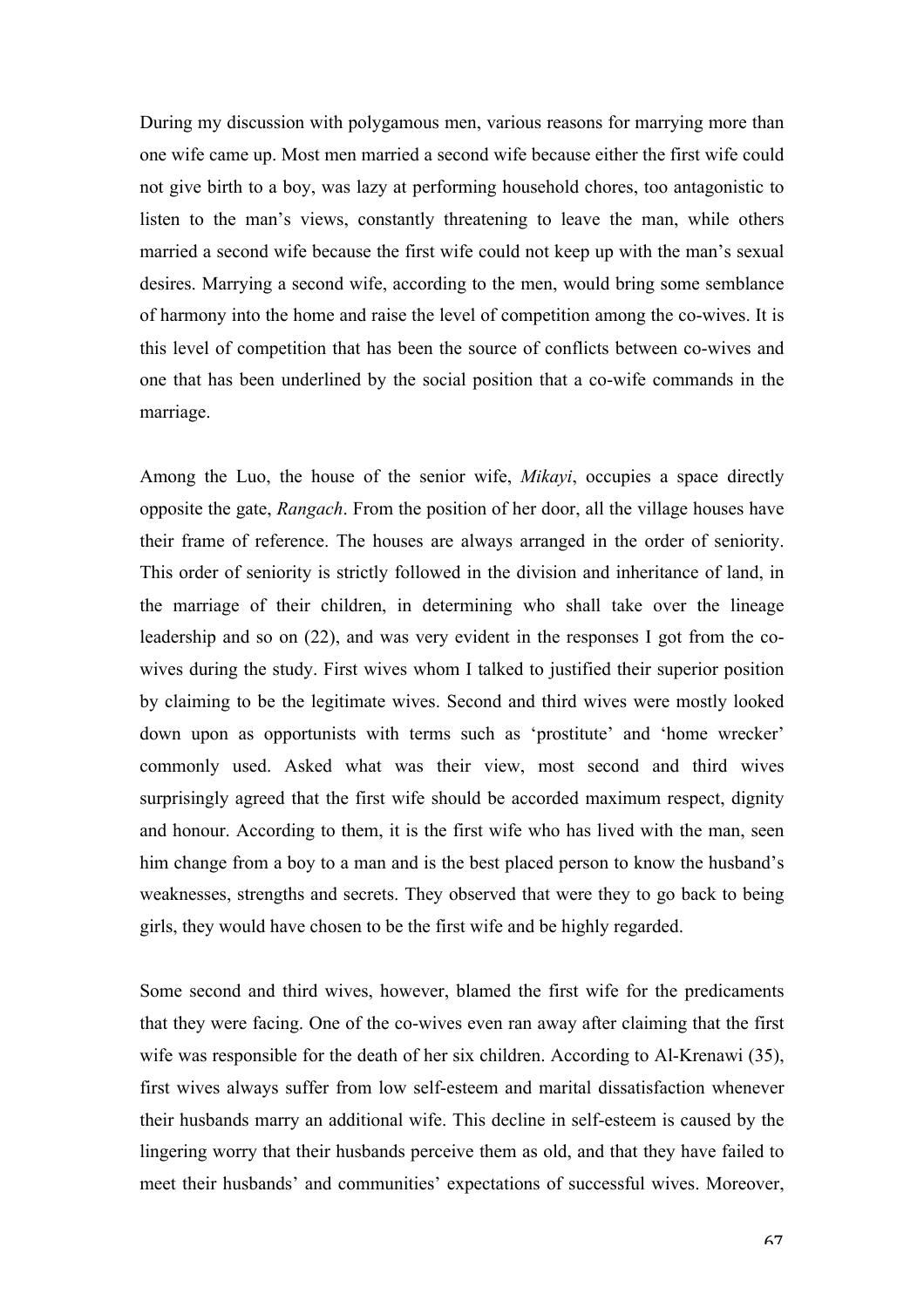frequent, and often intense, competition and jealousy between the co-wives could exacerbate marital tensions. During my study, most first wives expressed their frustrations with their husbands for marrying additional wives often without their consent. This brings an emotional burden to the affected women as they blame themselves for being responsible even without knowing what they did wrong that warranted their husbands remarriage. The situation is made worse by the husband's preference to the newly married co-wife by diverting resources and preferring to spend more nights in the new house compared to the first wife's.

During my study, I noted that some co-wives were living in separate compounds each with its own gate. On exploration, co-wives attributed this to the tensions and acrimony between them that had gone overboard making it no longer tenable to live together in one compound. Co-wives going separate ways can be seen to be the epitome of unmanageable tensions that threatens to tear down the very fabric of a polygamous family. In my discussion with the men, most of them admitted that there is nothing a man can do to prevent a woman who wants to live in her own compound; adding that before a man decides to let his co-wives live in separate compounds, he must have exhausted all the avenues for dialogue and reconciliation. All this means that the second or third wives who cannot play second fiddle to the first wife now have the option of demanding for an opportunity to live separately from the first wife. Indeed, co-wives (other than the first wife) who had parted ways and were now living in different compounds expressed their joy of finally having 'a peace of mind' which they could not get when they used to live in one compound. Having a compound of one's own gives them the freedom and authority to run their household affairs without reference to the first wife who is culturally the head of the co-wives living in one compound. This newfound independence can be said to have a direct effect on the rise of co-wife satisfaction, happiness and consequently positive sense of wellbeing.

#### **7.4. What has this study yielded?**

After presenting the results and discussing the findings, there is need to ask whether this study has achieved the various objectives it set out to find. Our results have shown that Luo co-wives go through monumental challenges at the cultural, economic and psychological levels. All these stumbling blocks have a huge bearing on the cowife's overall state of health by affecting their ability to have a settled frame of mind.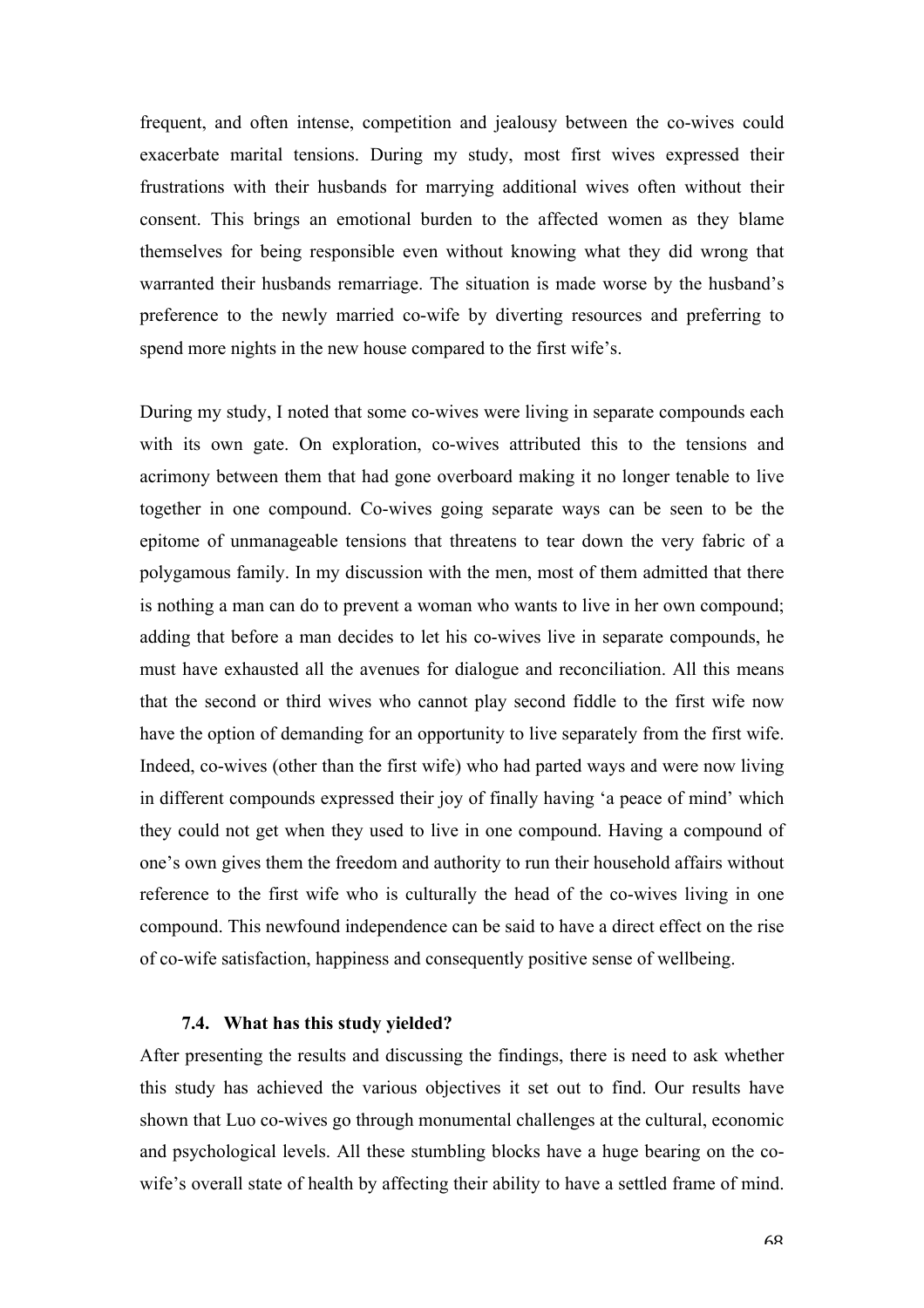The results have also revealed that most of these challenges the co-wives go through were brought about as a result of a forced choice of marriage partner or lack of preparedness to be a co-wife; a situation that made them come into the marriage at a disadvantaged position with a lesser influence on their marital destiny, hence the emotional pileup and the subsequent state of ill-health. To offset this disadvantage, this study found that co-wives are forced to bank on several resistance resources in order to keep themselves afloat as they strive to reach the overall state of wellbeing and consequently improve their quality of life.

This study has also revealed that the Luo co-wives draw upon a wide array of generalised resistance resources in their quest towards coping with adversities in life. The most commonly mentioned resistance resource is the reliance on a supernatural power (in this case, God) to save them in times of socio-economic distress. This divine intervention has been made easier by the fact that most of these co-wives belong to churches whose religious leaders are so supportive especially towards widowed co-wives. Religion, they say, offers them solace by lessening their earthly burdens, drowns their sorrows and gives them a much needed emotional and spiritual lift, enough to put them on course towards achieving an improved state of healthy wellbeing.

Perhaps the most revealing of discoveries has been the relationship between the overall state of wellness and empowerment among the Luo co-wives. In this objective, this study set out to explore whether the Luo co-wives are empowered or disempowered, and in each case, what are the indicators that can be used to gauge the levels of empowerment and/or disempowerment for this particular set of co-wives. After scrutinizing the responses of the co-wives, I came up with a simple chart that is reflective of the state of empowerment, or disempowerment among the Luo co-wives under this study.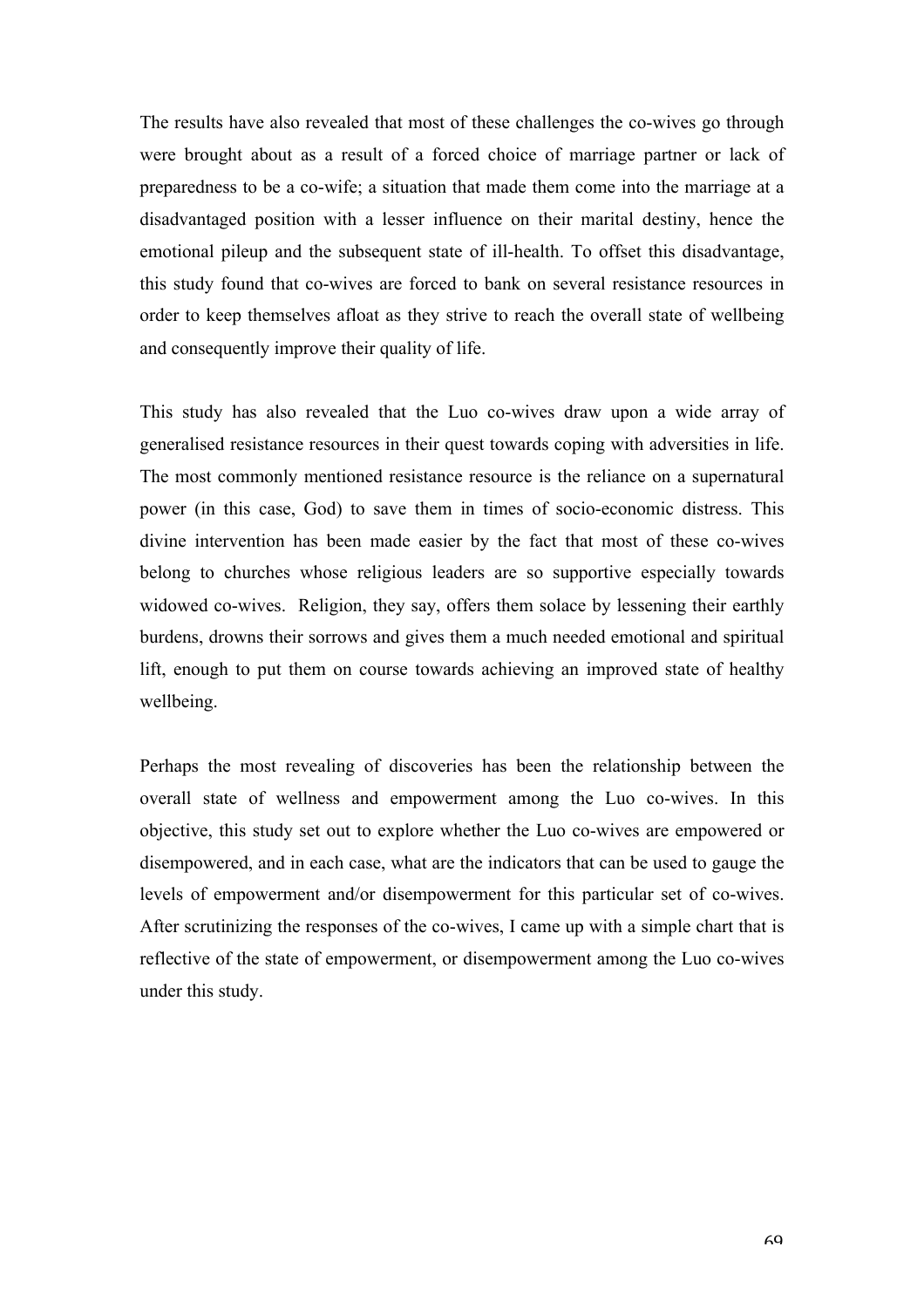|                                   | Level of co-wife empowerment |               |                    |
|-----------------------------------|------------------------------|---------------|--------------------|
| <b>Indicator</b>                  | Less                         | More          | <b>Most</b>        |
| <b>Employment Status</b>          | Unemployed                   | Casual        | Permanent          |
| <b>Residence</b>                  | Same compound                |               | Separate compounds |
| Hierarchy                         | $3rd$ wife                   | $2nd$ wife    | $1st$ wife         |
| Age of $Ist$ child                | Under 18 yrs                 | $18-24$ yrs   | $25+$ yrs          |
| <b>Food Security</b>              | Rely on husband              | Hand-to-mouth | Food reserves      |
| <b>Highest level of education</b> | <b>Illiterate</b>            | Primary       | Post primary       |
| <b>Husband's availability</b>     | Dead                         | Absentee      | Present            |

# *Chart 1: Luo co-wife empowerment indicators*

The above chart provides a comprehensive summary of the findings of this study with regards to the empowerment status of the Luo co-wives. It ranks co-wife empowerment on different levels in relation to various empowerment indicators. For instance, a Luo co-wife who is unemployed, resides in the same compound with her co-wives, is the last in co-wife order, has a first child below 18 years of age, rely on husband for food, is illiterate and is widowed; can be said to be the most disempowered of all the Luo co-wife categories.

What this chart tells us, essentially, is that once a woman decides to be married as a co-wife, she automatically enters into a complex (dis)empowerment web that is greatly determined by forces playing out within her new polygamous home. To begin with, she surrenders her independent sense of judgement to her husband and her senior co-wives. This is because decision-making within the household is culturally rested upon the head (husband) and, in his absence, the senior co-wife – a factor that greatly determines how such a co-wife will cope with the new environment and maintain a stable sense of wellbeing. According to the chart, there are grounds to believe that the more a co-wife lives in a polygamous household, the higher the rise in her empowerment status. However, that greatly hinges on the choices she makes while living in the household. For instance, if a co-wife was jobless at the time of marriage and took up employment opportunities thereafter, her economic sense of security will go up which will lead to an increase in her quality of life because she can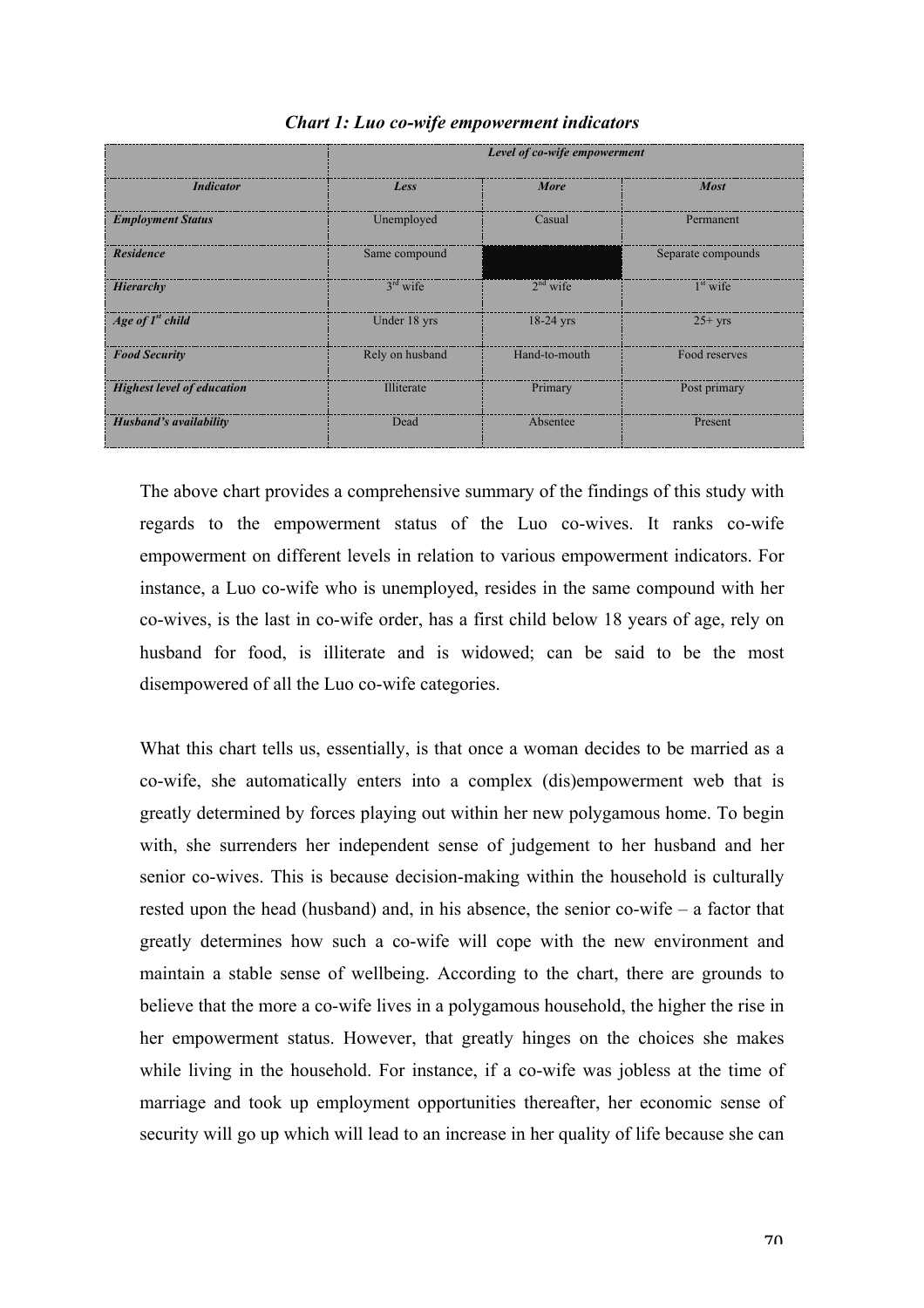now afford the basic needs necessary to live a comfortable life – if all the other factors were to be held constant.

Perhaps the major finding of this study can be found in the relationship between the generalized resistance resources and the empowerment status of the Luo co-wives. We have already seen that the more a co-wife copes in her new polygamous environment, the higher her chances of improving on her quality of life. This is mostly attributed to the utilization of the generalized resistance resources available in her immediate environment. Take for example the case of first children. Most of the co-wives mentioned that they derive joy in seeing their children succeed in life and get employed. Co-wives who have lived long enough in polygamous households and seen their children through school have a raised level of empowerment when these children come back to help take their siblings to school, and also support their parents economically. In such a case, the co-wives use these children as a source of socioeconomic security particularly in old age when they are not able to work anymore. It can be said, therefore, that a generalized resistance resource if well identified and utilized, can act as a strong driver towards an elevated level of empowerment and a consequent higher quality of life.

There has been debate on whether the WHO holistic definition of health as 'a state of complete physical, mental and social well-being and not merely the absence of disease or infirmity' (6) can actually be achieved. According to Chamberlain, et. al., (82), *"the challenge is how to advance a multifactorial situation so that one determinant does not lag so far behind that it hinders the progress of other areas" (82, p. 78)*. This challenge becomes even tougher when the individuals involved are women from developing countries. Luo co-wives' health and health-seeking behaviors result from a complex matrix. Education, finances, co-wife order, and husband availability shape a co-wife's capacity to seek out and ultimately acquire necessary resistance resources that will propel them to greater sense of coherence and ultimately and elevated sense of wellbeing. Therefore, the above empowerment chart can be used as a blueprint towards understanding the Luo co-wives' way of life with a view of empowering them holistically.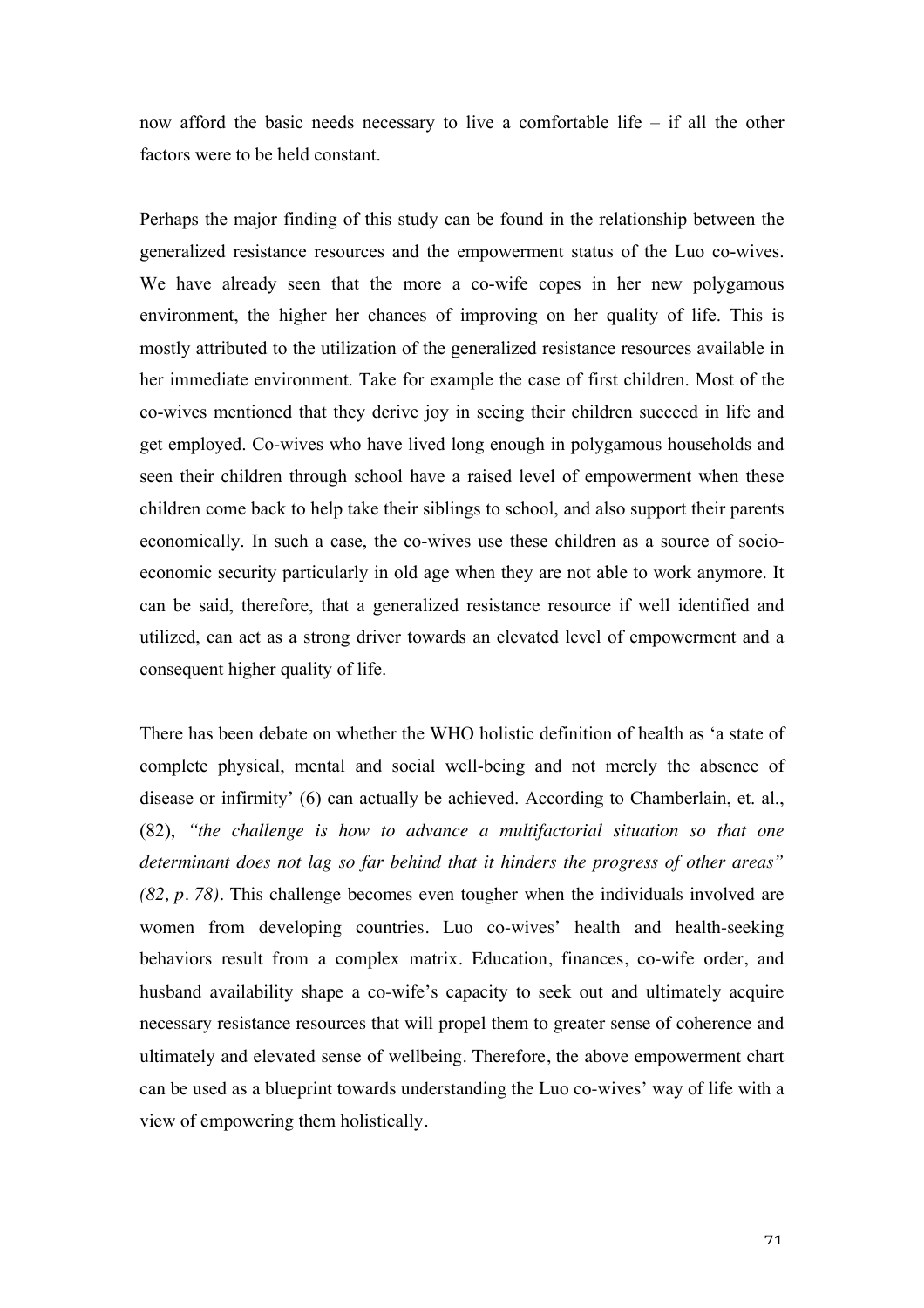The overarching discovery of this study is that polygamy should be viewed with a different lens. The world over, there have been an increasing decline in polygamy rates mostly attributed to its negative health effects on the family. This study has highlighted the great challenges co-wives go through in order to achieve a desirable state of wellbeing. However, there are success stories, too. We have seen co-wives making the best out of a worse situation by tapping into available resistance resources in a bid to cope with the adversities and in effect boosting their chances of living healthy lives. This is the positive angle of polygamy that this study aims to add onto the existing body of research.

At the global level, polygamy has been associated with age-old patriarchal practices of wife control and disempowerment and has been seen to be detrimental to the cowives. This has been the case due to the cultural recognition of women as childbearers and home keepers, and men as providers, which have led to calls demanding for the abolishment of polygamy in its entirety. This study has shown that co-wife dependency on the husband becomes a disempowering factor when men begin to take sides in resource distribution by openly favouring one wife over another. It has also been shown that co-wives can work together to limit the effects of husband dependency by focusing on what unites them instead of what divides them, as demonstrated by the widowed co-wives who decided to forget their differences and started supporting one another.

This study takes the view that when co-wives are empowered, there is little reliance on the husband for socio-economic survival, a factor that greatly reduces the competition for household resources thereby creating a harmonious environment for the co-wives, the husband and their children. However, the difficult part is how to empower the co-wives without destabilizing the socio-cultural norms, traditions, beliefs and values that laid the foundation for the practice of polygamy. As we have seen in this study, any initiative aimed at empowering the co-wife must involve the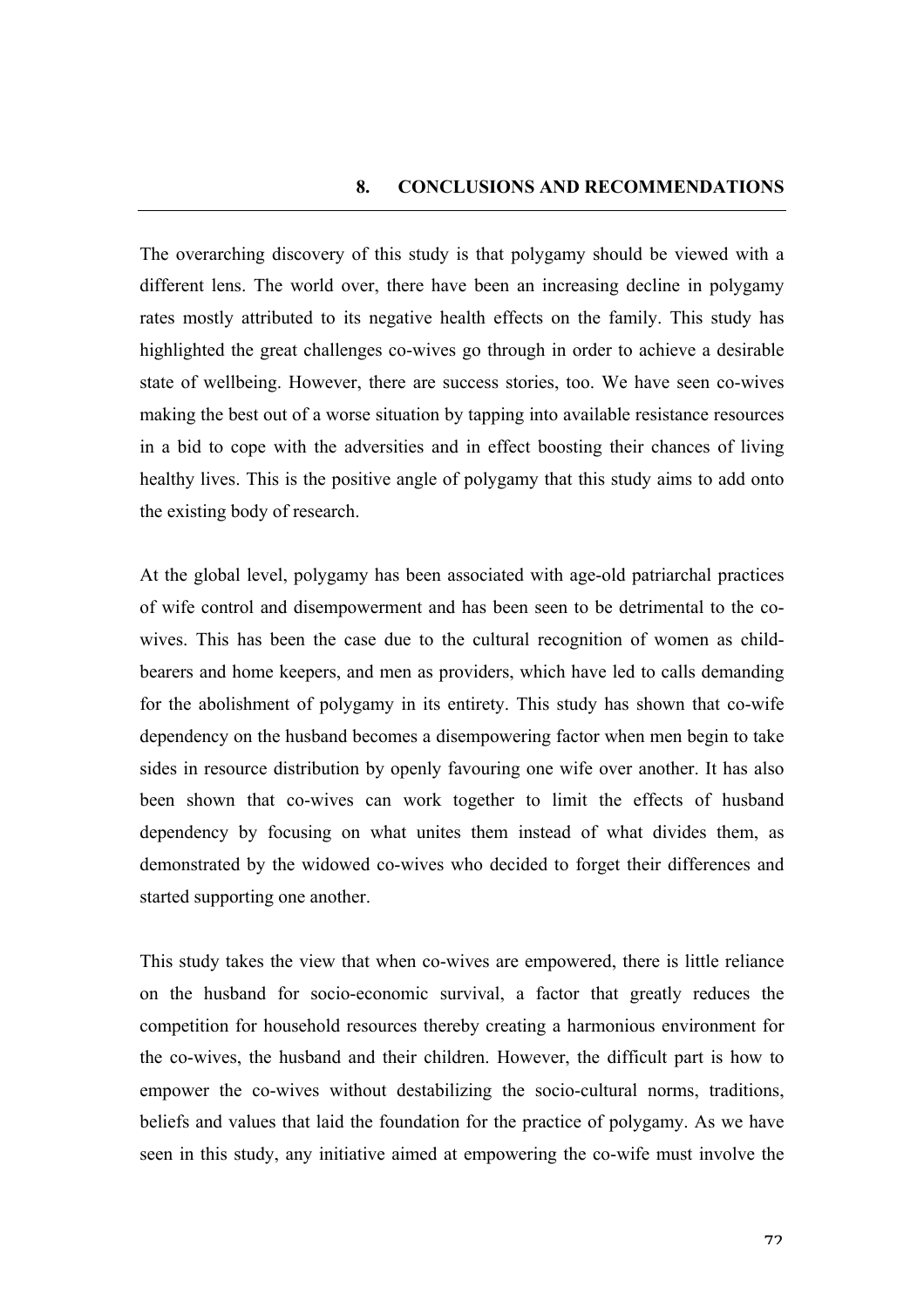husband – the overall household head – as the Luo culture dictates. This is because the husband is the custodian of all the family resources and involving him in co-wife empowerment respects the cultural foundation upon which the polygamous family was built as well as uniting the family towards a common empowerment purpose. It is a win-win-situation for the co-wives, the husband and their children. Moreover, polygamy is still prestigious as was seen in the perception of monogamous members of the community who still see some positives in polygamous unions; strength in numbers, co-wives are not lonely, diversity in sources of help especially from working children of different co-wives. These are attributes that outside members of the community are jealous about, and which co-wives could use to their advantage hence boost their sense of self-esteem leading to positivity in life.

The traditional role of the co-wife in childbearing and housekeeping is slowly changing. Traditionally, the husband was the sole provider of material resources mostly inherited from the family lineage as per the prevailing cultural norms. Men were the custodians of property acquired before and after marriage. However, this is slowly changing. Co-wives in this study expressed willingness and desire to contribute to the economic fortunes of the family especially in circumstances where the husband's source of income was not sufficient enough to provide for the household needs and children's education. Most co-wives in this study took up employment opportunities either in industries, farms, schools, homes, and churches, close to the study site. Those who were not in formal employment undertook selfemployment e.g, charcoal burning and selling, operating small-scale businesses, trading in surplus subsistence farm produce, among other ways of raising income. However, most co-wives admitted that they engaged in economic activities after consulting with their husbands. This enabled them to go about their activities without antagonizing their husbands. It goes to show that when the husband and his wives are in constant communication with each other, cases of negative energy in the home are immensely reduced and positive living enhanced. It lends credence to the co-wives' assertion that when the husband is firmly in control of the homestead, cases of cowife acrimony considerably reduces, a factor that improves the co-wife's quality of life.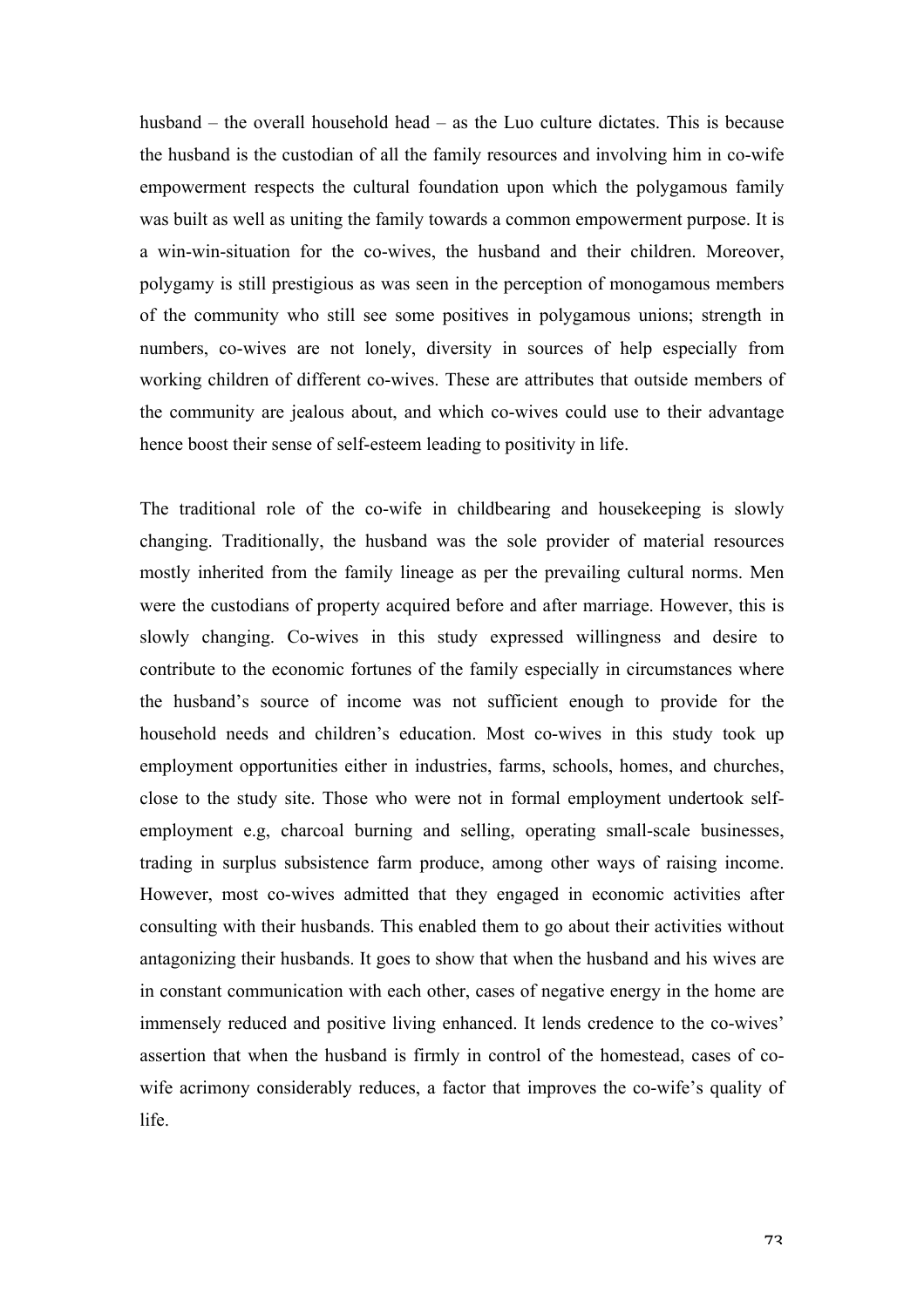A co-wife will feel jealous towards another when she feels deprived of rewards and benefits the husband accords to the other co-wife. Some literature have fronted the argument that jealousy among co-wives may result more from a desire for material goods and less from a sense of emotional abandonment (39). While this might be the case for my study too, several co-wives also attributed their jealousy specifically to emotional abandonment. They were particularly concerned with husbands who spend their nights in one house many times than they do in another. This behaviour among husbands raised suspicions among maligned co-wives who blamed themselves for not serving the husband well. According to the disgruntled co-wives, such emotional favours often lead to skewed resource allocation and distribution by husbands to his wives. They claim that the co-wife whose house the husband spends more nights has a better chance at influencing the husband to favour her. However, based on this observation alone, it would be premature to make conclusions on which between emotional abandonment and material support precedes the other when it comes to cowife jealousy and the resultant acrimony between them. This is an interesting finding that should be further explored in future studies of this nature.

A critical study group not covered by this study is women in monogamous unions. As has been discussed, one of the biggest demoralizing factors to a woman is her being replaced by a younger co-wife. It is a consequence that heavily weighs down on her self-esteem while severely affecting her social and psychological health. This is worse in cases where husbands do not consult their wives while making decisions to marry a subsequent wife. It leaves the first wife with rooted feelings of resentment and jealousy towards the additional wife. As revealed by the medicine man in this study, there are co-wives in the study site who sought help from witchdoctors in order to gain advantage over fellow co-wives. A similar study from Mali by Sangeetha Madhavan (39) also noted that women are ready to go to extra lengths to discourage their husbands from marrying a subsequent wife including resorting to covert methods such as black magic to chase away fellow co-wives. Interviewing women in monogamous marriages would have added another angle to my study with regards to understanding their actions in restricting their husbands from adding another wife. This is a striking perspective that I would want to pursue in future studies of this kind.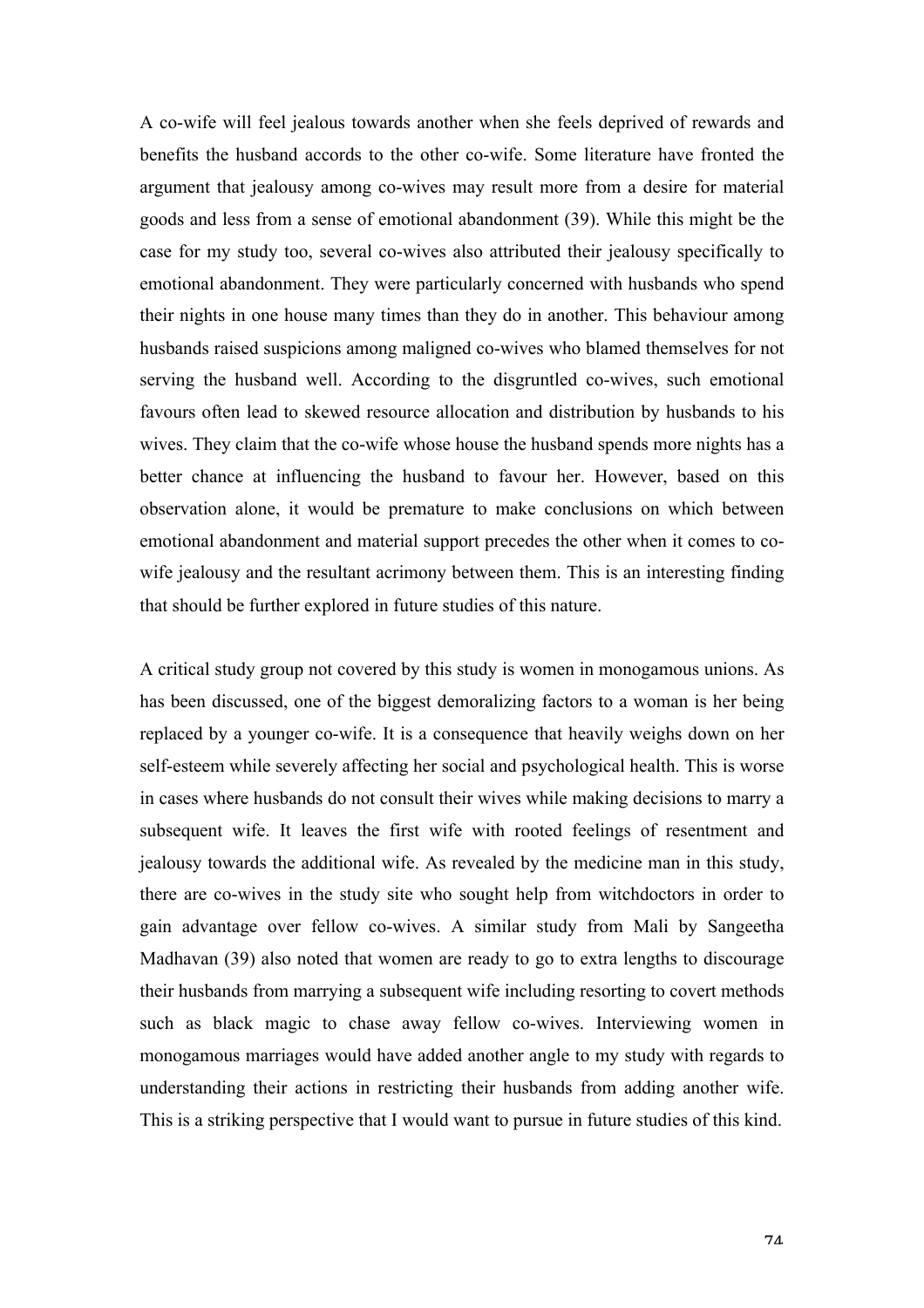Perhaps this study's contribution to the understanding of co-wife empowerment is the construction of the empowerment indicator chart for Luo co-wives. The chart is based on the findings from this study and is a fair reflection of the various levels of empowerment of the Luo co-wife. The major undoing of the chart is the unavailability of a scoring system whereby a co-wife can tabulate her scores and use the resultant figure to determine whether she falls below average, average or above average in empowerment terms. I designed it to act as an empowerment scale and also to give co-wives some food for thought based on the study results. It is something I shall be willing to pursue and expand in future, given a chance.

In conclusion, progress in human development has a direct correlation on improvements on the healthy wellbeing of individuals. The more empowered an individual is, the more healthy she will become. However, various social, cultural and economic stumbling blocks always stand in the way of achieving this optimal state of wellness. The same applies to the Luo co-wives who have to struggle to improve their quality of life against all odds - by utilizing available resistance resources towards coping with the adversity. As we have seen in the study findings, this struggle always has a happy ending when the co-wives begin to reap the benefits of their struggle.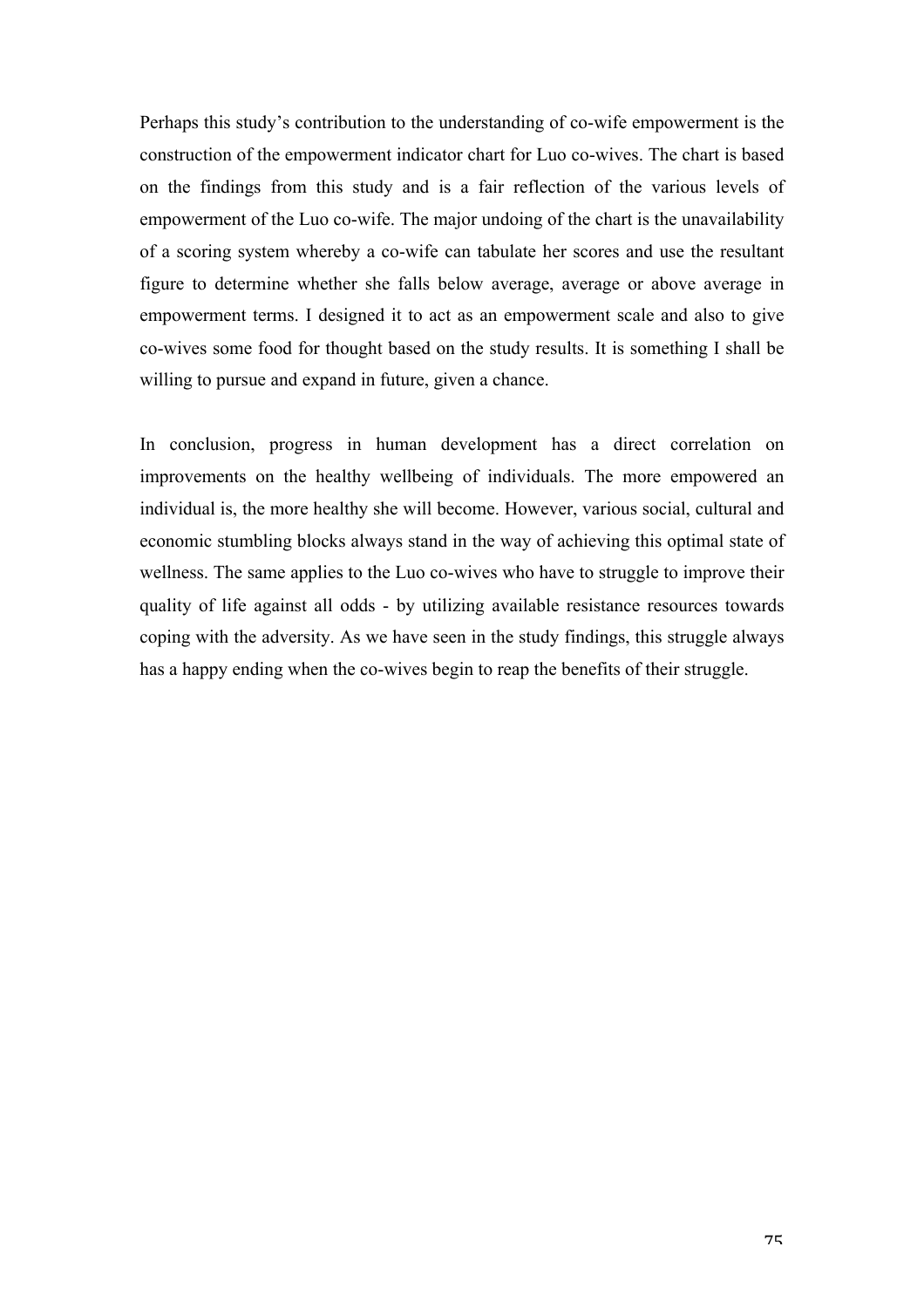1. Tones K, Green J. Health promotion: planning and strategies: Sage Publications Ltd; 2004.

2. Nutbeam DON. Health promotion glossary. Health promotion international. 1986;1(1):113.

3. Lalonde M. New perspective on the health of Canadians: 28 years later. Revista panamericana de salud pública. 2002;12(3):149-52.

4. Bull T. Combining employment and child care: The subjective well-being of single women in Scandinavia and in Southern Europe [PhD]: University of Bergen; 2010.

5. Laverack G. Health promotion practice: building empowered communities. Maidenhead: Open University Press; 2007.

6. Geneva WHO. 1. World Health Organisation: Ottawa charter for health promotion. J Health Promotion. 1986;1:1-4.

7. Eriksson M, Lindström B. A salutogenic interpretation of the Ottawa Charter. Health promotion international. 2008 June 1, 2008;23(2):190-9.

8. Barfield T. The dictionary of anthropology: Wiley-Blackwell; 1997.

9. Havase Y, Liaw K-L, FACTORS ON POLYGAMY IN SUB-SAHARAN AFRICA: FINDINGS BASED ON THE DEMOGRAPHIC AND HEALTH SURVEYS. The Developing Economies. 1997;35(3):293-327.

10. Gould ED, Moav O, Simhon A. The mystery of monogamy. CEPR Discussion Paper No 4803, 2004.

11. Ember M, Ember CR, Low BS. Comparing explanations of polygyny. Cross-Cultural Research. 2007;41(4):428.

12. Tabi MM, Doster C, Cheney T. A qualitative study of women in polygynous marriages. International Nursing Review. 2010;57(1):121-7.

13. Adams BN, Mburugu E. Kikuyu bridewealth and polygyny today. Journal of Comparative Family Studies. 1994;25:159-.

14. Wittrup I. Me and my husband's wife: An analysis of polygyny among Mandinka in the Gambia. Folk. 1990;32:117-42.

15. Al - Krenawi A. Family therapy with a multiparental/multispousal family. Family Process. 1998;37(1):65-81.

16. Slonim - Nevo V, Al - Krenawi A. Success and failure among polygamous families: the experience of wives, husbands, and children. Family Process. 2006;45(3):311-30.

17. Ware H. Polygyny: Women's views in a transitional society, Nigeria 1975. Journal of Marriage and the Family. 1979:185-95.

18. Al-Krenawi A, Graham IR, A Comparison of Family Functioning, Life and Marital Satisfaction, and Mental Health of Women in Polygamous and Monogamous Marriages. International Journal of Social Psychiatry. 2006 January 1, 2006;52(1):5-17.

19. Adeokun LA, Nalwadda RM. Serial marriages and AIDS in Masaka District. Health Transition Review. 1997;7:49-66.

20. KNBS. 2009 Population and Housing Census Results. Census Report. Nairobi: Kenya National Bureau of Statistics, Ministry of State for Planning NDaV;2009 31 August 2010.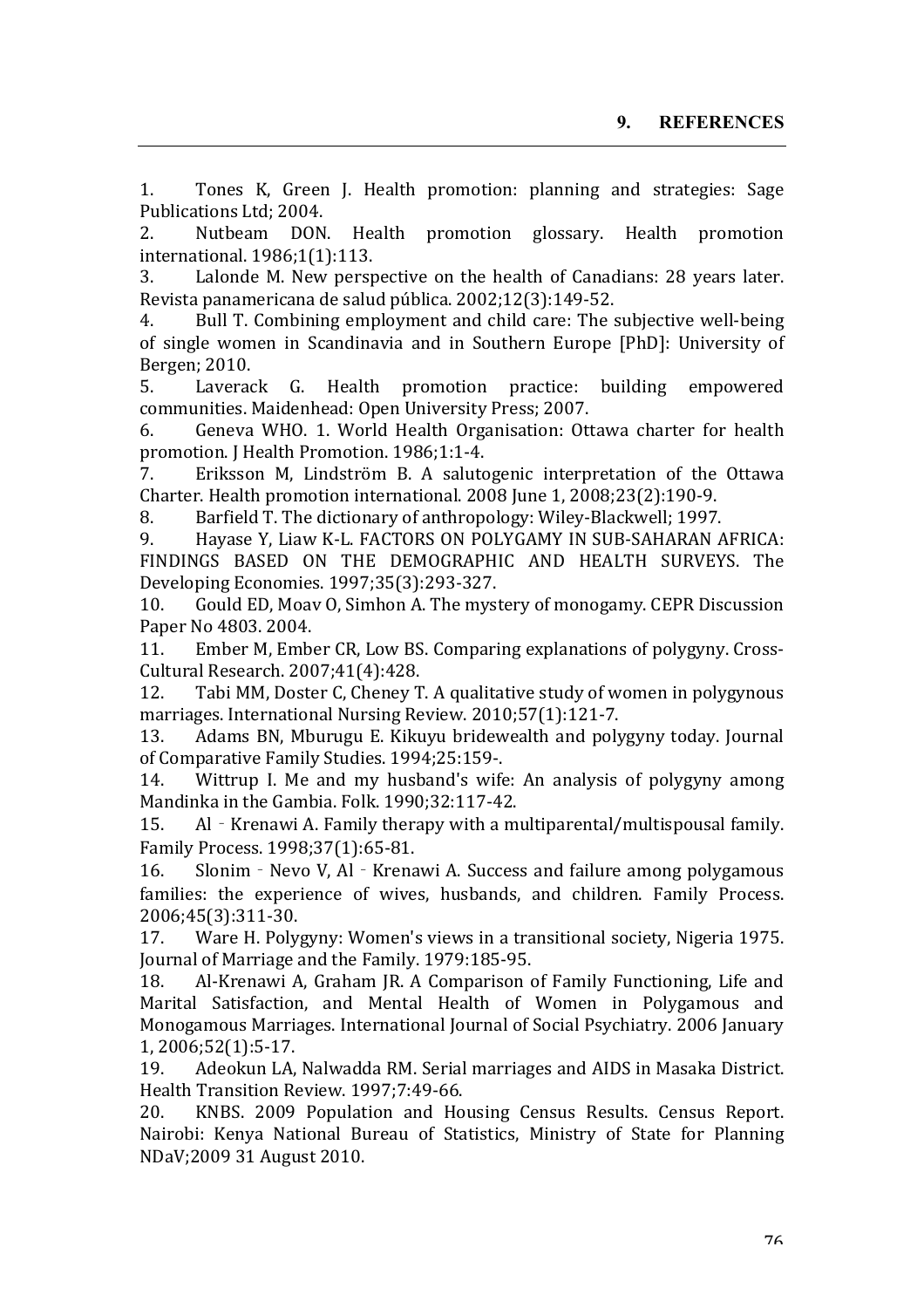21. Evans-Pritchard EE. Marriage Customs of the Luo of Kenya. Africa: Journal of the International African Institute. 1950;20(2):132-42.

22. Ocholla-Ayayo ABC. Traditional ideology and ethics among the Southern Luo: Nordiska Afrikainstitutet; 1976.

23. KNBS. Kenya Demographic and Health Survey 2008-09. Calverton, Maryland: Kenya National Bureau of Statistics, 2010.

24. Potash B. Some Aspects of Marital Stability in a Rural Luo Community. Africa: Journal of the International African Institute. 1978;48(4):380-97.

25. Luke N, Munshi K. New Roles for Marriage in Urban Africa: Kinship Networks and the Labor Market in Kenya. Review of Economics and Statistics. 2006 2012/01/18;88(2):264-82.

26. Al-Krenawi A, Graham JR, Al-Krenawi S. Social work practice with polygamous families. Child and Adolescent Social Work Journal. 1997;14(6):445-58.

27. Ozkan M, Altindag A, Oto R, Sentunali E. Mental Health Aspects of Turkish Women from Polygamous Versus Monogamous Families. International Journal of Social Psychiatry. 2006 May 1, 2006:52(3):214-20.

28. Meekers D, Franklin N. Women's Perceptions of Polygyny among the Kaguru of Tanzania. Ethnology. 1995;34(4):315-29.

29. Tertilt M. Polygyny and Poverty. University of Minnesota, mimeo. 2003.

30. Hassouneh-Phillips D. POLYGAMY AND WIFE ABUSE: A QUALITATIVE STUDY OF MUSLIM WOMEN IN AMERICA. Health Care for Women International. 2001 2012/03/05;22(8):735-48.

31. Bove R, Valeggia C. Polygyny and women's health in sub-Saharan Africa. Social Science & amp; Medicine. 2009;68(1):21-9.

32. Møller V, Welch G. Polygamy, economic security and well-being of retired Zulu migrant workers. Journal of Cross-Cultural Gerontology. 1990;5(3):205-16.

33. Al-Krenawi A. Women of Polygamous Marriages in Primary Health Care Centers. Contemporary Family Therapy. 1999;21(3):417-30.

34. Al-Krenawi A, Lev-Wiesel R. Wife Abuse Among Polygamous and Monogamous Bedouin-Arab Families. Journal of Divorce & Remarriage. 2002 2012/02/10;36(3-4):151-65.

35. Al-Krenawi A. Women from polygamous and monogamous marriages in an out-patient psychiatric clinic. Transcultural Psychiatry. 2001;38(2):187-99.

36. Al-Krenawi A. Family Therapy with a Multiparental/Multispousal Family. Family Process. 1998;37(1):65-81.

37. Al-Krenawi A, Graham I, Izzeldin A, The Psychosocial Impact of Polygamous Marriages on Palestinian Women. Women & Health. 2001 2012/02/10;34(1):1-16.

38. Dodoo FNA. Marriage type and reproductive decisions: A comparative study in sub-Saharan Africa. Journal of Marriage and the Family. 1998:232-42.

39. Madhavan S. Best of Friends and Worst of Enemies: Competition and Collaboration in Polygyny. Ethnology. 2002;41(1):69-84.

40. Potash B. Some aspects of marital stability in a rural Luo community. Africa. 1978:380-97.

41. Oburu PO. Attributions and Attitudes of Mothers and Fathers in Kenya. Parenting. 2011 2011/11/23;11(2-3):152-62.

42. Caldwell JC. The Mechanisms of Demographic Change in Historical Perspective. Population Studies. 1981;35(1):5-27.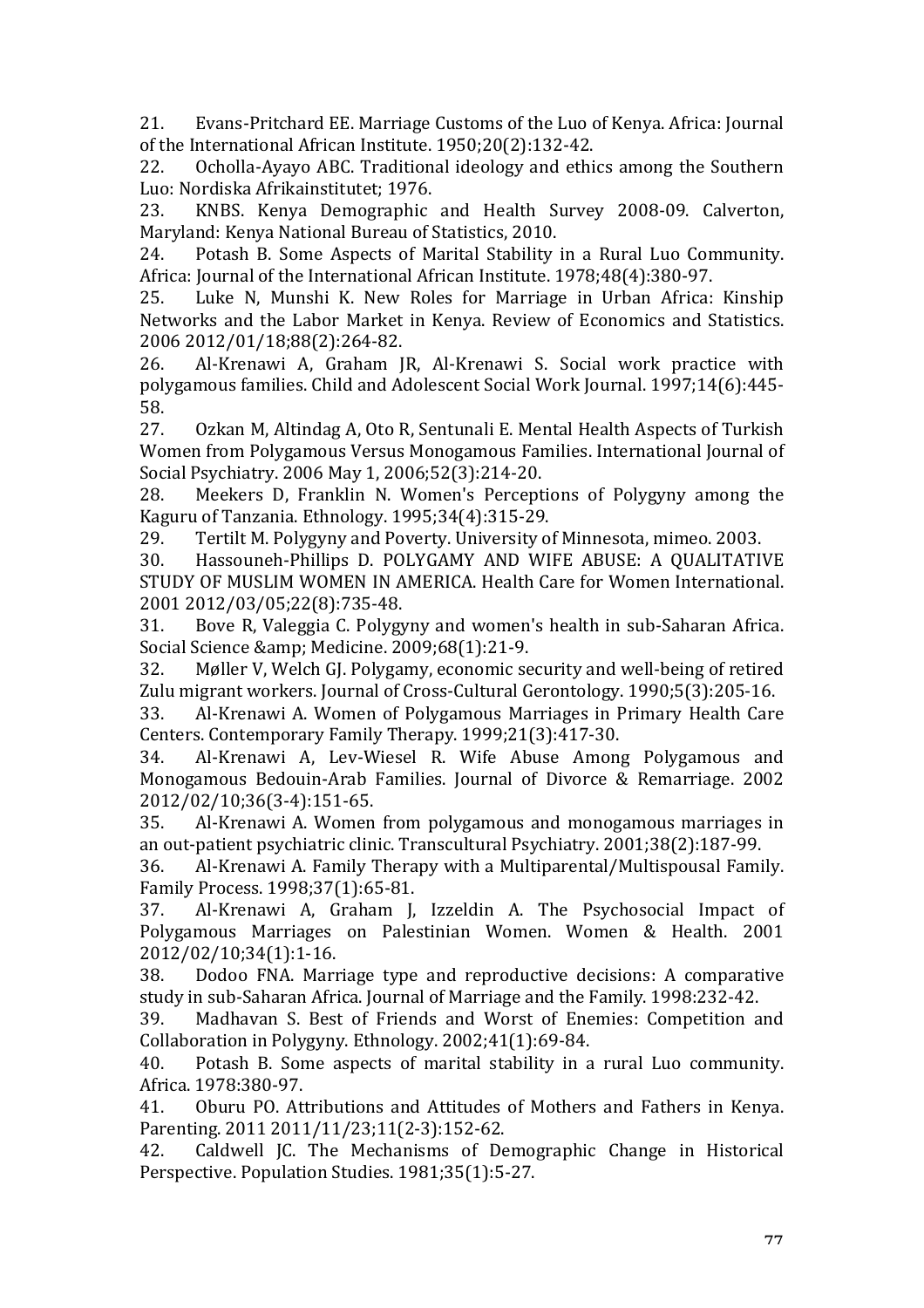43. Elbedour S, Onwuegbuzie AJ, Caridine C, Abu-Saad H. The Effect of Polygamous Marital Structure on Behavioral, Emotional, and Academic Adjustment in Children: A Comprehensive Review of the Literature. Clinical Child and Family Psychology Review. 2002;5(4):255-71.

44. Longwe SH. Towards realistic strategies for women's political empowerment in Africa. Gender & Development. 2000 2012/03/26;8(3):24-30.

45. Malhotra A, Mather M, editors. Do schooling and work empower women in developing countries? Gender and domestic decisions in Sri Lanka1997: Springer.

46. Mosedale S. Assessing women's empowerment: towards a conceptual framework. Journal of International Development. 2005;17(2):243-57.

47. Kabeer N. The power to choose: Bangladeshi women and labour market decisions in London and Dhaka: Verso Books: 2002.

48. Lindström B, Eriksson M. Contextualizing salutogenesis and Antonovsky in public health development. Health promotion international. 2006;21(3):238.

49. Almedom AM. RESILIENCE, HARDINESS, SENSE OF COHERENCE, AND POSTTRAUMATIC GROWTH: ALL PATHS LEADING TO "LIGHT AT THE END OF THE TUNNEL"? Journal of Loss and Trauma. 2005 2012/02/23;10(3):253-65.

50. Almedom AM, Tesfamichael B, Saeed Mohammed Z, Mascie-Taylor CGN, Alemu Z. USE OF 'SENSE OF COHERENCE (SOC)' SCALE TO MEASURE RESILIENCE IN ERITREA: INTERROGATING BOTH THE DATA AND THE SCALE. Journal of Biosocial Science. 2007;39(1):91-107.

51. Antonovsky A. Unraveling the mystery of health: How people manage stress and stay well: Jossey-Bass; 1987.

52. Lindström B, Eriksson M. Salutogenesis. Journal of Epidemiology and Community Health. 2005 June 1, 2005;59(6):440-2.

53. Olsson M, Hansson K, Lundblad AM, Cederblad M. Sense of coherence: definition and explanation. International Journal of Social Welfare. 2006;15(3):219-29.

54. Becker CM, Glascoff MA, Felts WM. Salutogenesis 30 Years Later: Where do we go from here? International Electronic Journal of Health Education. 2010;13:25-32.

55. Eriksson M, Lindström B. Antonovsky's sense of coherence scale and its relation with quality of life: a systematic review. Journal of Epidemiology and Community Health. 2007;61(11):938.

56. Antonovsky A. The salutogenic model as a theory to guide health promotion. Health promotion international. 1996:11(1):11.

57. Mittelmark M. Building healthy public policy the salutogenic way. . The International Seminar on Salutogenesis Resources of Health and Quality of Life: Research, Policy and Practice and the 1st Meeting of the IUHPE Thematic Working Group on Salutogenesis: Helsinki, Finland: IUHPE: 2008.

58. Langeland E, Wahl AK, Kristoffersen K, Hanestad BR. PROMOTING COPING: SALUTOGENESIS AMONG PEOPLE WITH MENTAL HEALTH PROBLEMS. Issues in Mental Health Nursing.  $2007;28(3):275-95$ .

59. Rissel C. Empowerment: the holy grail of health promotion? Health promotion international. 1994;9(1):39.

60. Riger S. What's wrong with empowerment. American Journal of Community Psychology. 1993;21(3):279-92.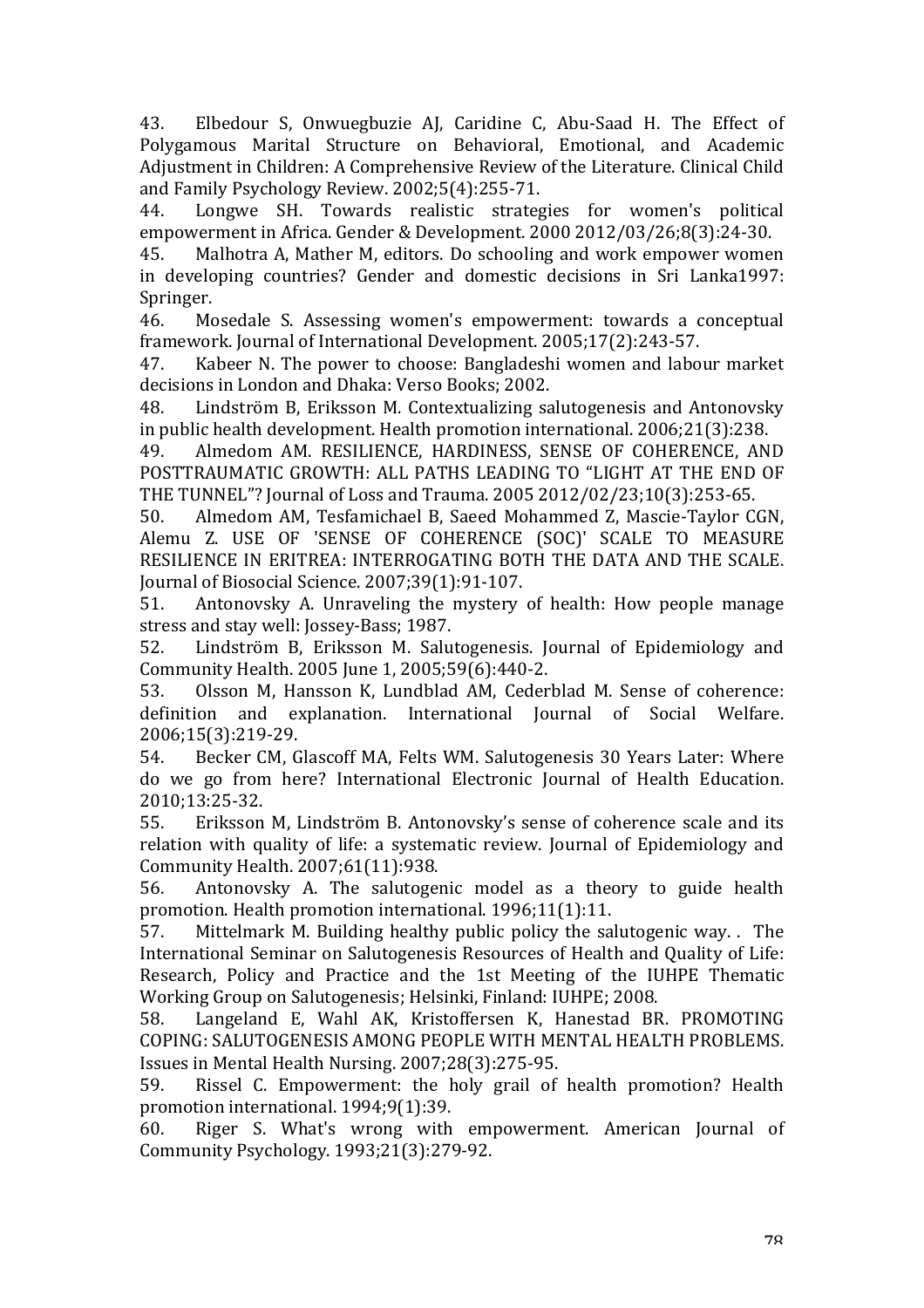61. Swift C, Levin G. Empowerment: An emerging mental health technology. The Journal of Primary Prevention. 1987;8(1):71-94.

62. World Health O. Constitution of the World Health Organization: The Organization; 1989.

63. Laverack G. Health promotion practice: power and empowerment: Sage Publications Ltd: 2004.

64. Labonte R. Health Promotion and Empowerment: Reflections on Professional Practice. Health Education & Behavior. 1994 June 1, 1994;21(2):253-68.

65. Fawcett S, Paine-Andrews A, Francisco V, Schultz J, Richter K, Lewis R, et al. Using empowerment theory in collaborative partnerships for community health and development. American Journal of Community Psychology. 1995;23(5):677-97.

66. Labonte R. Empowerment: notes on professional and community dimensions. Canadian Review of Social Policy/Revue canadienne de politique sociale. 1990(26).

67. Hauge HA, How can employee empowerment be made conducive to both employee health and organisation performance? An empirical investigation of a tailor-made approach to organisation learning in a municipal public service organisation [Dissertation ]. Bergen, Norway: University of Bergen; 2011.

68. Marmot MG, Wilkinson RG. Social determinants of health: Oxford University Press, USA; 2006.

69. **Jones PS, Meleis AI. Health is empowerment. Advances in Nursing Science.** 1993.

70. Jones PS, Winslow BW, Lee JW, Burns M, Zhang XE. Development of a caregiver empowerment model to promote positive outcomes. Journal of Family Nursing. 2011;17(1):11.

71. Creswell JW. Research design: qualitative, quantitative, and mixed method approaches. California: SAGE Publications; 2003.

72. Stamp P. Burying Otieno: the politics of gender and ethnicity in Kenya. Signs. 1991;16(4):808-45.

73. Green J, and N. Thorogood. Qualitative Methods for Health Research. London: Sage Publications Inc.; 2010.

74. Creswell JW. Research Design; Qualitative, Quantitative, and Mixed Methods Approaches. 3rd Edition ed. California: Sage Publications Inc.; 2009.

75. Kvale SB, S. Interviews Learning the craft of qualitative research interviewing. 2nd Edition ed. Los Angeles: SAGE Publishers: 2009.

76. Razavi S. Filedwork in a familiar setting: the role of politics at the national, community and household levels. Fieldwork in developing countries. Colorado: Lynne Rienner Publishers; 1993. p. 152-63.

77. Compton W. An Introduction to Positive Psychology. California: Wadsworth: 2005.

78. Lothe EA, Daniel M, Snipstad MB, Sveaass N, Lie GT. Strength in broken places: marginalisation and empowerment. [Oslo]: [Ellen Alexandra Lothe]; 2007.

79. Kaplan S. The Africanization of Missionary Christianity: History and Typology. Journal of Religion in Africa. 1986;16(3):166-86.